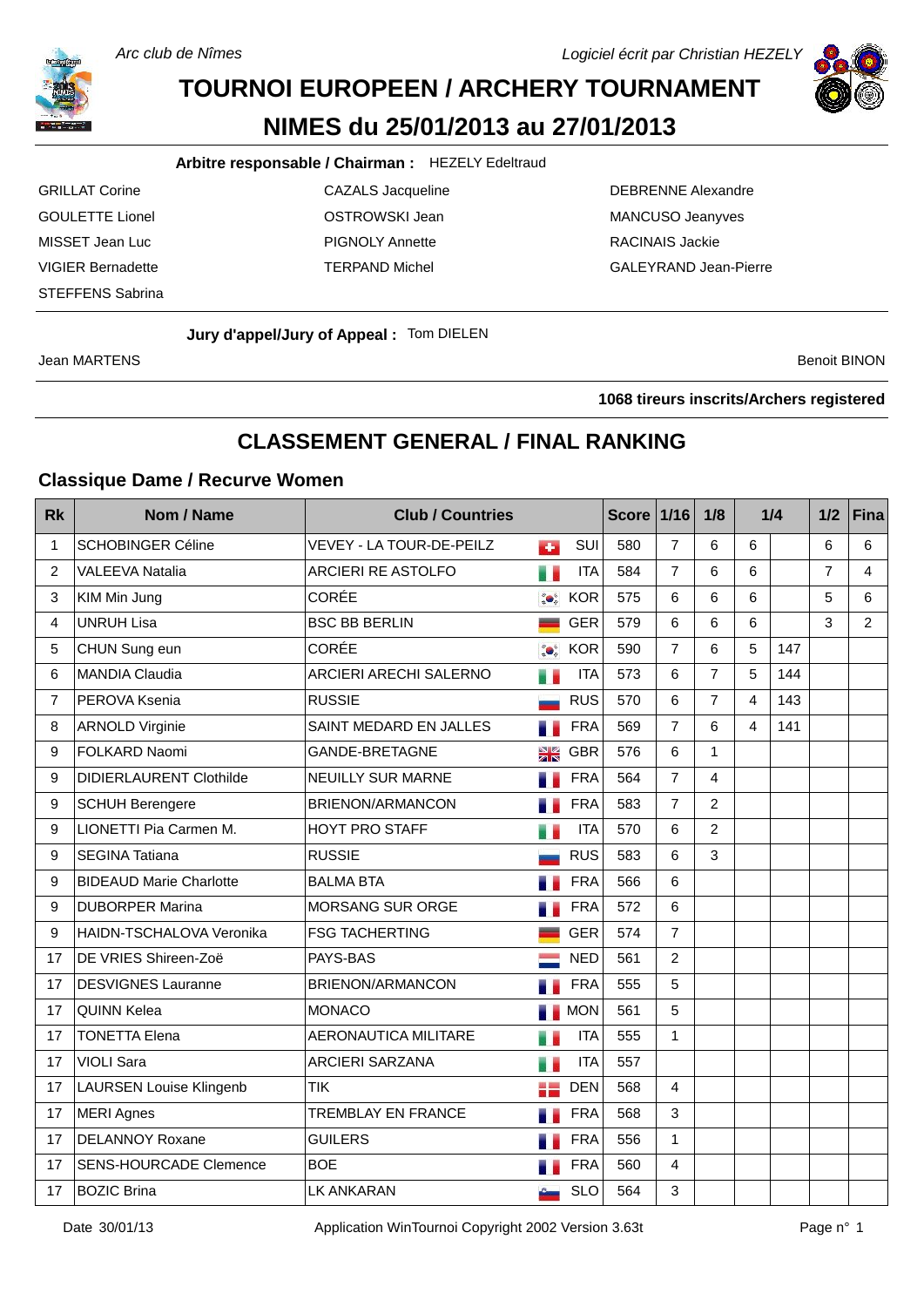| 17 | COTRY Cyrielle            | <b>COMPIEGNE</b>           |                      | <b>FRA</b> | 552 | 3              |  |  |  |
|----|---------------------------|----------------------------|----------------------|------------|-----|----------------|--|--|--|
| 17 | <b>BEZAULT Celine</b>     | <b>BOE</b>                 |                      | <b>FRA</b> | 557 | 5              |  |  |  |
| 17 | <b>TOMAT Najka</b>        | <b>SKOFJA LOKA</b>         |                      | <b>SLO</b> | 558 |                |  |  |  |
| 17 | <b>TOUSSAINT Melina</b>   | <b>NIMES</b>               |                      | <b>FRA</b> | 553 | 3              |  |  |  |
| 17 | ANDREJKA Mateja           | <b>SLOVÉNIE</b>            |                      | <b>SLO</b> | 558 | 3              |  |  |  |
| 17 | <b>LECOINTE Marine</b>    | <b>LORIENT ASAL</b>        |                      | <b>FRA</b> | 559 | $\overline{2}$ |  |  |  |
| 33 | <b>BERZINA Zane</b>       | <b>NIMES</b>               |                      | <b>FRA</b> | 549 |                |  |  |  |
| 34 | <b>TORRES Sandra</b>      | <b>NIMES</b>               |                      | <b>FRA</b> | 549 |                |  |  |  |
| 35 | <b>DELAUTRE Sylvie</b>    | SAINT MEDARD EN JALLES     |                      | <b>FRA</b> | 548 |                |  |  |  |
| 36 | VAN DIJCK Sjan            | PAYS-BAS                   |                      | <b>NED</b> | 547 |                |  |  |  |
| 37 | <b>GIOT Melody</b>        | <b>PERPIGNAN</b>           |                      | <b>FRA</b> | 546 |                |  |  |  |
| 38 | <b>VARLET Sandrine</b>    | <b>HOUILLES</b>            |                      | <b>FRA</b> | 546 |                |  |  |  |
| 39 | <b>GOUY Aline</b>         | CARQUEFOU                  |                      | <b>FRA</b> | 546 |                |  |  |  |
| 40 | <b>SASIA Gabriella</b>    | 01055 ARCIERI DELL'ELICE   |                      | <b>ITA</b> | 546 |                |  |  |  |
| 41 | <b>UMER Ana</b>           | <b>ANKARAN</b>             |                      | <b>SLO</b> | 544 |                |  |  |  |
| 42 | <b>OURY Aurelie</b>       | <b>MORANGIS</b>            |                      | <b>FRA</b> | 543 |                |  |  |  |
| 43 | <b>HINCKELLRIN Carole</b> | <b>ISSY LES MOULINEAUX</b> |                      | <b>FRA</b> | 542 |                |  |  |  |
| 44 | <b>MOREL Aurelie</b>      | SAINT MEDARD EN JALLES     |                      | <b>FRA</b> | 542 |                |  |  |  |
| 45 | <b>CARLES Fanny</b>       | <b>NICE</b>                |                      | <b>FRA</b> | 542 |                |  |  |  |
| 46 | <b>OUADOUDI Fatine</b>    | <b>MAROC</b>               |                      | <b>MAR</b> | 541 |                |  |  |  |
| 47 | <b>SALMONIE Jennifer</b>  | CHATEL GUYON               |                      | <b>FRA</b> | 541 |                |  |  |  |
| 48 | <b>MESLE Margaux</b>      | <b>EUAC</b>                | N Ø<br>Zir           | <b>GBR</b> | 541 |                |  |  |  |
| 49 | PREIMANN Anneli           | <b>ESTONIE</b>             |                      | <b>EST</b> | 540 |                |  |  |  |
| 50 | <b>VERBIC Darja</b>       | <b>SLOVÉNIE</b>            |                      | <b>SLO</b> | 539 |                |  |  |  |
| 51 | <b>GEMARIN Eve</b>        | MONTLOUIS-SUR-LOIRE        | n.                   | <b>FRA</b> | 538 |                |  |  |  |
| 52 | <b>TRAPANI Gloria</b>     | <b>ARCIERI JUVENILIA</b>   |                      | <b>ITA</b> | 538 |                |  |  |  |
| 53 | <b>FILIPPI Gloria</b>     | AERONAUTICA MILITARE       | e e                  | <b>ITA</b> | 538 |                |  |  |  |
| 54 | <b>FRANGILLI Carla</b>    | CÔTE D'IVOIRE              | e a                  | CIV        | 535 |                |  |  |  |
| 55 | <b>FABER Rita</b>         | <b>JUVENTAS BASEL</b>      | СÞ.                  | SUI        | 535 |                |  |  |  |
| 56 | <b>BILLET Arielle</b>     | SAINTE MARIE LA MER        | n e                  | <b>FRA</b> | 533 |                |  |  |  |
| 57 | <b>TERRIER Constance</b>  | <b>ISSY LES MOULINEAUX</b> | a.                   | <b>FRA</b> | 533 |                |  |  |  |
| 58 | CARRASQUER MONT Alba      | <b>ESPAGNE</b>             | $\overline{R^{(1)}}$ | <b>ESP</b> | 532 |                |  |  |  |
| 59 | <b>FIALON Sandrine</b>    | <b>MENTON</b>              | a.                   | <b>FRA</b> | 531 |                |  |  |  |
| 60 | <b>DIELEN Nathalie</b>    | <b>SUISSE</b>              | s.                   | SUI        | 529 |                |  |  |  |
| 61 | <b>DEGRAEVE Sophie</b>    | <b>POISSY</b>              | ÷.                   | <b>FRA</b> | 529 |                |  |  |  |
| 62 | <b>JENNY Isabelle</b>     | ARC CLUB JUSSY             | d.                   | SUI        | 528 |                |  |  |  |
| 63 | <b>GLATIGNY Mathilde</b>  | CARQUEFOU                  | a.                   | <b>FRA</b> | 528 |                |  |  |  |
| 64 | <b>REDENTI Cristina</b>   | ARCO MONZA                 | e e                  | <b>ITA</b> | 522 |                |  |  |  |
| 65 | <b>AGNEW Susan</b>        | <b>IRLANDE</b>             | 11                   | <b>IRL</b> | 521 |                |  |  |  |
| 66 | <b>CORDEAU Geraldine</b>  | ANNEMASSE                  | a.                   | <b>FRA</b> | 518 |                |  |  |  |
| 67 | <b>SCHWAGER Francoise</b> | <b>SUISSE</b>              | d.                   | SUI        | 517 |                |  |  |  |
| 68 | <b>PYLA Evelyne</b>       | <b>PONTIVY</b>             | . .                  | <b>FRA</b> | 516 |                |  |  |  |
| 69 | <b>DELOBELLE Audrey</b>   | RUEIL MALMAISON STAR       |                      | <b>FRA</b> | 512 |                |  |  |  |
| 70 | MENICONI Virginie         | <b>HAYANGE</b>             |                      | <b>FRA</b> | 511 |                |  |  |  |
| 71 | PORTES Delphine           | <b>BALMA BTA</b>           | a e                  | <b>FRA</b> | 511 |                |  |  |  |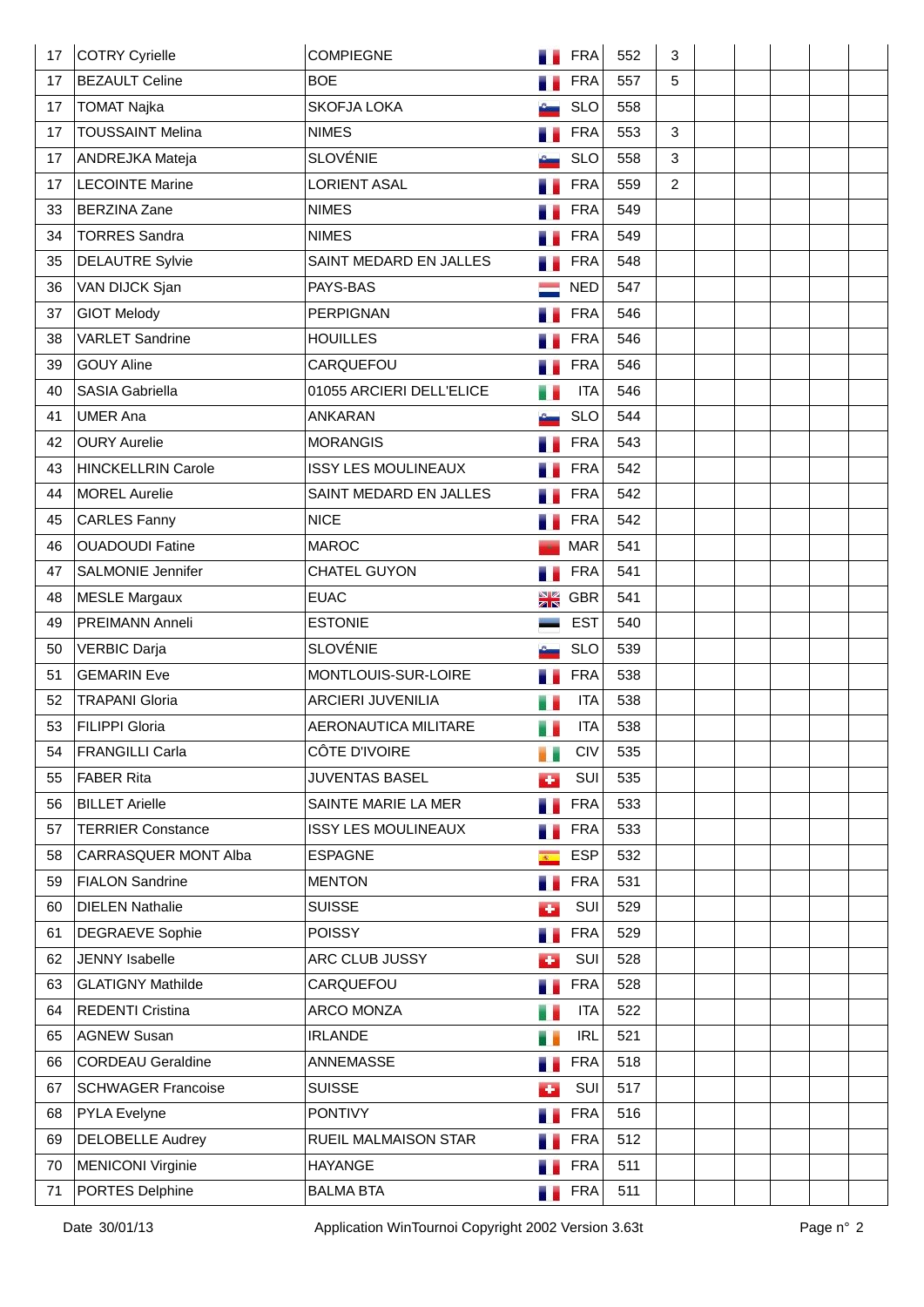| 72  | <b>LUIK Siret</b>               | <b>ESTONIE</b>             |     | <b>EST</b> | 510 |  |  |  |
|-----|---------------------------------|----------------------------|-----|------------|-----|--|--|--|
| 73  | <b>TANSELLA Francesca</b>       | ARCIERI DLF VOGHERA        |     | <b>ITA</b> | 509 |  |  |  |
| 74  | <b>PERONNON Aurelie</b>         | ARGENTINE                  |     | <b>FRA</b> | 508 |  |  |  |
| 75  | <b>LEMAIRE Pauline</b>          | <b>BERGEN BUESKYTTERE</b>  | 岩岩  | <b>NOR</b> | 506 |  |  |  |
| 76  | <b>GRUSON Dominique</b>         | <b>ANGERS</b>              |     | <b>FRA</b> | 505 |  |  |  |
| 77  | SATRE-BUISSON Catherine         | VARANGEVILLE               |     | <b>FRA</b> | 504 |  |  |  |
| 78  | <b>DEUSCH Andrea</b>            | <b>ALLEMAGNE</b>           |     | <b>GER</b> | 503 |  |  |  |
| 79  | <b>BILLY Margaux</b>            | <b>WISSOUS</b>             |     | <b>FRA</b> | 502 |  |  |  |
| 80  | <b>TEDESCO-LAMARE Christine</b> | <b>MARSEILLE 1ERE</b>      |     | <b>FRA</b> | 501 |  |  |  |
| 81  | <b>BARBY Victoria</b>           | PENICUIK ARCHERS           | NØ  | <b>GBR</b> | 499 |  |  |  |
| 82  | DE GIULI Marie therese          | <b>SUISSE</b>              | ٠   | SUI        | 499 |  |  |  |
| 83  | <b>GRACCO Sylviane</b>          | <b>CARRIERES SUR SEINE</b> |     | <b>FRA</b> | 498 |  |  |  |
| 84  | <b>BERTOLASI Lidia</b>          | <b>ARCIERI MONICA</b>      |     | <b>ITA</b> | 493 |  |  |  |
| 85  | <b>CARPENTIER Aurelie</b>       | <b>MORANGIS</b>            |     | <b>FRA</b> | 490 |  |  |  |
| 86  | <b>FLOCH Francoise</b>          | <b>ANGERS</b>              |     | <b>FRA</b> | 487 |  |  |  |
| 87  | <b>COSTA Marie Gabrielle</b>    | <b>MONACO</b>              |     | <b>MON</b> | 486 |  |  |  |
| 88  | <b>GUERIN Christel</b>          | <b>PERPIGNAN</b>           |     | <b>FRA</b> | 486 |  |  |  |
| 89  | <b>CAVALLINI Patrizia</b>       | <b>ITA</b>                 |     | <b>ITA</b> | 484 |  |  |  |
| 90  | <b>CANTONI Barbara</b>          | <b>ARCIERI SOLESE</b>      |     | <b>ITA</b> | 482 |  |  |  |
| 91  | <b>ABILLACH Chantal</b>         | <b>PERPIGNAN</b>           |     | <b>FRA</b> | 481 |  |  |  |
| 92  | <b>DANIELE Laurence</b>         | SAINT-RAPHAEL              |     | <b>FRA</b> | 476 |  |  |  |
| 93  | MONZANI Stéfania                | <b>ARCIERI MONICA</b>      |     | <b>ITA</b> | 474 |  |  |  |
| 94  | <b>GRECIET Justine</b>          | <b>RENNES CIE</b>          |     | <b>FRA</b> | 473 |  |  |  |
| 95  | <b>ALDEGHERI Michele</b>        | <b>CLUSES</b>              |     | <b>FRA</b> | 471 |  |  |  |
| 96  | <b>LAAN Daisy</b>               | <b>HBS ALMERE</b>          |     | <b>NED</b> | 468 |  |  |  |
| 97  | ABBOUDA Khadija                 | RUEIL MALMAISON STAR       |     | <b>FRA</b> | 466 |  |  |  |
| 98  | <b>BATHMANN Christelle</b>      | <b>BELFORT LION</b>        |     | <b>FRA</b> | 463 |  |  |  |
| 99  | <b>BERGER Florence</b>          | <b>SUISSE</b>              | бÞ. | SUI        | 460 |  |  |  |
| 100 | <b>BOERO Cristina</b>           | <b>ARCIERI IUVENILIA</b>   | ä,  | <b>ITA</b> | 459 |  |  |  |
| 101 | <b>ELMAHIRI Meriam</b>          | MARRAKECH                  |     | <b>MAR</b> | 454 |  |  |  |
| 102 | <b>VACHET Catherine</b>         | <b>MONACO</b>              |     | <b>MON</b> | 453 |  |  |  |
| 103 | LIZZARDI Marianne               | <b>CHALLES LES EAUX</b>    |     | <b>FRA</b> | 451 |  |  |  |
| 104 | <b>OUBERRI Imane</b>            | <b>MAROC</b>               |     | <b>MAR</b> | 446 |  |  |  |
| 105 | <b>CLEROTTE Sylvie</b>          | <b>MOIRANS</b>             |     | <b>FRA</b> | 433 |  |  |  |
| 106 | <b>DELMAS Nicole</b>            | PENNE-STSYLVESTRE          |     | <b>FRA</b> | 424 |  |  |  |
| 107 | MENCARINI Paulette              | <b>CHANAC</b>              |     | <b>FRA</b> | 410 |  |  |  |
| 108 | <b>POULARD Karine</b>           | <b>MONTREUIL 1ER</b>       |     | <b>FRA</b> | 407 |  |  |  |
| 109 | <b>EXERTIER Anne-Marie</b>      | AIX LES BAINS              |     | <b>FRA</b> | 397 |  |  |  |
| 110 | <b>LURAC Bernadette</b>         | MORSANG SUR ORGE           |     | <b>FRA</b> | 396 |  |  |  |
| 111 | MICHELLAND Sylviane             | CHALLES LES EAUX           |     | <b>FRA</b> | 363 |  |  |  |
| 112 | <b>FILLOUX Anne Marie</b>       | <b>SURGERES</b>            |     | <b>FRA</b> | 294 |  |  |  |
| 113 | <b>SANSOU Valerie</b>           | PENNE-STSYLVESTRE          | a a | <b>FRA</b> | 272 |  |  |  |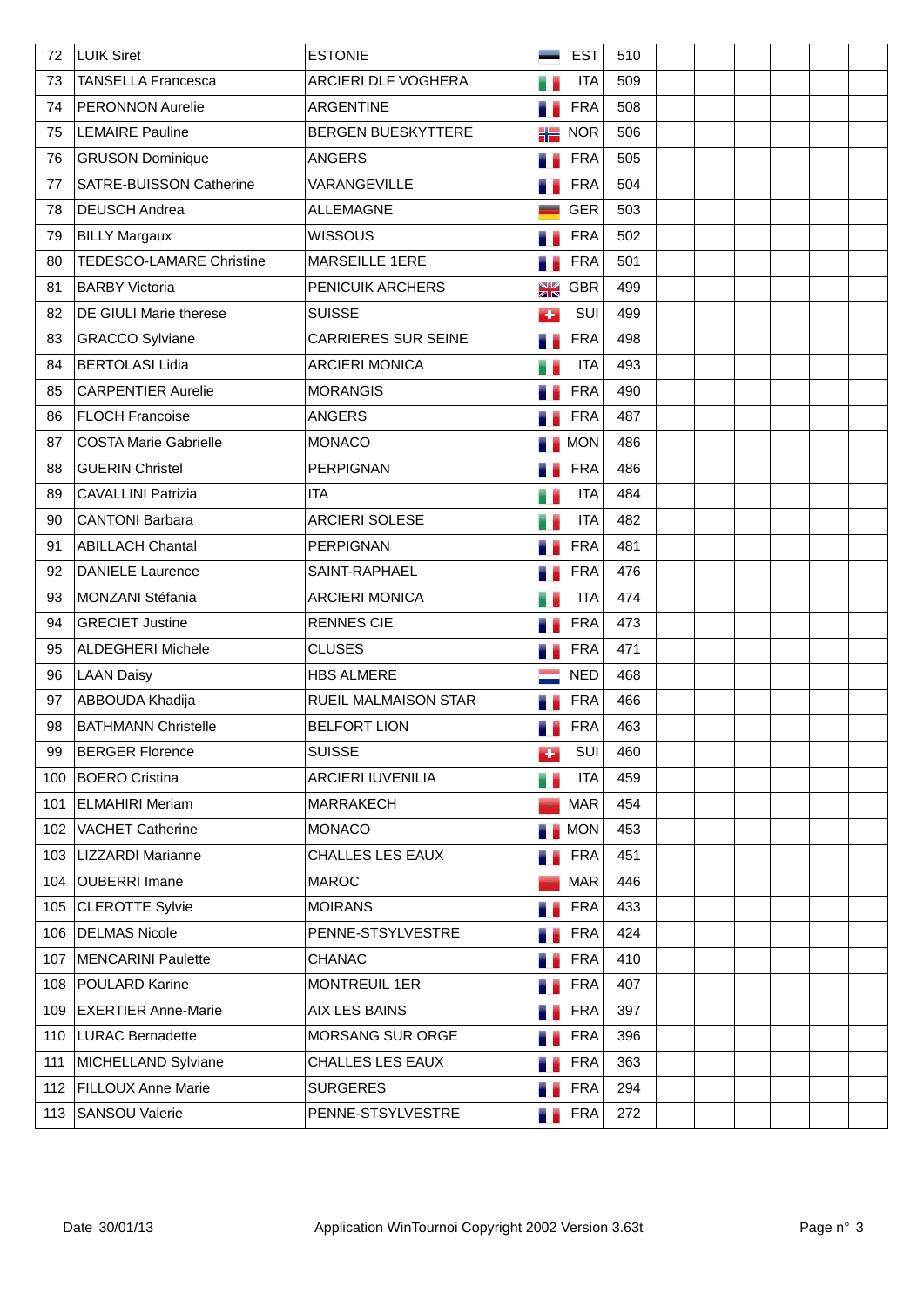#### **Classique Junior Dame / Recurve Women Junior**

| <b>Rk</b> | Nom / Name                  | <b>Club / Countries</b>   |                        |                 | Score $1/16$ | 1/8            | 1/4            |     | 1/2            | <b>Fina</b> |
|-----------|-----------------------------|---------------------------|------------------------|-----------------|--------------|----------------|----------------|-----|----------------|-------------|
| 1         | <b>GAUBIL Melanie</b>       | <b>LEGUEVIN</b>           | . .                    | <b>FRA</b>      | 564          | 6              | 7              |     | $\overline{7}$ | 6           |
| 2         | <b>CHEVREAU Marie</b>       | <b>SAINT AVERTIN</b>      |                        | <b>FRA</b>      | 565          | $\overline{7}$ | 6              |     | 6              | 4           |
| 3         | <b>VIVES Marion</b>         | <b>RENNES CIE</b>         |                        | <b>FRA</b>      | 560          | 6              | $\overline{7}$ |     | 5              | 6           |
| 4         | <b>DUSSAU Lucie</b>         | <b>COMPIEGNE</b>          |                        | <b>FRA</b>      | 540          | 6              | 6              |     | 3              |             |
| 5         | <b>PARNAT Reena</b>         | <b>ESTONIE</b>            |                        | <b>EST</b>      | 545          | 6              | 5              | 138 |                |             |
| 6         | <b>BAUER Katharina</b>      | <b>BSG RAUBLING</b>       |                        | <b>GER</b>      | 559          | 6              | 3              | 138 |                |             |
| 7         | MOUTINHO Helene             | <b>BOE</b>                |                        | <b>FRA</b>      | 544          | 6              | 3              | 137 |                |             |
| 8         | D'ADAMO Claudia             | SENTIERO SELVAGGIO        |                        | <b>ITA</b>      | 532          | 6              | $\overline{2}$ | 108 |                |             |
| 9         | <b>DEDEN Esther</b>         | PAYS-BAS                  |                        | <b>NED</b>      | 561          |                |                |     |                |             |
| 9         | <b>DECKERS</b> Eline        | <b>BELGIQUE</b>           |                        | <b>BEL</b>      | 538          | 5              |                |     |                |             |
| 9         | VAN DIJCK Claire            | PAYS-BAS                  |                        | <b>NED</b>      | 549          | $\overline{2}$ |                |     |                |             |
| 9         | ROGAZY Berangere            | VILLEURBANNE CIE HERACLES | a.                     | <b>FRA</b>      | 532          |                |                |     |                |             |
| 9         | <b>LAAN Sarina</b>          | <b>HBS ALMERE</b>         |                        | <b>NED</b>      | 537          |                |                |     |                |             |
| 9         | <b>GONZALEZ DE LA Marta</b> | <b>ESPAGNE</b>            | $\mathcal{R}^{\times}$ | <b>ESP</b>      | 530          | 3              |                |     |                |             |
| 9         | FREREBEAU Elisabeth         | <b>ANCONE</b>             |                        | <b>FRA</b>      | 549          | $\overline{2}$ |                |     |                |             |
| 9         | PLANEIX Sophie              | <b>RIOM</b>               |                        | <b>FRA</b>      | 551          | 5              |                |     |                |             |
| 17        | <b>URBANEK Claire</b>       | <b>CHALLANS</b>           |                        | <b>FRA</b>      | 529          |                |                |     |                |             |
| 18        | ZERIZER Judy                | <b>RIVES</b>              |                        | <b>FRA</b>      | 528          |                |                |     |                |             |
| 19        | MINAUD Meghane              | <b>ELANCOURT</b>          |                        | <b>FRA</b>      | 523          |                |                |     |                |             |
| 20        | <b>DEINEKO Iliana</b>       | <b>SUISSE</b>             | ÷                      | SUI             | 523          |                |                |     |                |             |
| 21        | <b>CREMMYDAS Aurore</b>     | <b>PERPIGNAN</b>          |                        | <b>FRA</b>      | 521          |                |                |     |                |             |
| 22        | DE GIULI Clementine         | <b>SUISSE</b>             | ٠                      | SUI             | 518          |                |                |     |                |             |
| 23        | NANN Alysson                | <b>BESANCON DB</b>        |                        | <b>FRA</b>      | 514          |                |                |     |                |             |
| 24        | <b>BOEHNKE Julia</b>        | <b>ALLEMAGNE</b>          |                        | <b>GER</b>      | 513          |                |                |     |                |             |
| 25        | <b>BOURG Chloe</b>          | <b>BRIENON/ARMANCON</b>   |                        | <b>FRA</b>      | 511          |                |                |     |                |             |
| 26        | <b>GALIEGT Mathilde</b>     | PERPIGNAN                 |                        | <b>Exercise</b> | 511          |                |                |     |                |             |
| 27        | <b>COHEN Laury</b>          | <b>MAREIL MARLY</b>       | a.                     | <b>FRA</b>      | 508          |                |                |     |                |             |
| 28        | CHARLOT Sophie              | <b>BALMA BTA</b>          |                        | <b>FRA</b>      | 506          |                |                |     |                |             |
| 29        | MAURICE Solene              | MONTREUIL 1ER             | a k                    | <b>FRA</b>      | 500          |                |                |     |                |             |
| 30        | <b>LEROI Eloise</b>         | PONT AUDEMER              | s.                     | <b>FRA</b>      | 485          |                |                |     |                |             |
| 31        | PACIC Marjorie              | <b>SEICHAMPS</b>          |                        | <b>FRA</b>      | 483          |                |                |     |                |             |
| 32        | LOUCHE Clelia               | PONT ST ESPRIT            | a.                     | <b>FRA</b>      | 481          |                |                |     |                |             |
| 33        | <b>KRAPEZ Karin</b>         | <b>BUDANJE</b>            |                        | <b>SLO</b>      | 470          |                |                |     |                |             |
| 34        | <b>BONIN Joelline</b>       | BETTANCOURT LA FERREE     |                        | <b>FRA</b>      | 467          |                |                |     |                |             |
| 35        | <b>TARDY Pauline</b>        | <b>NICE</b>               | а.                     | <b>FRA</b>      | 416          |                |                |     |                |             |

## **Classique Cadette / Recurve Women Cadet**

| <b>Rk</b> | Nom / Name            | <b>Club / Countries</b> |            | <b>Score</b> | 1/16 | 1/8 |   | 1/4 |   | $1/2$   Fina |
|-----------|-----------------------|-------------------------|------------|--------------|------|-----|---|-----|---|--------------|
|           | YANBARISOVA Dinara    | <b>RUSSIE</b>           | <b>RUS</b> | 570          |      | 6   | 6 |     | 6 |              |
|           | <b>BAILLION Laure</b> | <b>IMOUANS SARTOUX</b>  | <b>FRA</b> | 548          |      | 6   | 6 |     | 6 |              |
| ີ         | VAN HOUTVEN Karianne  | <b>BELGIQUE</b>         | BEL        | 550          |      |     |   |     |   |              |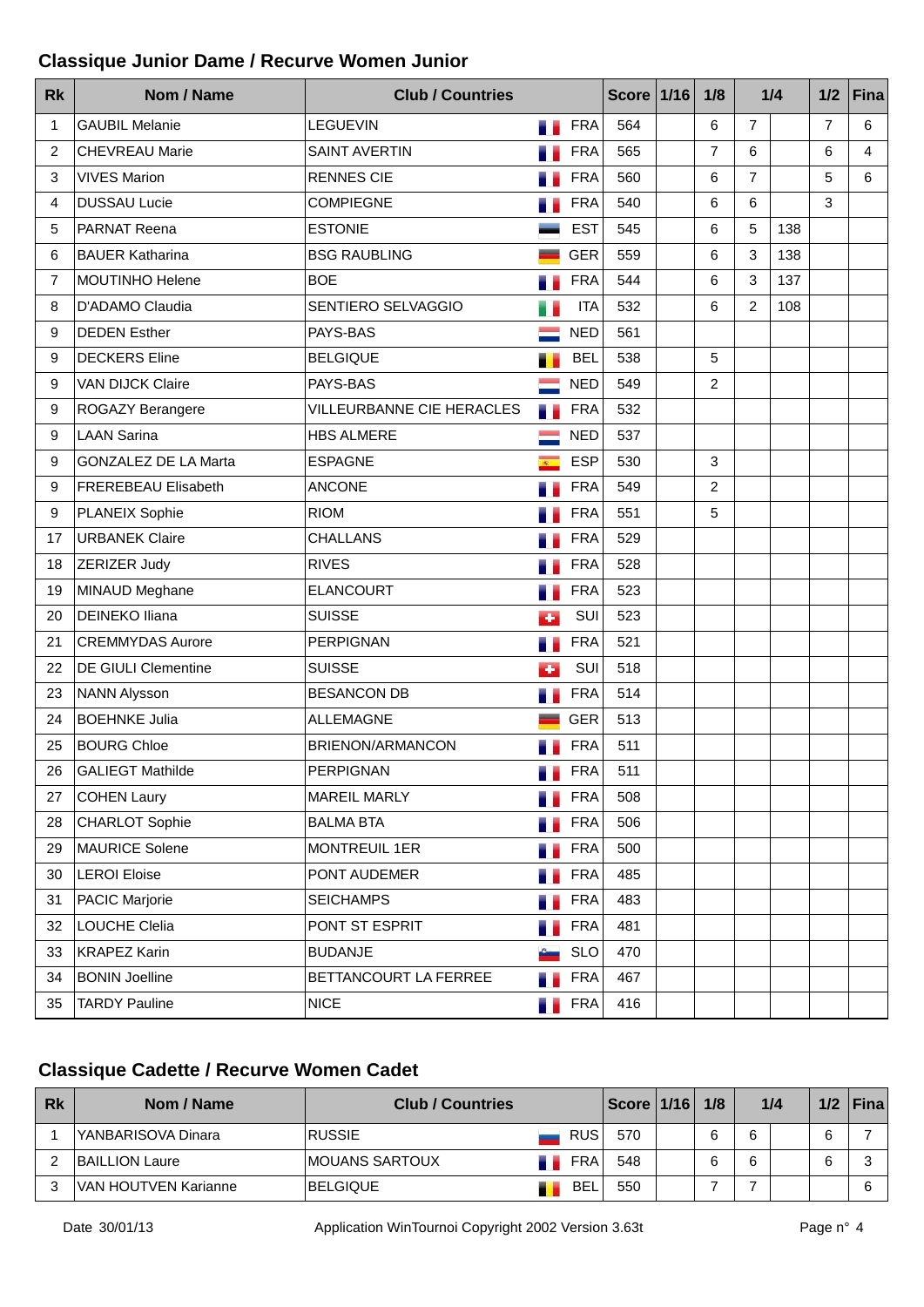| 4              | <b>MARTIN LAZARO Adriana Rosa</b> | ARQUEROS DE POZUELO     | $\overline{R}$ | <b>ESP</b> | 569 | 6              | 6              |     | 2 | $\overline{2}$ |
|----------------|-----------------------------------|-------------------------|----------------|------------|-----|----------------|----------------|-----|---|----------------|
| 5              | MOURONVALLE Clara                 | <b>THONON LES BAINS</b> |                | <b>FRA</b> | 524 | 6              | 3              | 135 |   |                |
| 6              | <b>ADICEOM Audrey</b>             | <b>RIOM</b>             |                | <b>FRA</b> | 552 | $\overline{7}$ | $\overline{2}$ | 107 |   |                |
| $\overline{7}$ | <b>ZURBANO Irati</b>              | <b>ESPAGNE</b>          | $R^{\pm}$      | <b>ESP</b> | 531 | 6              |                | 76  |   |                |
| 8              | <b>RAYSIN Maya</b>                | <b>ISRAËL</b>           | $\bullet$      | <b>ISR</b> | 534 | 6              |                | 67  |   |                |
| 9              | MARIE-ELISE Oceane                | NOGENT LE ROI           | n.             | <b>FRA</b> | 526 | 2              |                |     |   |                |
| 9              | <b>ZIEGLER Milena</b>             | <b>ALLEMAGNE</b>        |                | <b>GER</b> | 522 |                |                |     |   |                |
| 9              | <b>CARLIER Aurelie</b>            | PONT AUDEMER            |                | <b>FRA</b> | 550 | 5              |                |     |   |                |
| 9              | <b>SACO Virginie</b>              | <b>PEROLS</b>           |                | <b>FRA</b> | 534 | $\overline{2}$ |                |     |   |                |
| 9              | <b>TAYLOR Philippa</b>            | GANDE-BRETAGNE          | NK<br>ZN       | <b>GBR</b> | 525 | $\mathbf{1}$   |                |     |   |                |
| 9              | PESLIER Eugenie                   | <b>BOE</b>              |                | <b>FRA</b> | 522 | $\overline{2}$ |                |     |   |                |
| 9              | <b>NOBLE Marie</b>                | <b>RENNES CIE</b>       |                | <b>FRA</b> | 528 | $\overline{2}$ |                |     |   |                |
| 9              | <b>HOCEVAR Nina</b>               | <b>SLOVÉNIE</b>         |                | <b>SLO</b> | 522 | 3              |                |     |   |                |
| 17             | <b>FOURNIER Margot</b>            | <b>FONTAINEBLEAU</b>    |                | <b>FRA</b> | 521 |                |                |     |   |                |
| 18             | <b>BERGUIN Manon</b>              | <b>MONT ST AIGNAN</b>   | a.             | <b>FRA</b> | 516 |                |                |     |   |                |
| 19             | <b>FASEL Lucie</b>                | ARC CLUB JUSSY          | ÷              | SUI        | 515 |                |                |     |   |                |
| 20             | <b>GRILLI Eleonora</b>            | <b>ARCIERI MONICA</b>   | m o            | <b>ITA</b> | 514 |                |                |     |   |                |
| 21             | <b>DUFEIL Camille</b>             | <b>ACHERES</b>          |                | <b>FRA</b> | 508 |                |                |     |   |                |
| 22             | <b>SEROUYA Sarah</b>              | <b>NOYON</b>            |                | <b>FRA</b> | 507 |                |                |     |   |                |
| 23             | <b>CERNAC Katarina</b>            | <b>SLOVÉNIE</b>         |                | <b>SLO</b> | 503 |                |                |     |   |                |
| 24             | <b>HOUPERT Clarisse</b>           | <b>FONTAINEBLEAU</b>    |                | <b>FRA</b> | 500 |                |                |     |   |                |
| 25             | <b>MARIN LAMELLET Ines</b>        | PREVESSIN-MOENS         |                | <b>FRA</b> | 499 |                |                |     |   |                |
| 26             | <b>LOUIS Mathilde</b>             | <b>SAINT MYON</b>       |                | <b>FRA</b> | 497 |                |                |     |   |                |
| 27             | <b>ROYER Manon</b>                | <b>NICE</b>             |                | <b>FRA</b> | 497 |                |                |     |   |                |
| 28             | <b>VERNAY Emilie</b>              | <b>BRON</b>             |                | <b>FRA</b> | 496 |                |                |     |   |                |
| 29             | <b>VERANI Camille</b>             | <b>NICE</b>             |                | <b>FRA</b> | 478 |                |                |     |   |                |
| 30             | <b>JOLY Anne Caroline</b>         | <b>BESANCON DB</b>      |                | <b>FRA</b> | 465 |                |                |     |   |                |
| 31             | <b>SCHAUS Jil</b>                 | <b>DVS ZELZATE</b>      |                | <b>BEL</b> | 463 |                |                |     |   |                |
| 32             | <b>LELOIR Audrey</b>              | SAINTE MARIE LA MER     | a b            | <b>FRA</b> | 442 |                |                |     |   |                |
| 33             | <b>PAINAULT Valentine</b>         | <b>MONTREUIL 1ER</b>    |                | <b>FRA</b> | 439 |                |                |     |   |                |
| 34             | <b>MANDIER Celine</b>             | <b>RIVES</b>            |                | <b>FRA</b> | 432 |                |                |     |   |                |
| 35             | <b>LEGER Oriane</b>               | <b>NICE</b>             | a s            | <b>FRA</b> | 425 |                |                |     |   |                |
| 36             | MINOT Julie                       | VILLEFRANCHE            | в.             | <b>FRA</b> | 395 |                |                |     |   |                |
| 37             | <b>FILIPPINI Martina</b>          | ARCO BUSSERO            | m e            | <b>ITA</b> | 387 |                |                |     |   |                |
| 38             | <b>MENISSIER Audrey</b>           | <b>MIRAMAS CRAU</b>     | a a            | <b>FRA</b> | 344 |                |                |     |   |                |
| 39             | HIRT Emilie                       | <b>SUISSE</b>           | ÷              | SUI        | 332 |                |                |     |   |                |
| 40             | <b>RIANDET Aurelie</b>            | <b>LEGUEVIN</b>         | a e            | <b>FRA</b> | 294 |                |                |     |   |                |
| 41             | <b>TOURAINE-HELIAS Kyla</b>       | RUEIL MALMAISON STAR    |                | <b>FRA</b> | 274 |                |                |     |   |                |
| 42             | MESTRE-LASCAUX Colyne             | <b>BOE</b>              | n.             | <b>FRA</b> | 259 |                |                |     |   |                |
| 43             | <b>FILIPPINI Silvia</b>           | <b>ARCIERI MONICA</b>   | a e            | <b>ITA</b> | 242 |                |                |     |   |                |

## **Compound Dame / Compound Women**

| <b>Rk</b> | Nom / Name         | <b>Club / Countries</b>      |         |            | Score | 114C   | 1/8 |   | 1/4 | <b>Fina</b> |
|-----------|--------------------|------------------------------|---------|------------|-------|--------|-----|---|-----|-------------|
|           | <b>JONES Naomi</b> | <b>IEDINBURGH UNIVERSITY</b> | NB 1921 | <b>GBR</b> | 576   | $\sim$ |     | c |     |             |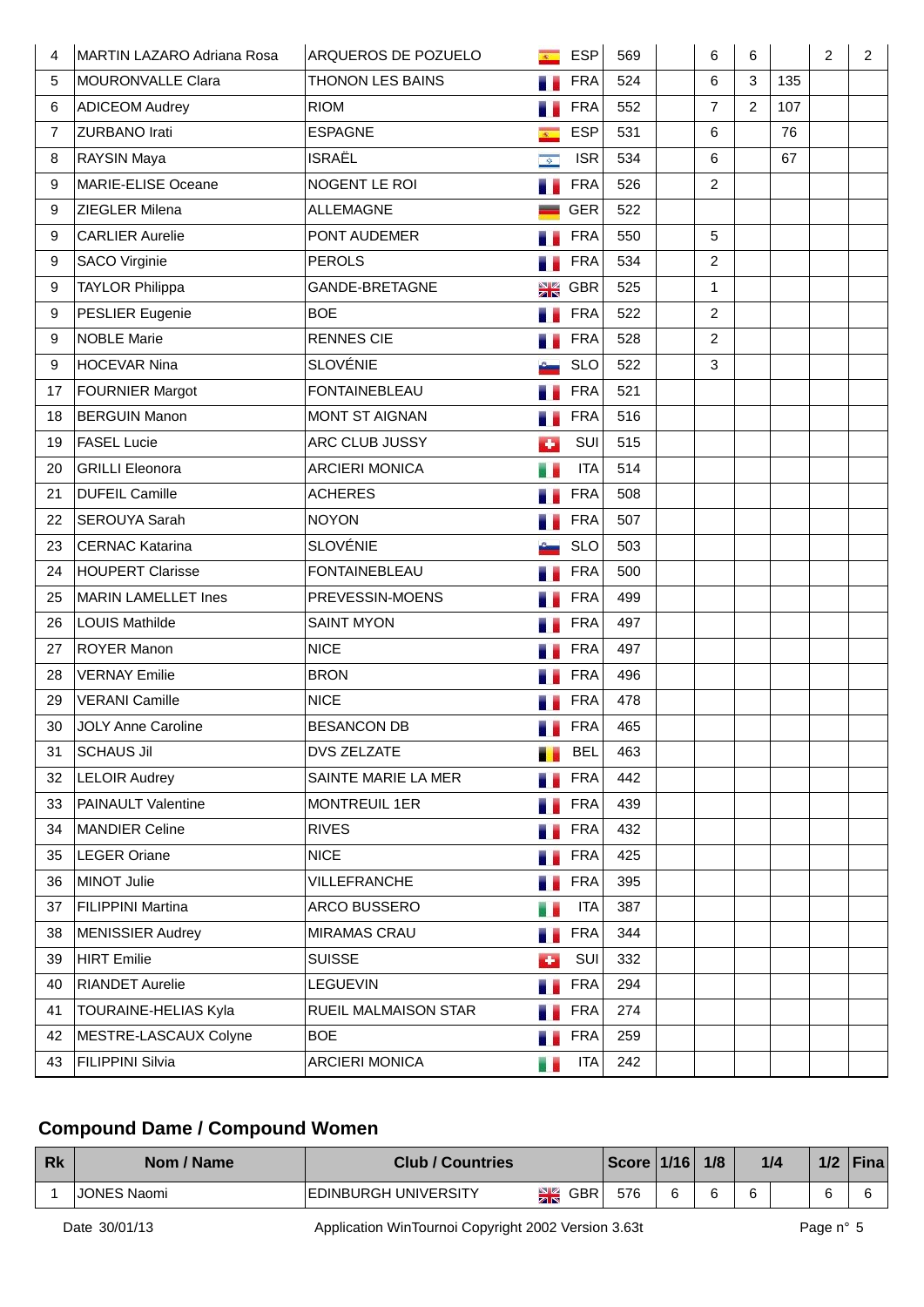| 2              | <b>TONIOLI Marcella</b>            | <b>ARCIERI LAGHESI</b>    |                             | <b>ITA</b>         | 578 | 6              | 6              | 6              |     | 6 | 4 |
|----------------|------------------------------------|---------------------------|-----------------------------|--------------------|-----|----------------|----------------|----------------|-----|---|---|
| 3              | VANDIONANT-FRANGILLI Sandrin       | <b>NIMES</b>              |                             | <b>FRA</b>         | 577 | $\overline{7}$ | $\overline{7}$ | 6              |     |   | 6 |
| $\overline{4}$ | <b>WILLEMS Gladys</b>              | DRIJ AKERS EKEREN         |                             | <b>BEL</b>         | 580 | 6              | 6              | 6              |     | 4 | 5 |
| 5              | <b>LEBECQUE Pascale</b>            | <b>GRANDE SYNTHE</b>      | 75                          | <b>FRA</b>         | 582 | 6              | $\overline{7}$ | 5              | 146 |   |   |
| 6              | <b>BABININA Jelenna</b>            | KAUNO SAUDYMO IS LANKO AS |                             | LTU                | 574 | 6              | 6              | 5              | 143 |   |   |
| 7              | VAN CASPEL Inge                    | <b>HBSA</b>               |                             | <b>NED</b>         | 585 | 6              | $\overline{7}$ | $\overline{2}$ | 109 |   |   |
| 8              | LOGINOVA Albina                    | RUSSIAN NATIONAL TEAM     |                             | <b>RUS</b>         | 581 | 6              | 6              |                | 85  |   |   |
| 9              | <b>MARTRET Caroline</b>            | <b>NEUILLY SUR MARNE</b>  | H.                          | <b>FRA</b>         | 580 | 6              | $\mathbf{1}$   |                |     |   |   |
| 9              | <b>BINGHAM Rikki</b>               | <b>BOWMEN O. BIRSTALL</b> | NØ<br>ZN                    | <b>GBR</b>         | 574 | 6              | 3              |                |     |   |   |
| 9              | <b>GARITAT Chrystelle</b>          | <b>RENNES CIE</b>         | a.                          | <b>FRA</b>         | 575 | 6              | $\overline{2}$ |                |     |   |   |
| 9              | <b>CRESPI Elena</b>                | <b>ARCIERI TRE TORRI</b>  | u s                         | <b>ITA</b>         | 582 | 6              | 5              |                |     |   |   |
| 9              | <b>GARCIA MUNOZ Elena</b>          | <b>ESPAGNE</b>            | $\overline{S}$              | <b>ESP</b>         | 580 | $\overline{7}$ | $\overline{4}$ |                |     |   |   |
| 9              | ANASTASIO Anastasia                | <b>MARINA MILITARE</b>    |                             | <b>ITA</b>         | 578 | 6              | $\overline{2}$ |                |     |   |   |
| 9              | LE BALC'H Lydie                    | <b>DREUX</b>              | a.                          | <b>FRA</b>         | 575 | 6              | $\overline{4}$ |                |     |   |   |
| 9              | SOEMOD Camilla                     | <b>DANEMARK</b>           |                             | <b>DEN</b>         | 574 | $\overline{7}$ | 3              |                |     |   |   |
| 17             | <b>ROBERT Michele</b>              | PUGET SUR ARGENS          | в.                          | <b>FRA</b>         | 571 |                |                |                |     |   |   |
| 17             | <b>LEGER Patricia</b>              | <b>DRAVEIL</b>            |                             | <b>FRA</b>         | 573 | $\overline{2}$ |                |                |     |   |   |
| 17             | <b>SIMPSON Nichola</b>             | <b>GANDE-BRETAGNE</b>     | NØ<br>ZIN                   | <b>GBR</b>         | 571 | 4              |                |                |     |   |   |
| 17             | MARKOVIC Irina                     | PAYS-BAS                  |                             | <b>NED</b>         | 573 | 1              |                |                |     |   |   |
| 17             | PRIEELS Sarah                      | <b>GSR BRUXELLES</b>      | ٠.                          | <b>BEL</b>         | 571 | $\overline{2}$ |                |                |     |   |   |
| 17             | FINESSI Monica                     | <b>FIAMME AZZURRE</b>     | e.                          | <b>ITA</b>         | 570 |                |                |                |     |   |   |
| 17             | <b>BROWN Danielle</b>              | <b>GNAS</b>               | NØ<br>ZIN                   | <b>GBR</b>         | 570 | $\overline{2}$ |                |                |     |   |   |
| 17             | <b>DEACON Kathy</b>                | CLUB INDALARCO ALMERIA    | $\overline{R_{\rm{min}}}$   | <b>ESP</b>         | 571 | 4              |                |                |     |   |   |
| 17             | <b>STUCCHI Amalia</b>              | ASD BARTOCOMEO COLLEONI   | u e                         | <b>ITA</b>         | 570 | 3              |                |                |     |   |   |
| 17             | <b>FABRE Valerie</b>               | <b>SURESNES</b>           | a.                          | <b>FRA</b>         | 571 | 3              |                |                |     |   |   |
| 17             | <b>DESSOY Catheline</b>            | LAW                       |                             | <b>BEL</b>         | 571 | $\sqrt{5}$     |                |                |     |   |   |
| 17             | <b>NOVIKOVA Elena</b>              |                           |                             | <b>RUS</b>         | 572 | 5              |                |                |     |   |   |
| 17             | <b>MASSINA Michele</b>             | GAU                       | ۰.                          | <b>BEL</b>         | 573 | 4              |                |                |     |   |   |
| 17             | <b>GRYDELAND Runa</b>              | SANDEFJORD BUESKYTTERE    |                             | $\frac{1}{10}$ NOR | 570 | 5              |                |                |     |   |   |
| 17             | <b>VOLLE Francoise</b>             | <b>ASCUL LYON</b>         | a a                         | FRA                | 570 | $\overline{2}$ |                |                |     |   |   |
| 17             | <b>BUDEN Ivana</b>                 | <b>SK AGRAM</b>           | $\mathcal{L}_{\mathcal{S}}$ | CRO                | 569 | $\overline{2}$ |                |                |     |   |   |
| 33             | <b>GALLAIS - DUTRIEZ Alexandra</b> | FONTENAY S/BOIS 1ER CIE   |                             | <b>FRA</b>         | 569 |                |                |                |     |   |   |
| 34             | <b>DE MATOS Laure</b>              | <b>MEURSAULT</b>          |                             | <b>FRA</b>         | 569 |                |                |                |     |   |   |
| 35             | <b>COUWENBERG Martine</b>          | ROZEN VAN ORANJE          |                             | <b>NED</b>         | 569 |                |                |                |     |   |   |
| 36             | MAZZALI Simona                     | 08008 DUCA OBIZZO III     |                             | <b>ITA</b>         | 568 |                |                |                |     |   |   |
| 37             | <b>BURNET Lucie</b>                | <b>MEURSAULT</b>          |                             | <b>FRA</b>         | 567 |                |                |                |     |   |   |
| 38             | TREMEAU-CAUDAL Sandrine            | <b>WISSOUS</b>            |                             | <b>FRA</b>         | 567 |                |                |                |     |   |   |
| 39             | <b>VIGNE Eliane</b>                | <b>CHIRAC</b>             |                             | <b>FRA</b>         | 567 |                |                |                |     |   |   |
| 40             | CHESSE Joanna                      | NEUILLY SUR MARNE         |                             | <b>FRA</b>         | 566 |                |                |                |     |   |   |
| 41             | D'AGOSTINO Katia                   | ARCIERI DELLE ALPI        | a.                          | <b>ITA</b>         | 566 |                |                |                |     |   |   |
| 42             | <b>HOLDERNESS Lucy</b>             | GANDE-BRETAGNE            | N Z<br>Z R                  | GBR                | 565 |                |                |                |     |   |   |
| 43             | <b>SALMON Emeline</b>              | <b>RENNES CIE</b>         | a.                          | <b>FRA</b>         | 565 |                |                |                |     |   |   |
| 44             | <b>KNOEBEL Christina</b>           | <b>ALLEMAGNE</b>          |                             | <b>GER</b>         | 565 |                |                |                |     |   |   |
| 45             | ROUX Veronique                     | LA GARDE                  |                             | <b>FRA</b>         | 565 |                |                |                |     |   |   |
| 46             | <b>GALES Andrea</b>                | <b>WOKING</b>             | XK                          | <b>GBR</b>         | 565 |                |                |                |     |   |   |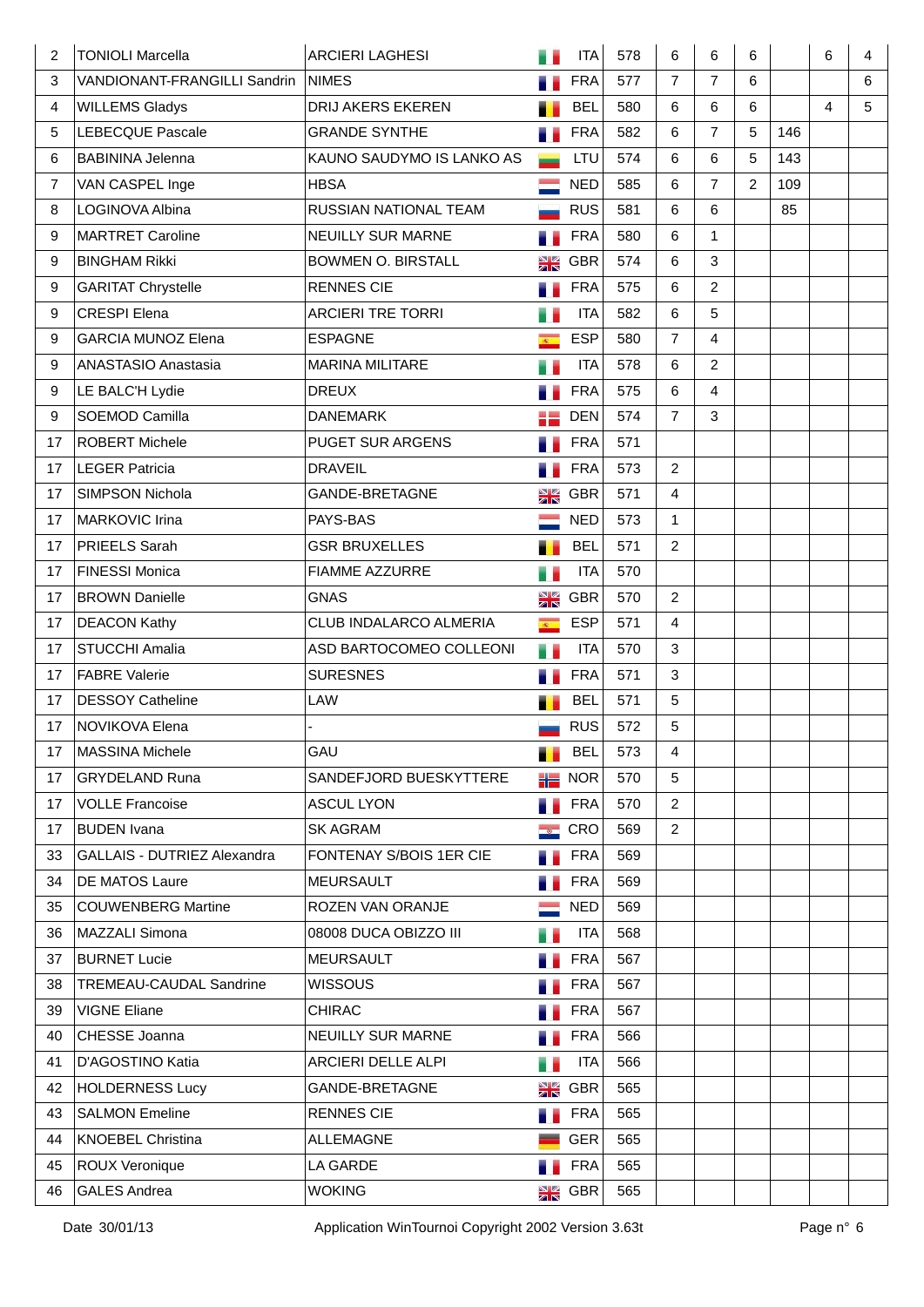| 47 | <b>WESTMAN Christie-Lee</b>    | <b>BOWMEN OF BIRSTAL</b>     | NK<br>ZR               | <b>GBR</b> | 565 |  |  |  |
|----|--------------------------------|------------------------------|------------------------|------------|-----|--|--|--|
| 48 | <b>FOGLIO Alessia</b>          | <b>ITALIA</b>                | a p                    | <b>ITA</b> | 565 |  |  |  |
| 49 | <b>PAGES Annie</b>             | ARGENTEUIL                   | a.                     | <b>FRA</b> | 565 |  |  |  |
| 50 | <b>TONTOEVA Diana</b>          | <b>RUSSIE</b>                |                        | <b>RUS</b> | 564 |  |  |  |
| 51 | <b>HEIJKERS Antoinette</b>     | DE LAUWERKRANS               |                        | <b>NED</b> | 562 |  |  |  |
| 52 | <b>HUARD Geraldine</b>         | FONTENAY S/BOIS 1ER CIE      |                        | <b>FRA</b> | 562 |  |  |  |
| 53 | <b>COURPRON Deborah</b>        | <b>SURGERES</b>              | н.                     | <b>FRA</b> | 562 |  |  |  |
| 54 | <b>AMIARD Elodie</b>           | <b>ANGERS</b>                |                        | <b>FRA</b> | 560 |  |  |  |
| 55 | <b>STRASSER Malvina</b>        | <b>SUISSE</b>                | d.                     | SUI        | 560 |  |  |  |
| 56 | <b>STRASSER Aurelia</b>        | <b>SUISSE</b>                | d.                     | SUI        | 560 |  |  |  |
| 57 | <b>BILQUEY Severine</b>        | <b>RENNES CIE</b>            | a e                    | <b>FRA</b> | 559 |  |  |  |
| 58 | <b>VENUTO Luana</b>            | ARCIERI TORREVECCHIA         | H.                     | <b>ITA</b> | 558 |  |  |  |
| 59 | <b>ROMANTEAU Sonia</b>         | ROCHEFORT SUR MER            | ۰.                     | <b>FRA</b> | 557 |  |  |  |
| 60 | HARRELSON Christine            | ETATS-UNIS D'AMÉRIQUE        | <u>sta</u>             | <b>USA</b> | 557 |  |  |  |
| 61 | <b>LAURY Cecile</b>            | MONTLOUIS-SUR-LOIRE          | a.                     | <b>FRA</b> | 556 |  |  |  |
| 62 | <b>BROWN</b> Georgie           | <b>MERIDEN</b>               | N Z<br>Z R             | <b>GBR</b> | 555 |  |  |  |
| 63 | <b>KEIJSER Chantal</b>         | <b>HBS ALMERE</b>            |                        | <b>NED</b> | 555 |  |  |  |
| 64 | PRUDENTE Sandra                | LAUSANNE                     | d.                     | SUI        | 555 |  |  |  |
| 65 | <b>FERRARI Cinzia</b>          | <b>CUS ROMA</b>              |                        | <b>ITA</b> | 554 |  |  |  |
| 66 | <b>CHRISTOULA Theodossia</b>   | <b>MERIGNAC</b>              |                        | <b>FRA</b> | 554 |  |  |  |
| 67 | <b>PICAUD Sandrine</b>         | <b>MONACO</b>                |                        | <b>MON</b> | 554 |  |  |  |
| 68 | <b>FILIPPOVA Elena</b>         | <b>DENDRA</b>                |                        | <b>RUS</b> | 554 |  |  |  |
| 69 | <b>BROUTE Isabelle</b>         | <b>BETTON</b>                |                        | <b>FRA</b> | 552 |  |  |  |
| 70 | <b>TAMBURINI Mirna</b>         | 08016 ARCIERI FAENTINI       | e.                     | <b>ITA</b> | 552 |  |  |  |
| 71 | <b>ROGERS MAC RUAI Dierdre</b> | <b>IRLANDE</b>               | a i                    | <b>IRL</b> | 551 |  |  |  |
| 72 | BENAYED-DUHEZ Salima           | MONTLOUIS-SUR-LOIRE          |                        | <b>FRA</b> | 551 |  |  |  |
| 73 | <b>SANTOS Cristina</b>         | <b>NBQ</b>                   |                        | <b>POR</b> | 551 |  |  |  |
| 74 | <b>BARRUEL Helene</b>          | FONTENAY S/BOIS 1ER CIE      |                        | <b>FRA</b> | 550 |  |  |  |
| 75 | <b>MAISONNIER Sandrine</b>     | NEUILLY SUR MARNE            | в.                     | <b>FRA</b> | 550 |  |  |  |
| 76 | <b>SCHMIDHAUSER Annick</b>     | <b>BASTIA ASPTT</b>          | a.                     | <b>FRA</b> | 548 |  |  |  |
| 77 | <b>BOUZAS BERMEJO Sonsoles</b> | <b>ARCOCLUB</b>              | $\mathcal{R}^{\times}$ | <b>ESP</b> | 548 |  |  |  |
| 78 | <b>LACOMBE Pascale</b>         | <b>CHALLES LES EAUX</b>      | a.                     | <b>FRA</b> | 548 |  |  |  |
| 79 | <b>PASSIEUX Helene</b>         | <b>VOISINS LE BRETONNEUX</b> | ۰.                     | <b>FRA</b> | 548 |  |  |  |
| 80 | ELZINGA Vanessa                | NETHERLANDS                  |                        | <b>NED</b> | 547 |  |  |  |
| 81 | <b>ZINK Evelyne</b>            | <b>ANTONY</b>                |                        | <b>FRA</b> | 546 |  |  |  |
| 82 | <b>JOIGNER Helene</b>          | <b>WISSOUS</b>               |                        | <b>FRA</b> | 545 |  |  |  |
| 83 | <b>ENDLICHER Melanie</b>       | <b>ALLEMAGNE</b>             |                        | <b>GER</b> | 545 |  |  |  |
| 84 | <b>BUTHIAUX Isabel</b>         | <b>ANTIBES</b>               |                        | <b>FRA</b> | 540 |  |  |  |
| 85 | <b>SANTI Coraline</b>          | CASTELSARRASIN               |                        | <b>FRA</b> | 539 |  |  |  |
| 86 | ZAPPATERRA Marinella           | <b>ARCIERI LAGHESI</b>       | e e                    | <b>ITA</b> | 539 |  |  |  |
| 87 | <b>HAMON Cecile</b>            | <b>FONTAINEBLEAU</b>         | a.                     | <b>FRA</b> | 538 |  |  |  |
| 88 | LAVAZZA Laura                  | <b>ARCIERI MONICA</b>        | a a                    | <b>ITA</b> | 537 |  |  |  |
| 89 | <b>GUIGNET Delphine</b>        | <b>GAGNY</b>                 |                        | <b>FRA</b> | 537 |  |  |  |
| 90 | <b>TERRASSE Rachel</b>         | <b>PRIVAS</b>                |                        | <b>FRA</b> | 536 |  |  |  |
| 91 | <b>DUPUY Beatrice</b>          | <b>MORANGIS</b>              | u e                    | <b>FRA</b> | 535 |  |  |  |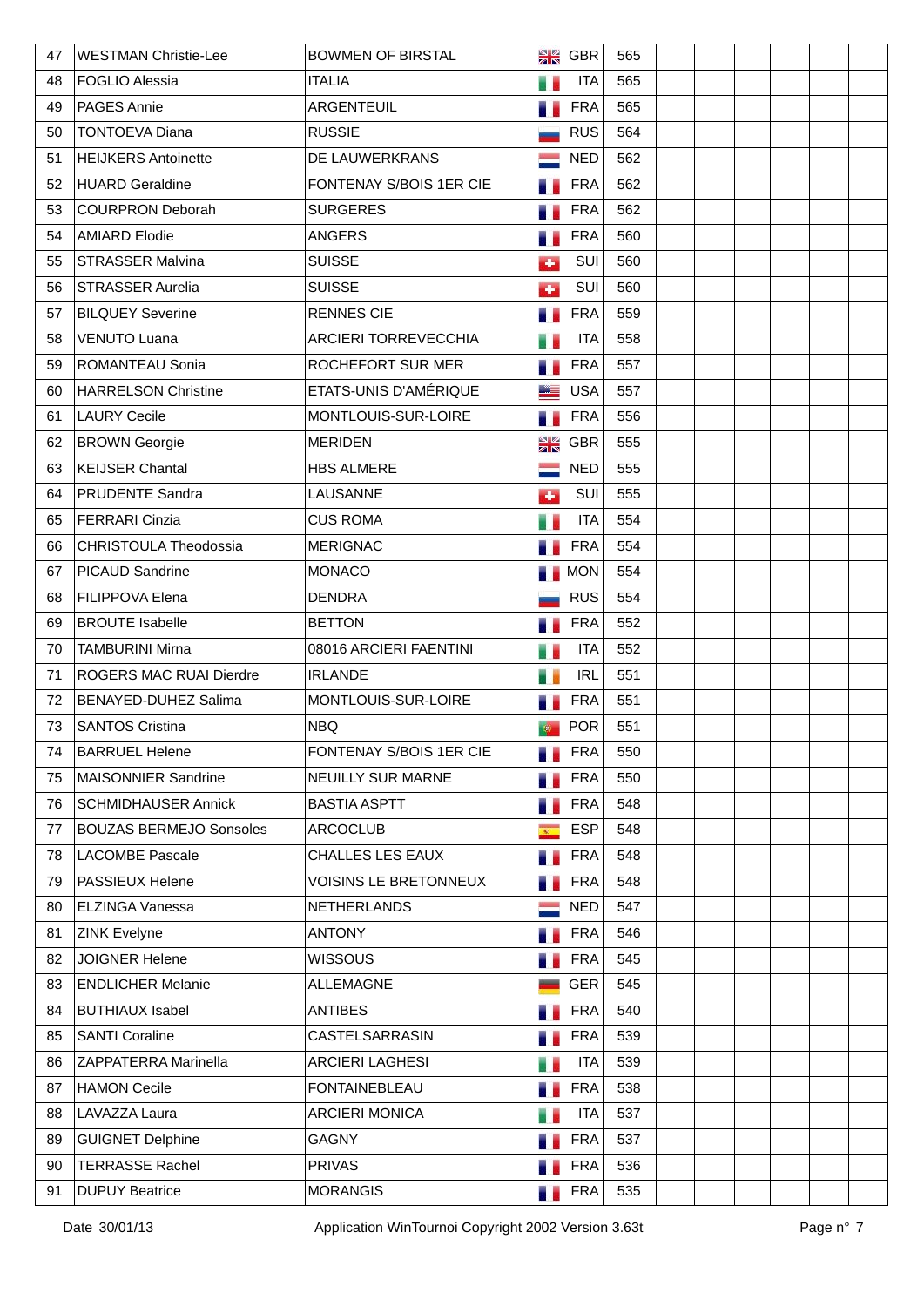| 92  | <b>BOIVIN-DORDE Sylviane</b> | <b>DRAVEIL</b>          |          | FRA        | 533 |  |  |  |
|-----|------------------------------|-------------------------|----------|------------|-----|--|--|--|
| 93  | CHATELOT Christelle          | IMEZZAVIA AJACCIO ASPTT |          | FRA        | 533 |  |  |  |
| 94  | <b>PAPILLIER Catherine</b>   | MONTLOUIS-SUR-LOIRE     |          | FRA        | 522 |  |  |  |
| 95  | <b>BROUARD Francoise</b>     | NEUILLY SUR MARNE       | . .      | FRA        | 521 |  |  |  |
| 96  | MAURIES Laurie               | LES ARCHERS DU SIDOBRE  | . .      | FRA        | 517 |  |  |  |
| 97  | DESCH Jolanda                | ARCHERYCLUB 92          | <b>C</b> | SUI        | 510 |  |  |  |
| 98  | MEYNARD Valerie              | <b>BRIGNOLES</b>        |          | <b>FRA</b> | 506 |  |  |  |
| 99  | LUCOT Viviane                | VARANGEVILLE            |          | <b>FRA</b> | 501 |  |  |  |
| 100 | VIDONI Marie-Christine       | <b>CHALLES LES EAUX</b> |          | <b>FRA</b> | 408 |  |  |  |

## **Compound Junior Dame / Compound Women Junior**

| <b>Rk</b>     | Nom / Name                   | <b>Club / Countries</b> |                 |                    | Score   1/16 | 1/8 |   | 1/4 |   | $1/2$ Fina |
|---------------|------------------------------|-------------------------|-----------------|--------------------|--------------|-----|---|-----|---|------------|
| 1             | ORLIC Maja                   | <b>CROATIE</b>          |                 | $\blacksquare$ CRO | 578          |     | 6 |     | 6 | 6          |
| $\mathcal{P}$ | <b>FRANZOI Sabrina</b>       | <b>ARCIERI PINE</b>     |                 | ITA                | 564          | 6   | 7 |     | 6 |            |
| 3             | VAN DER LOOY Sandra          | PAYS-BAS                | <b>Contract</b> | <b>NED</b>         | 565          |     | 7 |     | 5 | 7          |
| 4             | <b>SANCENOT Amelie</b>       | <b>MEURSAULT</b>        |                 | <b>FRA</b>         | 562          | 6   | 7 |     | 4 | 3          |
| 5             | DIAKOVA Viktoria             | <b>CROATIE</b>          | $\rightarrow$   | <b>CRO</b>         | 561          | 7   | 2 | 115 |   |            |
| 6             | <b>MEYNEN DEGRYSE Saskia</b> | <b>COP</b>              | . .             | <b>BEL</b>         | 570          |     | 1 | 113 |   |            |
| 7             | <b>MEYNEN DEGRYSE Lena</b>   | <b>COP</b>              | . .             | <b>BEL</b>         | 572          |     | 1 | 112 |   |            |
| 8             | CAVALLERI Giulia             | <b>ITALIE</b>           | . .             | <b>ITA</b>         | 565          |     | 1 | 111 |   |            |
| 9             | MORTEMOUSQUE Manon           | <b>MERIGNAC</b>         |                 | <b>FRA</b>         | 537          | 4   |   |     |   |            |
| 9             | <b>PEVENT Marion</b>         | <b>COUTANCES</b>        |                 | <b>FRA</b>         | 560          |     |   |     |   |            |
| 9             | <b>RENAULT Deborah</b>       | <b>GRAND COURONNE</b>   |                 | FRA                | 547          | 5   |   |     |   |            |

## **Classique Homme / Recurve Men**

| <b>Rk</b>      | Nom / Name                    | <b>Club / Countries</b>    |                          |            | <b>Score</b> | 1/16           | 1/8            |                | 1/4 | 1/2 | <b>Fina</b>    |
|----------------|-------------------------------|----------------------------|--------------------------|------------|--------------|----------------|----------------|----------------|-----|-----|----------------|
| 1              | <b>ROHRBERG Sebastian</b>     | ALLEMAGNE                  |                          | <b>GER</b> | 578          | 6              | 6              | $\overline{7}$ |     | 6   | 6              |
| 2              | VAN DER VEN Rick              | DE VRIENDENKRING 1897      |                          | <b>NED</b> | 588          | $\overline{2}$ | 6              | 6              |     | 6   | $\overline{2}$ |
| 3              | <b>CUESTA Elías</b>           | <b>SPAIN</b>               | $\mathcal{R}^{\times}$ . | <b>ESP</b> | 585          | 6              | 6              | 6              |     | 4   | 6              |
| 4              | ZAGAMI Alberto                | <b>ARCIERI JUVENILIA</b>   | a.                       | <b>ITA</b> | 581          | $\overline{7}$ | 6              | 6              |     | 5   | $\overline{2}$ |
| 5              | <b>FRANGILLI Michele</b>      | AERONAUTICA MILITARE       | . .                      | <b>ITA</b> | 576          | 6              | 6              | 5              | 146 |     |                |
| 6              | <b>ELLISON Brady</b>          | ETATS-UNIS D'AMÉRIQUE      | Æ                        | <b>USA</b> | 587          | $\overline{7}$ | 6              | 4              | 147 |     |                |
| $\overline{7}$ | <b>PLIHON Pierre</b>          | <b>NIMES</b>               |                          | <b>FRA</b> | 576          | 6              | 6              | 4              | 143 |     |                |
| 8              | LINDE-KAMINSKI Jacob          | ETATS-UNIS D'AMÉRIQUE      | كتنا                     | <b>USA</b> | 584          | 6              | 6              | 3              | 145 |     |                |
| 9              | <b>GIROUILLE Romain</b>       | <b>RENNES CIE</b>          |                          | <b>FRA</b> | 584          | 6              | $\overline{2}$ |                |     |     |                |
| 9              | <b>TAVERNIER Olivier</b>      | <b>COMPIEGNE</b>           |                          | <b>FRA</b> | 585          | 6              | $\overline{c}$ |                |     |     |                |
| 9              | CHIODO Carlo                  | <b>ARCIERI FALISCI</b>     | и.                       | <b>ITA</b> | 580          | $\overline{7}$ | $\overline{2}$ |                |     |     |                |
| 9              | <b>SCHAAF Simeon</b>          | <b>SGI WELZHEIM</b>        |                          | <b>GER</b> | 575          | $\overline{7}$ | 4              |                |     |     |                |
| 9              | <b>BANERJEE Rahul</b>         | <b>INDE</b>                | $\sim$                   | <b>IND</b> | 577          | $\overline{7}$ |                |                |     |     |                |
| 9              | LE VAN THOI Mathieu           | <b>BALMA BTA</b>           |                          | <b>FRA</b> | 578          | $\overline{7}$ |                |                |     |     |                |
| 9              | <b>GONZALEZ TORRES Javier</b> | <b>MORATALAZ</b>           | $-40$                    | <b>ESP</b> | 575          | 6              | $\overline{2}$ |                |     |     |                |
| 9              | TSYBEKDORZHIEV Bair           | <b>RUSSIE</b>              |                          | <b>RUS</b> | 577          | 6              | 4              |                |     |     |                |
| 17             | <b>BIDAULT Jerome</b>         | <b>ISSY LES MOULINEAUX</b> |                          | <b>FRA</b> | 586          | 4              |                |                |     |     |                |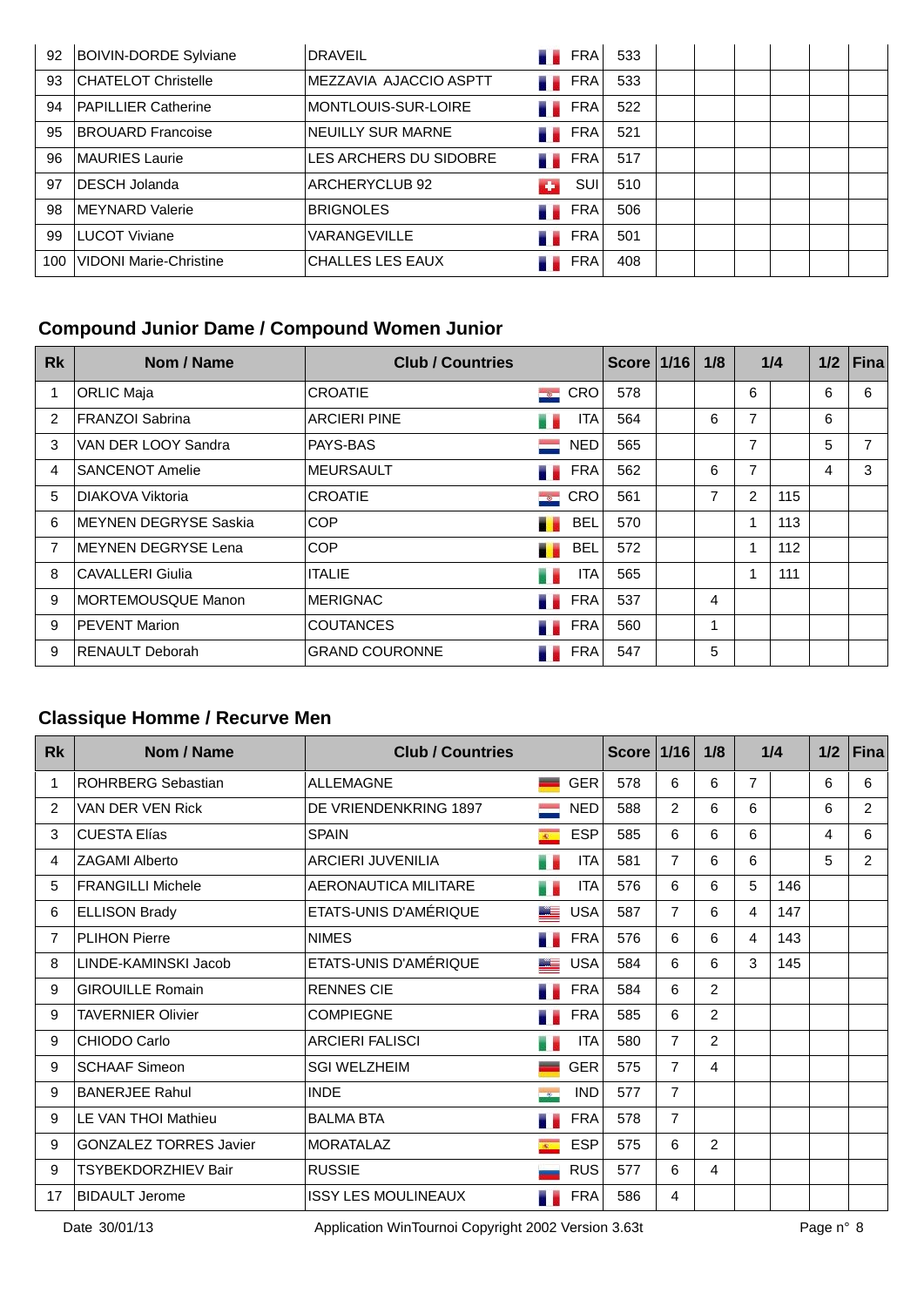| 17 | VAN DEN BERG Sjef             | PAYS-BAS                   |                | <b>NED</b> | 591 | 5              |  |  |  |
|----|-------------------------------|----------------------------|----------------|------------|-----|----------------|--|--|--|
| 17 | SEIBOLD Jürgen                | <b>ALLEMAGNE</b>           |                | <b>GER</b> | 576 |                |  |  |  |
| 17 | <b>CHAILLIOT Berenger</b>     | <b>ARCIS SUR AUBE</b>      |                | <b>FRA</b> | 576 | 5              |  |  |  |
| 17 | MULOT Florent                 | <b>DRAVEIL</b>             |                | <b>FRA</b> | 583 | 5              |  |  |  |
| 17 | MORELLO Marco                 | <b>ARCIERI IUVENILIA</b>   | 53             | <b>ITA</b> | 582 | $\mathbf{1}$   |  |  |  |
| 17 | <b>TEOBALDELLI Ivan</b>       | <b>ARCIERI MONTECCHI</b>   | m e            | <b>ITA</b> | 575 |                |  |  |  |
| 17 | <b>TONELLI Amedeo</b>         | AERONAUTICA MILITARE       | e e            | <b>ITA</b> | 583 | 5              |  |  |  |
| 17 | <b>LAVOISIER Laurent</b>      | <b>MOUTIERS</b>            |                | <b>FRA</b> | 575 | $\mathbf 1$    |  |  |  |
| 17 | <b>SANNA Michael</b>          | <b>VEDENE</b>              |                | <b>FRA</b> | 579 | $\overline{2}$ |  |  |  |
| 17 | <b>VALLADONT Jean Charles</b> | <b>TORPES</b>              |                | <b>FRA</b> | 586 | 3              |  |  |  |
| 17 | <b>CALLEWAERT Pedro</b>       | <b>BELGIQUE</b>            |                | <b>BEL</b> | 577 | $\mathbf{1}$   |  |  |  |
| 17 | TSYRENZHAPOV Tsyren           | NATIONAL TEAM              |                | <b>RUS</b> | 579 | 3              |  |  |  |
| 17 | <b>ZUMBO Matthew</b>          | <b>USAA</b>                | ص ب            | <b>USA</b> | 576 | 4              |  |  |  |
| 17 | <b>TSYNGUEV Bato</b>          | <b>RUSSIE</b>              |                | <b>RUS</b> | 576 | $\overline{4}$ |  |  |  |
| 17 | <b>TSYBZHITOV Bolot</b>       | <b>RUSSIE</b>              |                | <b>RUS</b> | 578 | 3              |  |  |  |
| 33 | <b>CABREIRA Armando</b>       | SAINTE MARIE LA MER        |                | <b>FRA</b> | 574 |                |  |  |  |
| 34 | <b>GARCIA FERNANDE David</b>  | <b>ESPAGNE</b>             | $\overline{R}$ | <b>ESP</b> | 574 |                |  |  |  |
| 35 | <b>BARBY Stuart</b>           | PENICUIK ARCHERS           | NØ<br>ZK       | <b>GBR</b> | 573 |                |  |  |  |
| 36 | ROUSSELOT Sylvain             | <b>SAINT AVERTIN</b>       |                | <b>FRA</b> | 572 |                |  |  |  |
| 37 | <b>BORODIN Alexey</b>         | <b>RUSSIE</b>              |                | <b>RUS</b> | 572 |                |  |  |  |
| 38 | GALLIAZZO Marco               | AERONAUTICA MILITARE       |                | <b>ITA</b> | 571 |                |  |  |  |
| 39 | <b>GARMAEV Yuryi</b>          | <b>RUSSIE</b>              |                | <b>RUS</b> | 571 |                |  |  |  |
| 40 | <b>FESSARD Mickael</b>        | PETIT COURONNE             |                | <b>FRA</b> | 570 |                |  |  |  |
| 41 | <b>BURLOT Romain</b>          | <b>POISSY</b>              |                | <b>FRA</b> | 570 |                |  |  |  |
| 42 | <b>CUSICK Jeremiah</b>        | ETATS-UNIS D'AMÉRIQUE      |                | <b>USA</b> | 570 |                |  |  |  |
| 43 | <b>BELAY Vincent</b>          | <b>TULLE</b>               |                | <b>FRA</b> | 570 |                |  |  |  |
| 44 | <b>KREJ Gregory</b>           | <b>NIMES</b>               |                | <b>FRA</b> | 569 |                |  |  |  |
| 45 | <b>VANOEVEREN Stany</b>       | ELITE ARCHERS BEKKEVOORT   | a y            | <b>BEL</b> | 569 |                |  |  |  |
| 46 | <b>HARTMANN Daniel</b>        | <b>GERMANY</b>             |                | <b>GER</b> | 569 |                |  |  |  |
| 47 | <b>AUBERT Thomas</b>          | <b>NIMES</b>               | e e            | <b>FRA</b> | 569 |                |  |  |  |
| 48 | <b>FISSORE Matteo</b>         | NEW GARDEN ARCHERY         |                | <b>ITA</b> | 568 |                |  |  |  |
| 49 | <b>CALLEWAERT Danny</b>       | <b>WTK</b>                 | .,             | <b>BEL</b> | 568 |                |  |  |  |
| 50 | <b>CURCHOD Alexandre</b>      | <b>CDA VEVEY</b>           | ÷              | SUI        | 568 |                |  |  |  |
| 51 | <b>KRAPEZ Jakob</b>           | <b>ANKARAN</b>             |                | <b>SLO</b> | 567 |                |  |  |  |
| 52 | <b>IVAN Denis</b>             | DRY AKERS EKEREN           |                | <b>BEL</b> | 567 |                |  |  |  |
| 53 | <b>LAPORTE Vincent</b>        | <b>COMPIEGNE</b>           |                | <b>FRA</b> | 567 |                |  |  |  |
| 54 | <b>DELOISON Daniel</b>        | <b>SAINT MARD</b>          |                | <b>FRA</b> | 566 |                |  |  |  |
| 55 | <b>VERLYCK Sabien</b>         | <b>ISSY LES MOULINEAUX</b> |                | <b>FRA</b> | 566 |                |  |  |  |
| 56 | <b>DELMAS Denis</b>           | FONTENAY S/BOIS 1ER CIE    |                | <b>FRA</b> | 565 |                |  |  |  |
| 57 | <b>DURAND Olivier</b>         | <b>VEDENE</b>              | a a            | <b>FRA</b> | 565 |                |  |  |  |
| 58 | <b>MANDIA Massimiliano</b>    | <b>DLF VOGHERA</b>         |                | <b>ITA</b> | 564 |                |  |  |  |
| 59 | LE SCANVIC Anthony            | SANARY                     | a.             | <b>FRA</b> | 564 |                |  |  |  |
| 60 | <b>SCHNEIDER Florent</b>      | <b>RAMBOUILLET</b>         |                | <b>FRA</b> | 563 |                |  |  |  |
| 61 | MEUNIER Fabrice               | BRIENON/ARMANCON           |                | <b>FRA</b> | 563 |                |  |  |  |
| 62 | <b>AUDU Xavier</b>            | <b>LAVAUR</b>              | a e            | <b>FRA</b> | 561 |                |  |  |  |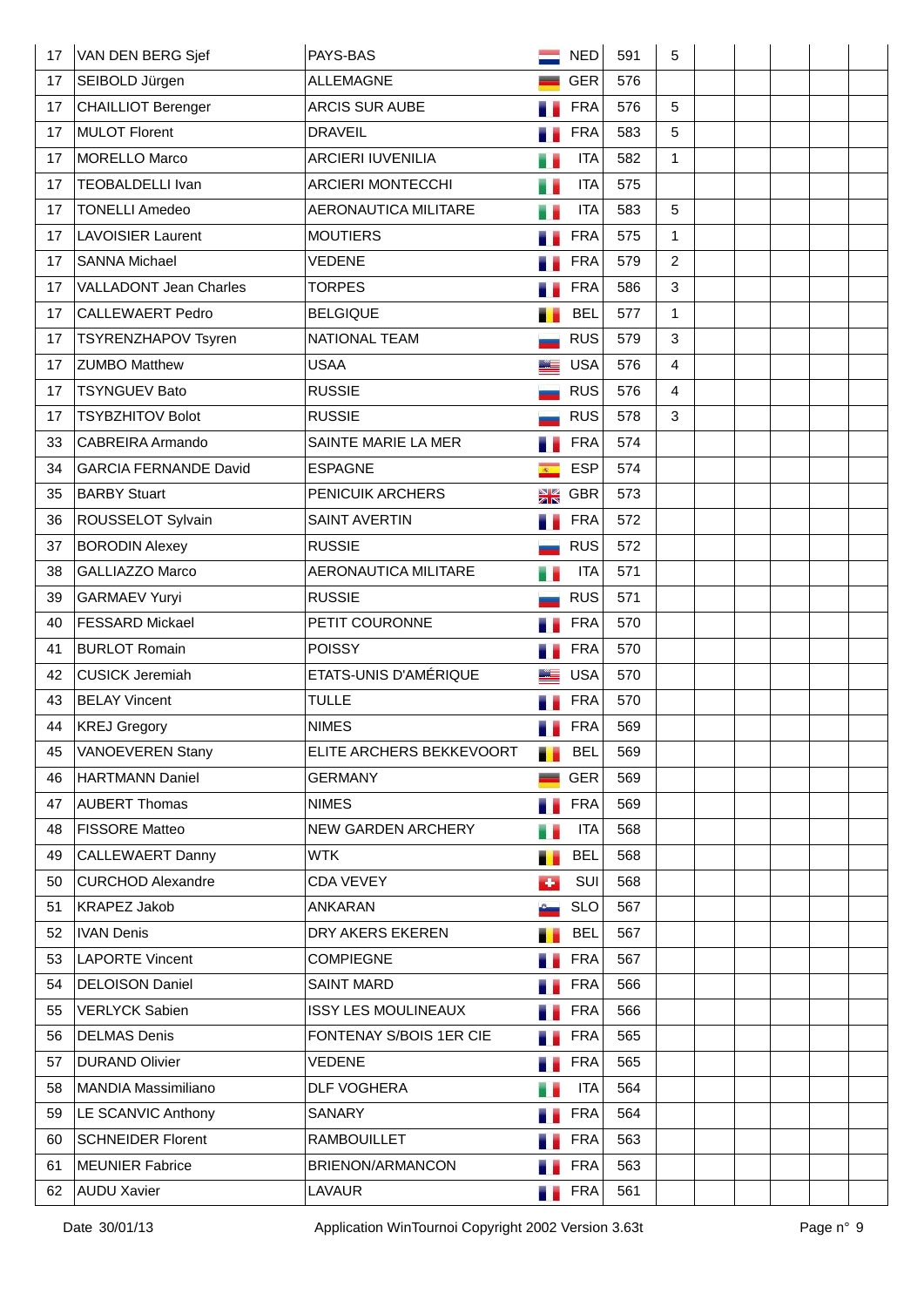| 63  | CHARLOT Adrien            | <b>CHATILLON S/SEINE</b>  |          | <b>FRA</b> | 561 |  |  |  |
|-----|---------------------------|---------------------------|----------|------------|-----|--|--|--|
| 64  | <b>FABER Dominik</b>      | <b>JUVENTAS BASEL</b>     | ÷        | SUI        | 561 |  |  |  |
| 65  | MARIUS Halvorsen          | <b>NORWAY</b>             | 詣        | <b>NOR</b> | 559 |  |  |  |
| 66  | DELBECQUE Jerome          | <b>BOE</b>                |          | <b>FRA</b> | 559 |  |  |  |
| 67  | <b>INNOCENTI Niccolò</b>  | <b>ITALIE</b>             |          | <b>ITA</b> | 559 |  |  |  |
| 68  | <b>REITER Michael</b>     | <b>FSG TACHERTING</b>     |          | <b>GER</b> | 559 |  |  |  |
| 69  | <b>CARPENEDO Thomas</b>   | <b>ITALIE</b>             | H        | <b>ITA</b> | 559 |  |  |  |
| 70  | <b>RODRIGUES Bruno</b>    | <b>PERIGNY</b>            |          | <b>FRA</b> | 559 |  |  |  |
| 71  | AELLO Guillermo           | ARCIERI DELLA SIGNORIA    | e e      | <b>ITA</b> | 559 |  |  |  |
| 72  | PICCIARELLA Antonio       | ARCIERI DEL SUD           | e e      | <b>ITA</b> | 558 |  |  |  |
| 73  | LIBERT Eric               | SAINT GERMAIN SUR MORIN   | u e      | <b>FRA</b> | 558 |  |  |  |
| 74  | <b>CORDEAU Samuel</b>     | PREVESSIN-MOENS           |          | <b>FRA</b> | 558 |  |  |  |
| 75  | <b>LUPO Paolo</b>         | ARCIERI DELLA SIGNORIA    |          | <b>ITA</b> | 558 |  |  |  |
| 76  | <b>ANTOINE Alexandre</b>  | <b>LIMOGES</b>            |          | <b>FRA</b> | 557 |  |  |  |
| 77  | <b>DUPIRE Didier</b>      | PETIT COURONNE            |          | <b>FRA</b> | 557 |  |  |  |
| 78  | LERICHE Adrien            | <b>CHAMBERY</b>           |          | <b>FRA</b> | 557 |  |  |  |
| 79  | <b>CORDEAU Richard</b>    | ANNEMASSE                 |          | <b>FRA</b> | 557 |  |  |  |
| 80  | <b>PRIERE Samuel</b>      | <b>PERIGNY</b>            |          | <b>FRA</b> | 557 |  |  |  |
| 81  | <b>BERGUIN Philippe</b>   | MONT ST AIGNAN            |          | <b>FRA</b> | 556 |  |  |  |
| 82  | MARSH Chrisopher          | GANDE-BRETAGNE            | NØ       | <b>GBR</b> | 556 |  |  |  |
| 83  | <b>ALEXANDER Malcolm</b>  | <b>GRAMPIAN BOWMEN</b>    | NØ       | GBR        | 556 |  |  |  |
| 84  | <b>BERGER Thomas</b>      | <b>NIMES</b>              |          | <b>FRA</b> | 556 |  |  |  |
| 85  | <b>DUGAIN Francois</b>    | ANNEMASSE                 |          | <b>FRA</b> | 555 |  |  |  |
| 86  | <b>GIOT Sebastien</b>     | <b>PERPIGNAN</b>          |          | <b>FRA</b> | 554 |  |  |  |
| 87  | <b>BEDOUET Christophe</b> | BETTANCOURT LA FERREE     |          | <b>FRA</b> | 554 |  |  |  |
| 88  | <b>HAUTTEMENT Fabrice</b> | <b>MARLY POURNOY</b>      |          | <b>FRA</b> | 554 |  |  |  |
| 89  | <b>VOISIN Vincent</b>     | NOGENT LE ROI             |          | <b>FRA</b> | 554 |  |  |  |
| 90  | <b>VENEMBRE Guillaume</b> | VALAURIE                  |          | <b>FRA</b> | 553 |  |  |  |
| 91  | <b>COCHIN Fabien</b>      | NEUILLY SUR MARNE         |          | <b>FRA</b> | 553 |  |  |  |
| 92  | MOURONVALLE Xavier        | THONON LES BAINS          |          | <b>FRA</b> | 553 |  |  |  |
| 93  | <b>FIORETTI Thibault</b>  | <b>MOUANS SARTOUX</b>     |          | <b>FRA</b> | 553 |  |  |  |
| 94  | <b>GOUX Thibaut</b>       | <b>CHATILLON S/SEINE</b>  |          | <b>FRA</b> | 552 |  |  |  |
| 95  | ROSSIGNOL Julien          | <b>NIMES</b>              | a.       | <b>FRA</b> | 552 |  |  |  |
| 96  | <b>NESPOLI Mauro</b>      | AERONAUTICA MILITARE      | Ħ.       | <b>ITA</b> | 551 |  |  |  |
| 97  | <b>BUREAU Pierre</b>      | PETIT COURONNE            |          | <b>FRA</b> | 551 |  |  |  |
| 98  | <b>ROYEN Laurent</b>      | <b>BELGIQUE</b>           |          | <b>BEL</b> | 551 |  |  |  |
| 99  | JOFFE Stephane            | PREVESSIN-MOENS           | u e      | <b>FRA</b> | 551 |  |  |  |
| 100 | <b>HEYVAERT Etienne</b>   | <b>GPE BELGIUM</b>        | <b>I</b> | <b>BEL</b> | 551 |  |  |  |
| 101 | <b>TREVELS Patrick</b>    | ELITE ARCHERS BEKKEVOORT  | т.       | <b>BEL</b> | 550 |  |  |  |
| 102 | <b>DAVID Benoit</b>       | <b>TULLE</b>              | a.       | <b>FRA</b> | 550 |  |  |  |
| 103 | <b>CHELONI Alberto</b>    | <b>ITALIE</b>             |          | <b>ITA</b> | 550 |  |  |  |
| 104 | <b>JEANMAIRE</b> Etienne  | BETTANCOURT LA FERREE     | a.       | <b>FRA</b> | 550 |  |  |  |
| 105 | <b>VIALETAY Philippe</b>  | <b>FONTAINEBLEAU</b>      | . .      | <b>FRA</b> | 549 |  |  |  |
| 106 | <b>ROGER David</b>        | <b>ASNIERES SUR SEINE</b> | ۰.       | <b>FRA</b> | 548 |  |  |  |
| 107 | SHESTAKOV Oleg            | <b>RUSSIE</b>             |          | <b>RUS</b> | 548 |  |  |  |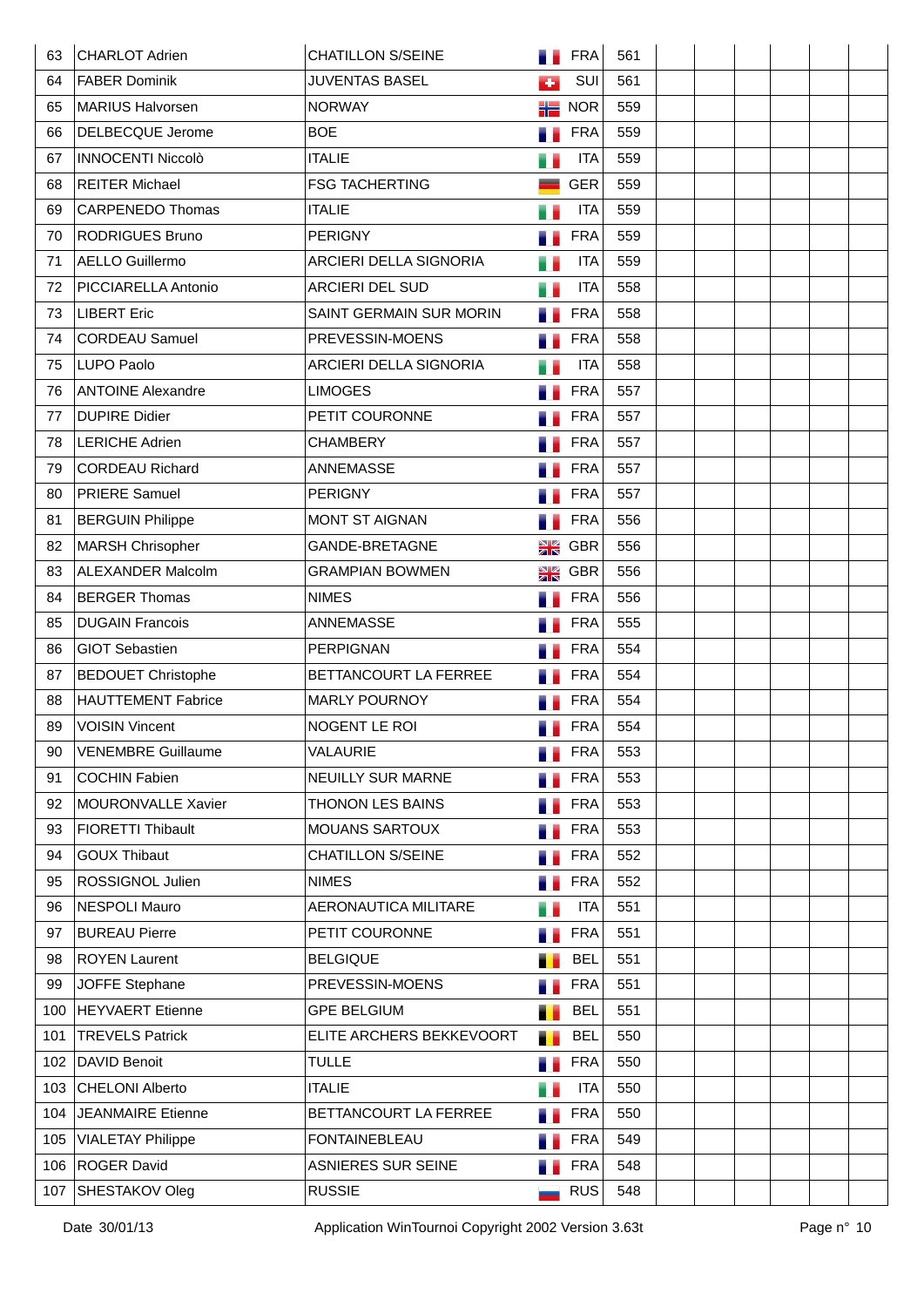| 108 | PICCHIO Luca                | <b>ARCIERI IUVENILIA</b>  |     | <b>ITA</b> | 548 |  |  |  |
|-----|-----------------------------|---------------------------|-----|------------|-----|--|--|--|
| 109 | <b>VANDERCAMERE Maxime</b>  | LE BOUSCAT                |     | <b>FRA</b> | 548 |  |  |  |
| 110 | <b>RUIZ Sebastien</b>       | <b>NIMES</b>              |     | <b>FRA</b> | 547 |  |  |  |
| 111 | <b>MARCHAND Mickael</b>     | <b>POITIERS</b>           |     | <b>FRA</b> | 547 |  |  |  |
| 112 | <b>JEAN Matthieu</b>        | <b>BLAGNAC</b>            |     | <b>FRA</b> | 547 |  |  |  |
| 113 | JEAN Stephane               | <b>BALMA BTA</b>          |     | <b>FRA</b> | 547 |  |  |  |
| 114 | QUESLIER Romain             | <b>LIMOGES</b>            |     | <b>FRA</b> | 547 |  |  |  |
| 115 | <b>DENTON Doug</b>          | ETATS-UNIS D'AMÉRIQUE     |     | <b>USA</b> | 546 |  |  |  |
| 116 | <b>SIMON Franck</b>         | <b>VEDENE</b>             |     | <b>FRA</b> | 545 |  |  |  |
| 117 | <b>FREDERICKX Danny</b>     | ELITE ARCHERS BEKKEVOORT  | . . | <b>BEL</b> | 544 |  |  |  |
| 118 | <b>SGARLATA Fabio</b>       | <b>ARCIERI VALCERESIO</b> | н.  | <b>ITA</b> | 544 |  |  |  |
| 119 | CARRASCO Benjamin           | <b>PERPIGNAN</b>          |     | <b>FRA</b> | 543 |  |  |  |
| 120 | <b>CHEVALIER Stephane</b>   | <b>ANNEMASSE</b>          |     | <b>FRA</b> | 543 |  |  |  |
| 121 | HAGLEY Dwight               | BARBADOS ARCHERY ASSOC.   |     | <b>BAR</b> | 543 |  |  |  |
| 122 | <b>ESTIEVENART Philippe</b> | <b>LAW</b>                |     | <b>BEL</b> | 543 |  |  |  |
| 123 | <b>BAUDUIN Nicolas</b>      | <b>CHAMBERY</b>           |     | <b>FRA</b> | 542 |  |  |  |
| 124 | <b>BELLEGOU Nicolas</b>     | <b>KORTRIJK</b>           |     | <b>BEL</b> | 541 |  |  |  |
| 125 | LEFEBVRE Anthony            | MOUANS SARTOUX            |     | <b>FRA</b> | 540 |  |  |  |
| 126 | <b>BESORA Christophe</b>    | ARCHERS PETITE CAMARGUE   |     | <b>FRA</b> | 539 |  |  |  |
| 127 | <b>LACLERGUE Aurelien</b>   | <b>BALMA BTA</b>          | n.  | <b>FRA</b> | 538 |  |  |  |
| 128 | RASILE Angelo               | <b>ARCO SPORT</b>         |     | <b>ITA</b> | 538 |  |  |  |
| 129 | <b>MONTANNE Francois</b>    | SAINT MEDARD EN JALLES    |     | <b>FRA</b> | 537 |  |  |  |
| 130 | <b>SCHWERKOLD Baptiste</b>  | <b>VEDENE</b>             |     | <b>FRA</b> | 537 |  |  |  |
| 131 | <b>MARTY Sylvain</b>        | CARCASSONNE               |     | <b>FRA</b> | 537 |  |  |  |
| 132 | <b>HENRION Cedric</b>       | <b>FORBACH</b>            |     | <b>FRA</b> | 536 |  |  |  |
| 133 | <b>RENZI LUIGI</b>          | <b>ARCO SPORT ROMA</b>    |     | <b>ITA</b> | 536 |  |  |  |
| 134 | <b>LAGRANGE Baptiste</b>    | VALENCE                   |     | <b>FRA</b> | 535 |  |  |  |
| 135 | GOELZ Dominic               | <b>ALLEMAGNE</b>          |     | <b>GER</b> | 535 |  |  |  |
| 136 | <b>DELATTRE Francois</b>    | <b>MARLY</b>              | ш   | <b>FRA</b> | 535 |  |  |  |
| 137 | VAN DE VEN Ronny            | <b>NVL</b>                | т   | <b>BEL</b> | 534 |  |  |  |
| 138 | <b>COUDERC Florian</b>      | <b>GRENOBLE 1ER</b>       | и.  | <b>FRA</b> | 534 |  |  |  |
| 139 | <b>PITTET Charles</b>       | ARCHERS DE LA TOUR        | ÷   | SUI        | 534 |  |  |  |
| 140 | METEYE Pierre               | NEUILLY SUR MARNE         | a B | <b>FRA</b> | 532 |  |  |  |
| 141 | <b>AUGUSTE Andre</b>        | MORSANG SUR ORGE          | ۰.  | <b>FRA</b> | 532 |  |  |  |
| 142 | <b>OSWALD Manuel</b>        | <b>ALLEMAGNE</b>          |     | <b>GER</b> | 531 |  |  |  |
| 143 | MORHAIN Guillaume           | <b>MARLY POURNOY</b>      | ۰.  | <b>FRA</b> | 531 |  |  |  |
| 144 | ODDO Stefano                | <b>ARCO MONZA</b>         | u.  | <b>ITA</b> | 530 |  |  |  |
| 145 | CHIGANNE François           | <b>SUISSE</b>             | œ   | SUI        | 530 |  |  |  |
| 146 | <b>FRANCLET Claude</b>      | <b>BASSIN D'ARCACHON</b>  | 71  | <b>FRA</b> | 529 |  |  |  |
| 147 | PEYNAUD Yohan               | PAU VERT GALANT           | a.  | <b>FRA</b> | 529 |  |  |  |
| 148 | MONTI Mirko                 | <b>ARCIERI MONICA</b>     |     | <b>ITA</b> | 528 |  |  |  |
| 149 | <b>VIDAL Vincent</b>        | <b>BRON TIR A L'ARC</b>   | a.  | <b>FRA</b> | 528 |  |  |  |
| 150 | NADOR Bastien               | <b>NICE</b>               |     | <b>FRA</b> | 528 |  |  |  |
| 151 | FIDERSEK Matej              | <b>SLOVÉNIE</b>           |     | <b>SLO</b> | 528 |  |  |  |
|     | 152   PACIC Philippe        | <b>SEICHAMPS</b>          |     | <b>FRA</b> | 528 |  |  |  |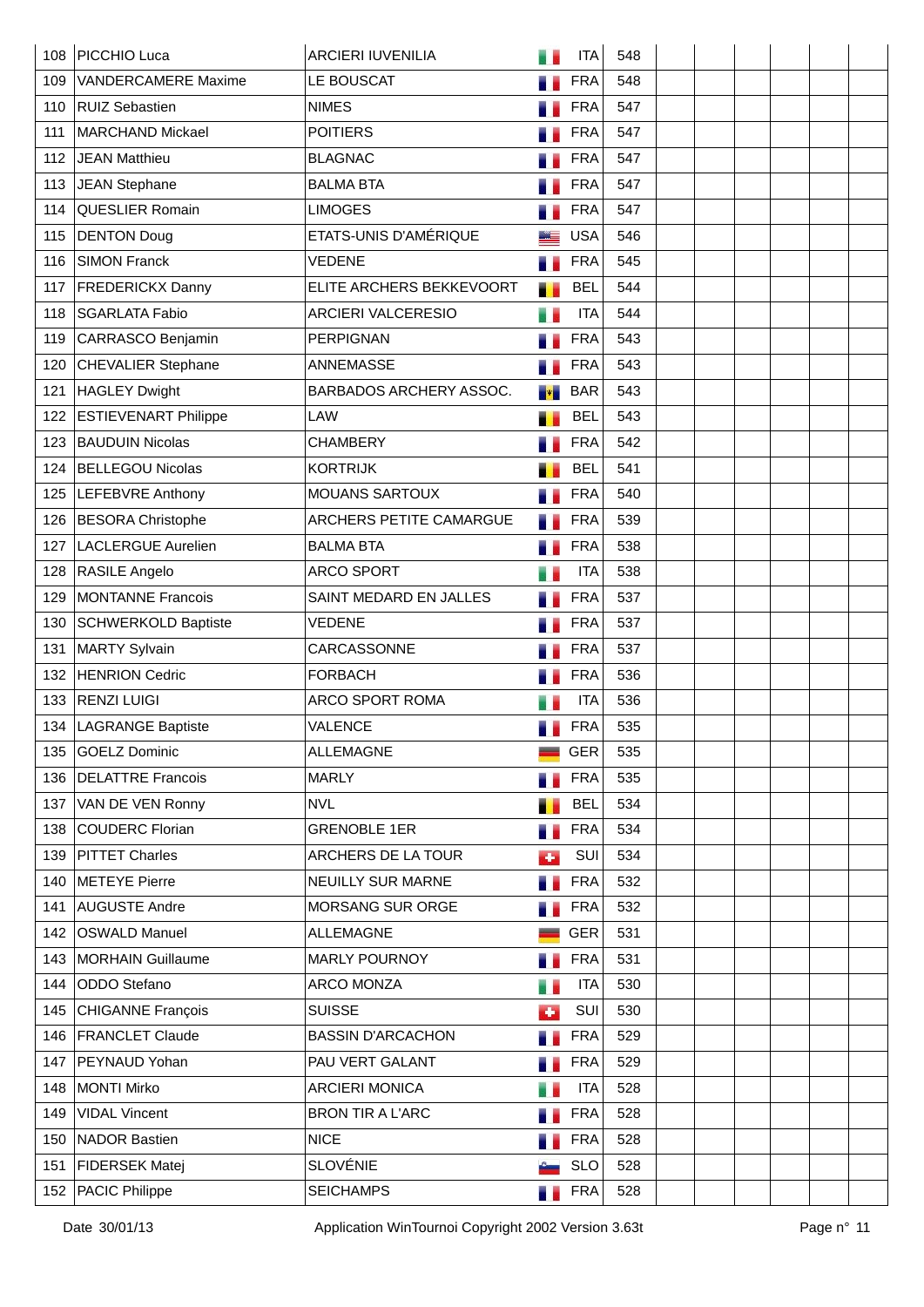| 153 | GADAUD Xavier                | <b>LIMOGES</b>              |     | <b>FRA</b> | 527 |  |  |  |
|-----|------------------------------|-----------------------------|-----|------------|-----|--|--|--|
| 154 | LACOUR Olivier               | <b>SUISSE</b>               | ٠   | SUI        | 527 |  |  |  |
| 155 | LE DREAU Steven              | <b>TINTENIAC</b>            |     | <b>FRA</b> | 527 |  |  |  |
| 156 | <b>FILIPPINI Ambrogio</b>    | <b>ARCIERI MONICA</b>       |     | <b>ITA</b> | 526 |  |  |  |
| 157 | <b>BREGA Adriano</b>         | ARCIERI DELLA FRANCESCA     | u e | <b>ITA</b> | 526 |  |  |  |
| 158 | <b>TOESDAL Morten-C</b>      | <b>BERGENBUESKYTTERE</b>    | 詣   | <b>NOR</b> | 526 |  |  |  |
| 159 | <b>TEKMITCHOV George</b>     | ETATS-UNIS D'AMÉRIQUE       | ME  | <b>USA</b> | 525 |  |  |  |
| 160 | <b>GUILLY Emmanuel</b>       | MORSANG SUR ORGE            |     | <b>FRA</b> | 525 |  |  |  |
| 161 | <b>ZORMAN Cvijetoslav</b>    | <b>CROATIE</b>              |     | CRO        | 525 |  |  |  |
| 162 | <b>SION Nicolas</b>          | <b>LAUDUN</b>               |     | <b>FRA</b> | 524 |  |  |  |
| 163 | SOMBSTAY Tristan             | CHEVIGNY SAINT SAUVEUR      |     | <b>FRA</b> | 524 |  |  |  |
| 164 | PICHAT Alexandre             | <b>ORSAY</b>                |     | <b>FRA</b> | 523 |  |  |  |
| 165 | <b>BRUNELLE CAURE Simon</b>  | MARLY POURNOY               |     | <b>FRA</b> | 523 |  |  |  |
| 166 | <b>RIMBAUD Franck</b>        | <b>PERPIGNAN</b>            |     | <b>FRA</b> | 522 |  |  |  |
| 167 | <b>CHALLAT Frederic</b>      | <b>SURGERES</b>             |     | <b>FRA</b> | 521 |  |  |  |
| 168 | <b>LARINI Michel</b>         | <b>MONACO</b>               |     | <b>MON</b> | 521 |  |  |  |
| 169 | QUILLEVERE Philippe          | <b>MOUTIERS</b>             |     | <b>FRA</b> | 521 |  |  |  |
| 170 | <b>DELABROSSE Sylvain</b>    | RUEIL MALMAISON STAR        |     | <b>FRA</b> | 520 |  |  |  |
| 171 | MONTARET Jerome              | PLAISANCE DU GERS           |     | <b>FRA</b> | 520 |  |  |  |
| 172 | <b>KARDACZ Patrice</b>       | <b>HAYANGE</b>              |     | <b>FRA</b> | 519 |  |  |  |
| 173 | <b>DIANI Fabrizio</b>        | <b>ARCIERI MONICA</b>       |     | <b>ITA</b> | 519 |  |  |  |
| 174 | <b>ARROUGE Yoann</b>         | BETTANCOURT LA FERREE       |     | <b>FRA</b> | 518 |  |  |  |
| 175 | <b>DUVERNOIS Jean Marie</b>  | <b>TULLE</b>                |     | <b>FRA</b> | 518 |  |  |  |
| 176 | <b>SCHAAD Christian</b>      | ARC CLUB JUSSY              | ٠   | SUI        | 518 |  |  |  |
| 177 | <b>HOLGADO Juan Carlos</b>   | <b>SUISSE</b>               | ÷   | SUI        | 517 |  |  |  |
| 178 | <b>LEGET Laurent</b>         | <b>RUEIL MALMAISON STAR</b> |     | <b>FRA</b> | 517 |  |  |  |
| 179 | <b>CORBEZ Fabrice</b>        | <b>RUEIL MALMAISON STAR</b> |     | <b>FRA</b> | 516 |  |  |  |
| 180 | HIRT Pierre-André            | <b>SUISSE</b>               | ÷   | SUI        | 516 |  |  |  |
| 181 | <b>COVIELLO Andrea</b>       | <b>ITALIE</b>               | H.  | <b>ITA</b> | 515 |  |  |  |
| 182 | <b>BOSMAN Jean-Philippe</b>  | <b>BOUGUENAIS</b>           |     | <b>FRA</b> | 514 |  |  |  |
| 183 | <b>SERRANO Sylvain</b>       | ANDREZIEUX-BOUTHEON         |     | <b>FRA</b> | 514 |  |  |  |
| 184 | <b>BONU James</b>            | <b>FONTAINEBLEAU</b>        |     | <b>FRA</b> | 514 |  |  |  |
| 185 | <b>LEBLANC Anthony</b>       | BETTANCOURT LA FERREE       | п.  | <b>FRA</b> | 513 |  |  |  |
| 186 | <b>BOUSLAH Moundhir</b>      | NEUILLY SUR MARNE           |     | <b>FRA</b> | 512 |  |  |  |
| 187 | <b>CARMONA Clement</b>       | RUEIL MALMAISON STAR        |     | <b>FRA</b> | 511 |  |  |  |
| 188 | <b>ROMAN Frederic</b>        | <b>HAYANGE</b>              |     | <b>FRA</b> | 510 |  |  |  |
| 189 | <b>SINISI Tony</b>           | <b>BIARRITZ</b>             |     | <b>FRA</b> | 510 |  |  |  |
| 190 | ALBERGA Dean                 | PAYS-BAS                    |     | <b>NED</b> | 510 |  |  |  |
| 191 | <b>FLOQUET Matthieu</b>      | BEAUMONT LE ROGER RISLE     |     | <b>FRA</b> | 509 |  |  |  |
| 192 | <b>BOUTIN Laurent</b>        | PUGET SUR ARGENS            |     | <b>FRA</b> | 509 |  |  |  |
| 193 | <b>TSCHEMITSCH Engelbert</b> | <b>ALLEMAGNE</b>            |     | <b>GER</b> | 508 |  |  |  |
| 194 | MASTERENKO Jean-Claude       | <b>NICE</b>                 | ۰.  | <b>FRA</b> | 508 |  |  |  |
| 195 | <b>LORETAN Mael</b>          | <b>SUISSE</b>               | ÷   | SUI        | 508 |  |  |  |
| 196 | <b>DELAVAQUERIE Claude</b>   | <b>CHANAC</b>               |     | <b>FRA</b> | 508 |  |  |  |
| 197 | <b>GISBERT Bruno</b>         | <b>BOLLENE</b>              |     | <b>FRA</b> | 506 |  |  |  |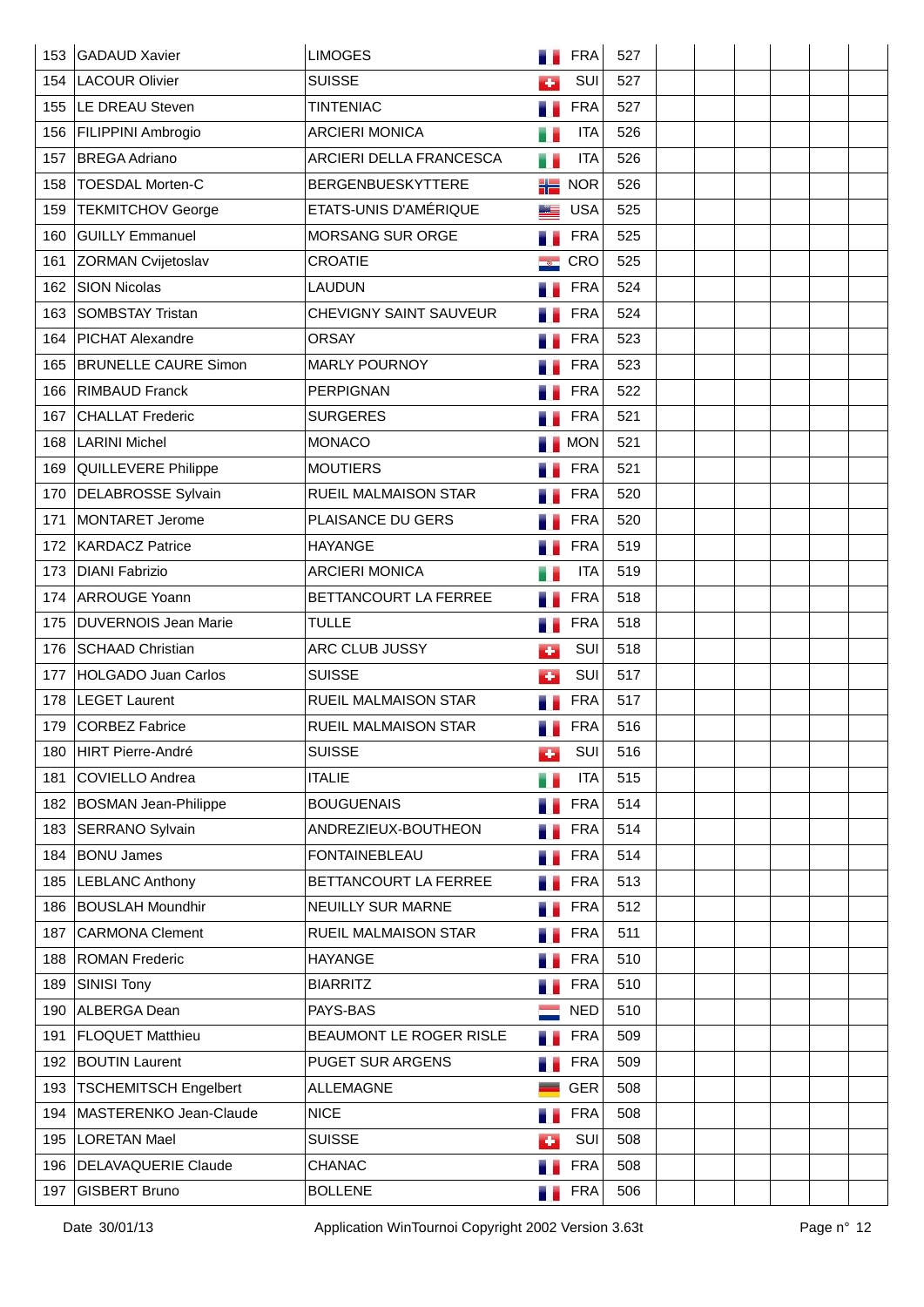| 198 | LOUCHE Benjamin             | SAINT GERMAIN SUR MORIN        |      | <b>FRA</b> | 505 |  |  |  |
|-----|-----------------------------|--------------------------------|------|------------|-----|--|--|--|
| 199 | MACAGNO Giuseppe            | 01055 ARCIERI DELL'ELICE       | u    | <b>ITA</b> | 504 |  |  |  |
| 200 | <b>ANDERJKA Boris</b>       | <b>SLOVÉNIE</b>                |      | <b>SLO</b> | 502 |  |  |  |
| 201 | SILVY Roger                 | MOUANS SARTOUX                 |      | <b>FRA</b> | 501 |  |  |  |
| 202 | MARCHAND Max                | LES PENNES MIRABEAU            |      | <b>FRA</b> | 501 |  |  |  |
| 203 | <b>VAN EROM Pierre</b>      | <b>HAYANGE</b>                 |      | <b>FRA</b> | 501 |  |  |  |
| 204 | SANTOS Eduardo              | ST GERMAIN EN LAYE             |      | <b>FRA</b> | 501 |  |  |  |
| 205 | <b>OUIN Bruno</b>           | <b>MOUANS SARTOUX</b>          |      | <b>FRA</b> | 497 |  |  |  |
| 206 | <b>FRIEDLI Johan</b>        | <b>COMPAGNIE ARCHERS GLAND</b> | к.   | SUI        | 496 |  |  |  |
| 207 | <b>DEL PIN Daniele</b>      | <b>ARCO MONZA</b>              | e e  | <b>ITA</b> | 495 |  |  |  |
| 208 | <b>PAUL Loic</b>            | COURVILLE S/EURE AC            | .,   | <b>FRA</b> | 492 |  |  |  |
| 209 | KOCKEL Daniel               | MARRAKECH                      |      | <b>MAR</b> | 488 |  |  |  |
| 210 | <b>CHALDEBAS Ronan</b>      | <b>ISSY LES MOULINEAUX</b>     |      | <b>FRA</b> | 487 |  |  |  |
| 211 | <b>IDESHEIM Remi</b>        | <b>MIRAMAS CRAU</b>            |      | <b>FRA</b> | 486 |  |  |  |
| 212 | <b>TOUTAIN Louis-Marie</b>  | CHEVIGNY SAINT SAUVEUR         |      | <b>FRA</b> | 483 |  |  |  |
| 213 | <b>FRANCOIS Sebastien</b>   | <b>VALENCE</b>                 |      | <b>FRA</b> | 482 |  |  |  |
| 214 | <b>IZRI Abdelkader</b>      | CLICHY-LA-GARENNE              |      | <b>FRA</b> | 481 |  |  |  |
| 215 | <b>BADET Sylvain</b>        | <b>CHALLES LES EAUX</b>        |      | <b>FRA</b> | 481 |  |  |  |
| 216 | <b>GAUDRY Jean Michel</b>   | <b>ANTONY</b>                  |      | <b>FRA</b> | 480 |  |  |  |
| 217 | PILE Claude                 | <b>ROYAN</b>                   |      | <b>FRA</b> | 477 |  |  |  |
| 218 | <b>GUIMBERT Jean Pierre</b> | <b>BIARRITZ</b>                |      | <b>FRA</b> | 477 |  |  |  |
| 219 | <b>DIAS Eduardo</b>         | <b>PORTUGAL</b>                |      | <b>POR</b> | 477 |  |  |  |
| 220 | <b>LEBRUNET Remi</b>        | <b>BASSIN D'ARCACHON</b>       |      | <b>FRA</b> | 475 |  |  |  |
| 221 | <b>BOVISI Marco</b>         | <b>SUISSE</b>                  | ٠    | SUI        | 473 |  |  |  |
| 222 | <b>VILBOIS Gerald</b>       | <b>MARLY POURNOY</b>           |      | <b>FRA</b> | 472 |  |  |  |
| 223 | VISCUSO Vincenzo            | <b>ARCIERI MONICA</b>          |      | <b>ITA</b> | 471 |  |  |  |
| 224 | <b>RIOTTE Samuel</b>        | PREVESSIN-MOENS                |      | <b>FRA</b> | 471 |  |  |  |
| 225 | HOUET Sylvain               | BETTANCOURT LA FERREE          |      | <b>FRA</b> | 471 |  |  |  |
| 226 | <b>FRONTIERE</b> Dominique  | ARC CLUB JUSSY                 | Œ    | SUI        | 470 |  |  |  |
| 227 | <b>BACHOFNER Urs</b>        | BOGENSCHÜTZEN WINTERTHUR       |      | SUI        | 468 |  |  |  |
| 228 | MICHEL Thierry              | <b>HAYANGE</b>                 |      | <b>FRA</b> | 468 |  |  |  |
| 229 | <b>TOURAINE Bertrand</b>    | RUEIL MALMAISON STAR           |      | <b>FRA</b> | 467 |  |  |  |
| 230 | VAN DER HOFF Harm           | PAYS-BAS                       |      | <b>NED</b> | 466 |  |  |  |
| 231 | <b>PICHAT Philippe</b>      | <b>ORSAY</b>                   |      | <b>FRA</b> | 466 |  |  |  |
| 232 | <b>CHARNAY Jean Paul</b>    | <b>CHALLES LES EAUX</b>        |      | <b>FRA</b> | 466 |  |  |  |
| 233 | SERPI Luigi                 | <b>CANNES MANDELIEU</b>        |      | <b>FRA</b> | 466 |  |  |  |
| 234 | MASSON Michael              | 1ER CIE D'AIX LES BAINS        | a.   | <b>FRA</b> | 462 |  |  |  |
| 235 | <b>DIELEN Tom</b>           | <b>SUISSE</b>                  | d.   | SUI        | 458 |  |  |  |
| 236 | MASSE Patrick               | <b>SURGERES</b>                |      | <b>FRA</b> | 457 |  |  |  |
| 237 | <b>GUENNEC Jean-Marie</b>   | <b>CHANAC</b>                  |      | <b>FRA</b> | 456 |  |  |  |
| 238 | CHUDALLA Sigmund            | TALANGE                        |      | <b>FRA</b> | 456 |  |  |  |
| 239 | ROCCO Jean - pierre         | <b>BEGLES</b>                  |      | <b>FRA</b> | 455 |  |  |  |
| 240 | <b>BLISS Matthew</b>        | <b>BAYEUX BOWMEN</b>           | NØ   | <b>GBR</b> | 453 |  |  |  |
| 241 | <b>ROGIER David</b>         | <b>YZEURE</b>                  | ۰.   | <b>FRA</b> | 448 |  |  |  |
| 242 | JOSE Baleizão               | <b>PORTUGAL</b>                | i (b | <b>POR</b> | 447 |  |  |  |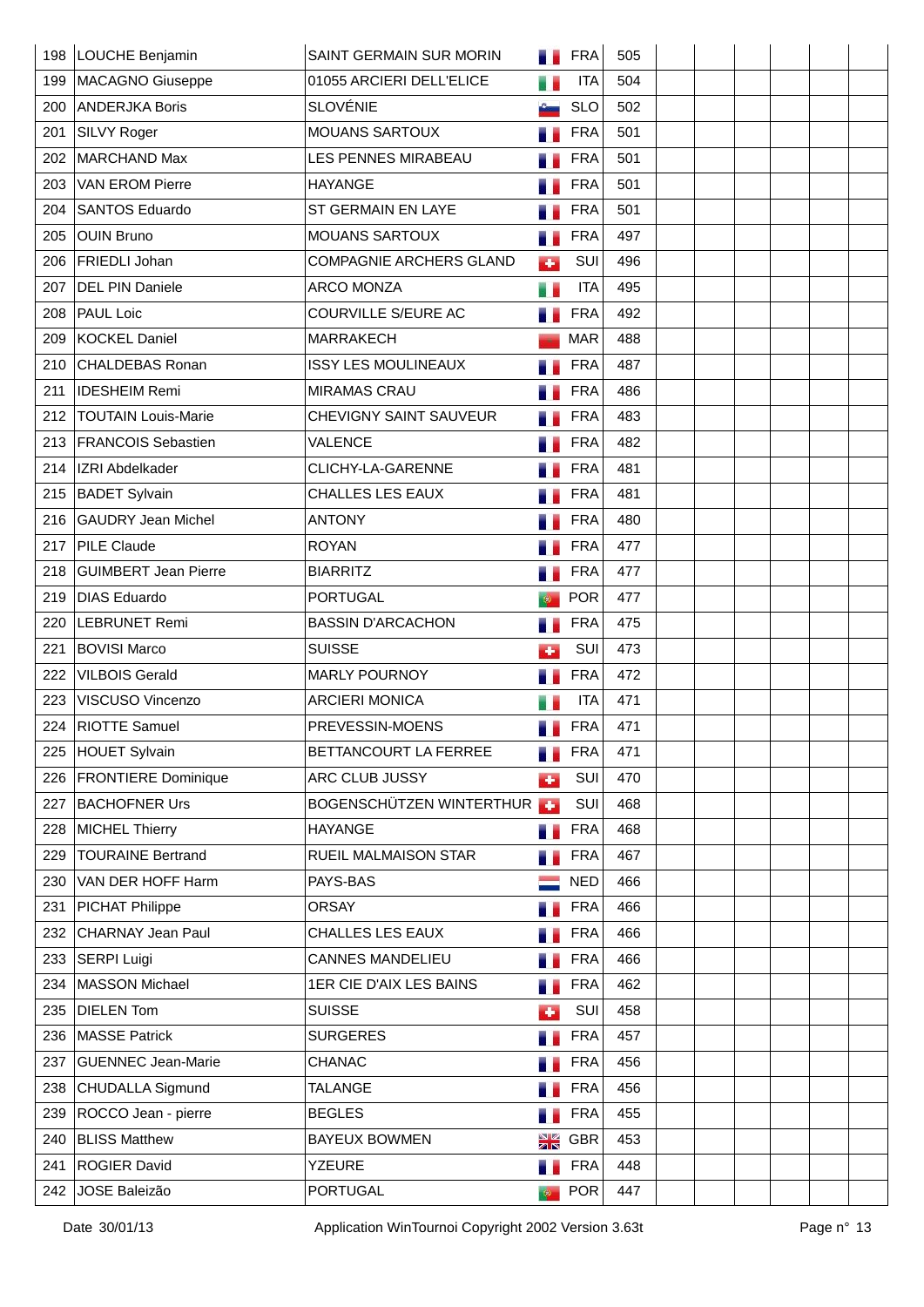| 243 | MONNET Christophe        | <b>MORANGIS</b>         |                            | <b>FRA</b> | 444 |  |  |  |
|-----|--------------------------|-------------------------|----------------------------|------------|-----|--|--|--|
| 244 | <b>RIANDET Philippe</b>  | <b>LEGUEVIN</b>         |                            | <b>FRA</b> | 434 |  |  |  |
| 245 | <b>THAREAU Gerald</b>    | <b>ST HERBLAIN</b>      |                            | <b>FRA</b> | 433 |  |  |  |
| 246 | <b>VAGNER Didier</b>     | <b>TALANGE</b>          |                            | <b>FRA</b> | 433 |  |  |  |
| 247 | <b>BOUCLY Laurent</b>    | <b>CHALLES LES EAUX</b> |                            | <b>FRA</b> | 431 |  |  |  |
| 248 | <b>GOJKOVIC Goran</b>    | <b>CROATIE</b>          | <b><i><u> 1950</u></i></b> | CRO        | 430 |  |  |  |
| 249 | <b>FOUREAU Yves</b>      | <b>CHALLES LES EAUX</b> |                            | <b>FRA</b> | 425 |  |  |  |
| 250 | BENHALLAM Elmehdi        | <b>MAROC</b>            |                            | <b>MAR</b> | 420 |  |  |  |
| 251 | MECCHINA Emilio          | <b>ARCIERI MONICA</b>   |                            | <b>ITA</b> | 420 |  |  |  |
| 252 | <b>CHRAITI Slim</b>      | <b>SUISSE</b>           | ÷                          | SUI        | 419 |  |  |  |
| 253 | <b>DESRIVAGES Pierre</b> | <b>MONACO</b>           |                            | <b>MON</b> | 417 |  |  |  |
| 254 | DAL BON Romuald          | <b>HAYANGE</b>          |                            | <b>FRA</b> | 413 |  |  |  |
| 255 | POISSONNIER Laurent      | <b>MARLY</b>            |                            | <b>FRA</b> | 408 |  |  |  |
| 256 | <b>LEFEBVRE</b> Frederic | <b>ANGERS</b>           |                            | <b>FRA</b> | 379 |  |  |  |
| 257 | <b>DAYNE Michel</b>      | <b>MOUTIERS</b>         |                            | <b>FRA</b> | 370 |  |  |  |
| 258 | <b>RAURELL Francisco</b> | <b>CHANAC</b>           |                            | <b>FRA</b> | 360 |  |  |  |
| 259 | SANSOU Jacques           | PENNE-STSYLVESTRE       |                            | <b>FRA</b> | 359 |  |  |  |
| 260 | <b>CAILLET Philippe</b>  | <b>ELANCOURT</b>        |                            | <b>FRA</b> | 348 |  |  |  |
| 261 | <b>MINOT Patrick</b>     | VILLEFRANCHE            |                            | <b>FRA</b> | 283 |  |  |  |
| 262 | <b>DARIS Leonard</b>     | PAYS-BAS                |                            | <b>NED</b> | 261 |  |  |  |
| 263 | <b>OUAOUICHA Samir</b>   | <b>MAROC</b>            |                            | <b>MAR</b> | 222 |  |  |  |
| 264 | <b>ETARYAOUI Reda</b>    | <b>MAROC</b>            |                            | <b>MAR</b> | 153 |  |  |  |
| 265 | <b>HAMDA Redouane</b>    | <b>MAROC</b>            |                            | <b>MAR</b> | 141 |  |  |  |
| 266 | <b>BOURDIN Patrick</b>   | MONTREUIL 1ER           |                            | <b>FRA</b> | 50  |  |  |  |

# **Classique Junior Homme / Recurve Men Junior**

| <b>Rk</b>      | Nom / Name                    | <b>Club / Countries</b>    |                |            | <b>Score</b> | $1/16$ | 1/8            |   | 1/4 | 1/2 | Fina |
|----------------|-------------------------------|----------------------------|----------------|------------|--------------|--------|----------------|---|-----|-----|------|
| 1              | <b>LUCA Maran</b>             | <b>ARCIERI DI VARESE</b>   | . .            | <b>ITA</b> | 585          |        | 7              | 6 |     | 6   | 7    |
| 2              | <b>DECKERS Michaël</b>        | <b>BELGIQUE</b>            |                | <b>BEL</b> | 569          |        | 6              | 6 |     | 6   | 3    |
| 3              | RAMAEKERS Robin               | <b>SHT</b>                 |                | <b>BEL</b> | 581          |        | 6              | 6 |     | 5   | 6    |
| 4              | <b>STRAJHAR Klemen</b>        | <b>AC KAMNIK</b>           |                | <b>SLO</b> | 583          |        | 6              | 6 |     | 5   | 5    |
| 5              | <b>GUERRA PIQUE Conrad</b>    | <b>ESPAGNE</b>             | $R =$          | <b>ESP</b> | 571          |        | $\overline{7}$ | 5 | 140 |     |      |
| 6              | <b>DANIEL Lucas</b>           | <b>RIOM</b>                |                | <b>FRA</b> | 583          |        | 6              | 2 | 114 |     |      |
| $\overline{7}$ | <b>ROCHER Thomas</b>          | <b>VEDENE</b>              |                | FRA        | 576          |        | 6              | 2 | 103 |     |      |
| 8              | <b>TISSOT Florian</b>         | <b>ISSY LES MOULINEAUX</b> |                | <b>FRA</b> | 574          |        | 7              |   | 74  |     |      |
| 9              | <b>VAN HOUTVEN Joris</b>      | <b>BELGIQUE</b>            |                | <b>BEL</b> | 567          |        | 1              |   |     |     |      |
| 9              | <b>BONNETERRE Clement</b>     | <b>FONTAINEBLEAU</b>       |                | <b>FRA</b> | 559          |        | 1              |   |     |     |      |
| 9              | <b>ESTIBALS Valentin</b>      | <b>ISSY LES MOULINEAUX</b> |                | <b>FRA</b> | 562          |        | $\overline{2}$ |   |     |     |      |
| 9              | <b>TEGLE SANDE Aslak</b>      | <b>KLEPP BS</b>            | al a           | <b>NOR</b> | 566          |        |                |   |     |     |      |
| 9              | <b>LACOMBE Florian</b>        | ANNEMASSE                  |                | FRA        | 569          |        | 3              |   |     |     |      |
| 9              | RIBAS MALEKZADE Ruhollah-erfa | <b>ESPAGNE</b>             | $\overline{R}$ | <b>ESP</b> | 574          |        | 4              |   |     |     |      |
| 9              | RIJAVEC Jan                   | LD LOGATEC SLOVENIA        |                | <b>SLO</b> | 562          |        | 4              |   |     |     |      |
| 9              | <b>WIESER Felix</b>           | <b>FSG TACHERTING</b>      |                | <b>GER</b> | 566          |        | 4              |   |     |     |      |
| 17             | CAUBERT Paul                  | AIX EN PROVENCE            |                | <b>FRA</b> | 559          |        |                |   |     |     |      |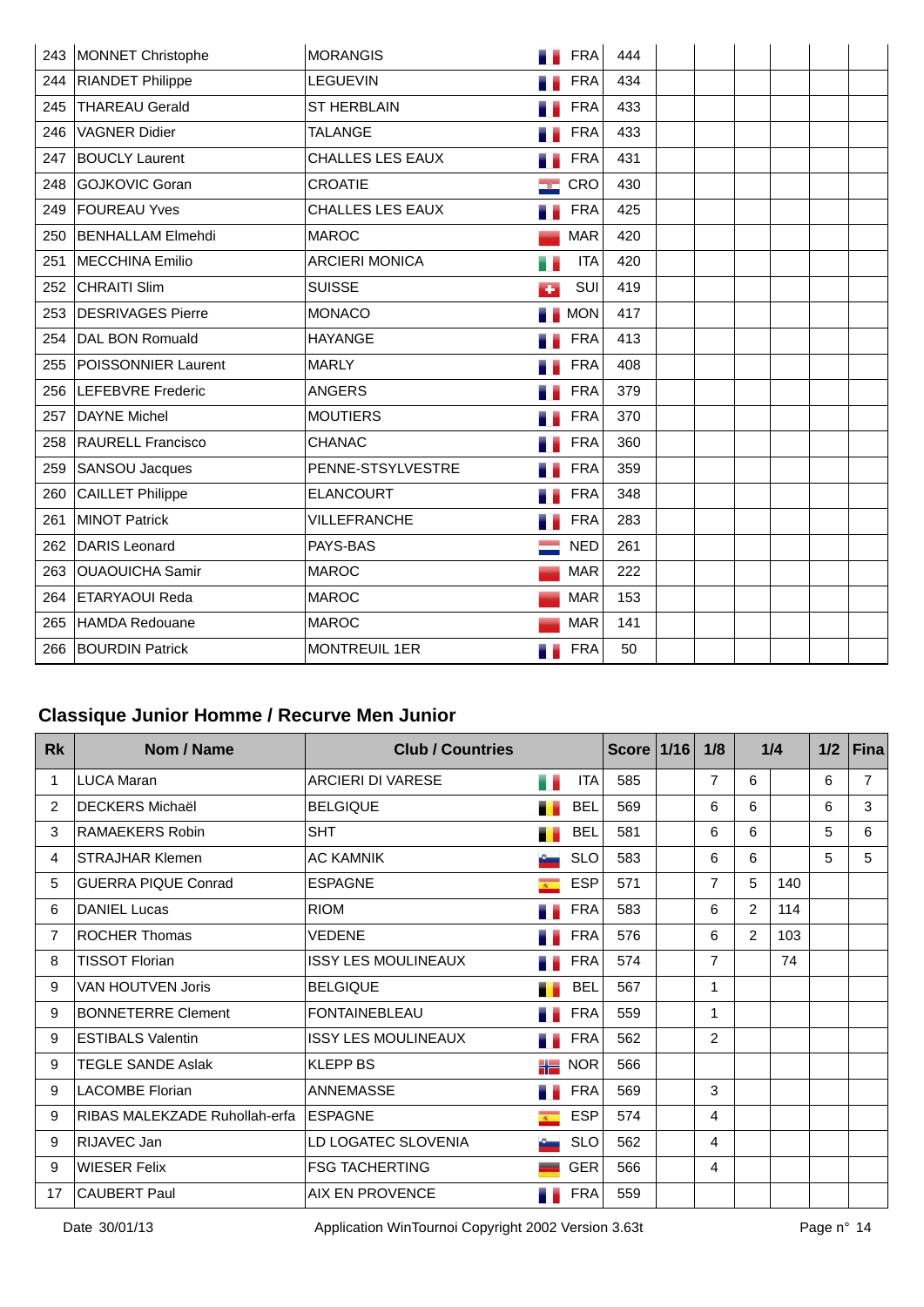| 18  | <b>ORLIC Vedran</b>            | CROATIE                  | $\sim$ | CRO        | 558 |  |  |  |
|-----|--------------------------------|--------------------------|--------|------------|-----|--|--|--|
| 19  | <b>VIEILHOMME Pierre</b>       | <b>COMPIEGNE</b>         |        | <b>FRA</b> | 557 |  |  |  |
| 20  | LOPEO Kevin                    | <b>OZOIR LA FERRIERE</b> |        | <b>FRA</b> | 555 |  |  |  |
| 21  | <b>VACCARO Raffaele</b>        | <b>ARCIERI DEL SUD</b>   |        | <b>ITA</b> | 554 |  |  |  |
| 22. | <b>CHAUMETTE Bastien</b>       | LIEVIN                   |        | <b>FRA</b> | 552 |  |  |  |
| 23  | APPELS Jesher                  | <b>HBSA</b>              |        | <b>NED</b> | 552 |  |  |  |
| 24  | VICEDO Vincent                 | <b>RENNES CIE</b>        |        | <b>FRA</b> | 552 |  |  |  |
| 25  | DOSSAL Jordan                  | LE MUY                   |        | <b>FRA</b> | 552 |  |  |  |
| 26  | <b>GAUTHE Jeremy</b>           | SAINT MEDARD EN JALLES   |        | <b>FRA</b> | 552 |  |  |  |
| 27  | <b>GUERIN Maxime</b>           | ROCHEFORT SUR MER        |        | <b>FRA</b> | 551 |  |  |  |
| 28  | JACQUIER-ROUX Pierre           | <b>LUDRES</b>            |        | <b>FRA</b> | 550 |  |  |  |
| 29. | MAS Alexis                     | <b>BOURGES 1</b>         |        | <b>FRA</b> | 550 |  |  |  |
| 30  | MARCHEGUET Benoit              | <b>MAREIL MARLY</b>      |        | <b>FRA</b> | 550 |  |  |  |
| 31  | VANDENBAVIERE Julien           | <b>VOVES</b>             |        | <b>FRA</b> | 549 |  |  |  |
| 32  | <b>BARAER Quentin</b>          | <b>RENNES CIE</b>        |        | <b>FRA</b> | 549 |  |  |  |
| 33  | <b>FAVRE DE THIERRENS Paul</b> | <b>PERPIGNAN</b>         |        | <b>FRA</b> | 549 |  |  |  |
| 34  | MINGARD Emilien                | LAUSANNE                 | ٠      | SUI        | 549 |  |  |  |
| 35  | MESLAND Alexandre              | <b>VOVES</b>             |        | <b>FRA</b> | 547 |  |  |  |
| 36  | <b>BIHR Martin</b>             | <b>TORPES</b>            |        | <b>FRA</b> | 547 |  |  |  |
| 37  | <b>CLERTE Anthony</b>          | <b>FONTAINEBLEAU</b>     |        | <b>FRA</b> | 546 |  |  |  |
| 38  | PELLISSIER Loic                | <b>CHAMBERY</b>          |        | <b>FRA</b> | 545 |  |  |  |
| 39  | <b>ANDRIANARISON Camille</b>   | <b>TORPES</b>            |        | <b>FRA</b> | 545 |  |  |  |
| 40  | LE DREAU Gwenael               | <b>CHALLANS</b>          |        | <b>FRA</b> | 544 |  |  |  |
| 41  | <b>GYS Lenthy</b>              | <b>BELGIQUE</b>          |        | <b>BEL</b> | 544 |  |  |  |
| 42  | <b>DERUPTY Mickael</b>         | <b>SAINT AVERTIN</b>     | s.     | <b>FRA</b> | 542 |  |  |  |
| 43  | <b>BERNET Jonas</b>            | ARCHER DES TROIS AIGLES  | ÷      | SUI        | 541 |  |  |  |
| 44  | PERZ Nicolas                   | <b>MAREIL MARLY</b>      |        | <b>FRA</b> | 540 |  |  |  |
| 45  | <b>MARTIN Guillaume</b>        | <b>MARNAY</b>            |        | <b>FRA</b> | 538 |  |  |  |
| 46  | <b>DIAZ Kevin</b>              | <b>PUSIGNAN</b>          | ш      | <b>FRA</b> | 538 |  |  |  |
| 47  | <b>FREIRE SANTOS Rafael</b>    | LAUSANNE (SUISSE)        | ÷      | SUI        | 537 |  |  |  |
| 48  | <b>BUYS Simon</b>              | LEUVEN                   | .,     | <b>BEL</b> | 537 |  |  |  |
| 49  | <b>FAURE Arthur</b>            | <b>RIOM</b>              | a.     | <b>FRA</b> | 537 |  |  |  |
| 50  | <b>ANSIAUX Olivier</b>         | <b>FBG</b>               | ш      | <b>BEL</b> | 536 |  |  |  |
| 51  | <b>COUCHENEY Antoine</b>       | <b>CHATILLON S/SEINE</b> |        | <b>FRA</b> | 536 |  |  |  |
| 52  | PEETERS Thomas                 | <b>WSS</b>               | п      | <b>BEL</b> | 536 |  |  |  |
| 53  | PIRON Benjamin                 | <b>CHAUNY</b>            |        | <b>FRA</b> | 534 |  |  |  |
| 54  | <b>FABER Adrian</b>            | <b>JUVENTAS BASEL</b>    | œ      | SUI        | 530 |  |  |  |
| 55  | <b>GUERY Valerian</b>          | <b>MONTREUIL 1ER</b>     | 7      | <b>FRA</b> | 529 |  |  |  |
| 56  | MISSOTTEN Ivan                 | FLECHE D'OR ANDELRECHT   | т      | <b>BEL</b> | 522 |  |  |  |
| 57  | <b>SCHILLINGER Nicolas</b>     | STRASBOURG 1ER CIE       | u e    | <b>FRA</b> | 519 |  |  |  |
| 58  | <b>CHEVALIER Nicolas</b>       | <b>SAINT MARD</b>        |        | <b>FRA</b> | 517 |  |  |  |
| 59  | <b>RAYMOND Florian</b>         | <b>TOMBEBOEUF</b>        | a.     | <b>FRA</b> | 513 |  |  |  |
| 60  | <b>BACHOFNER Yanik</b>         | BOGENSCHÜTZEN WINTERTHUR |        | SUI        | 511 |  |  |  |
| 61  | DELGADO Timothé                | <b>SUISSE</b>            | а.     | SUI        | 511 |  |  |  |
| 62  | <b>METOT Nicolas</b>           | PONT AUDEMER             | u e    | <b>FRA</b> | 511 |  |  |  |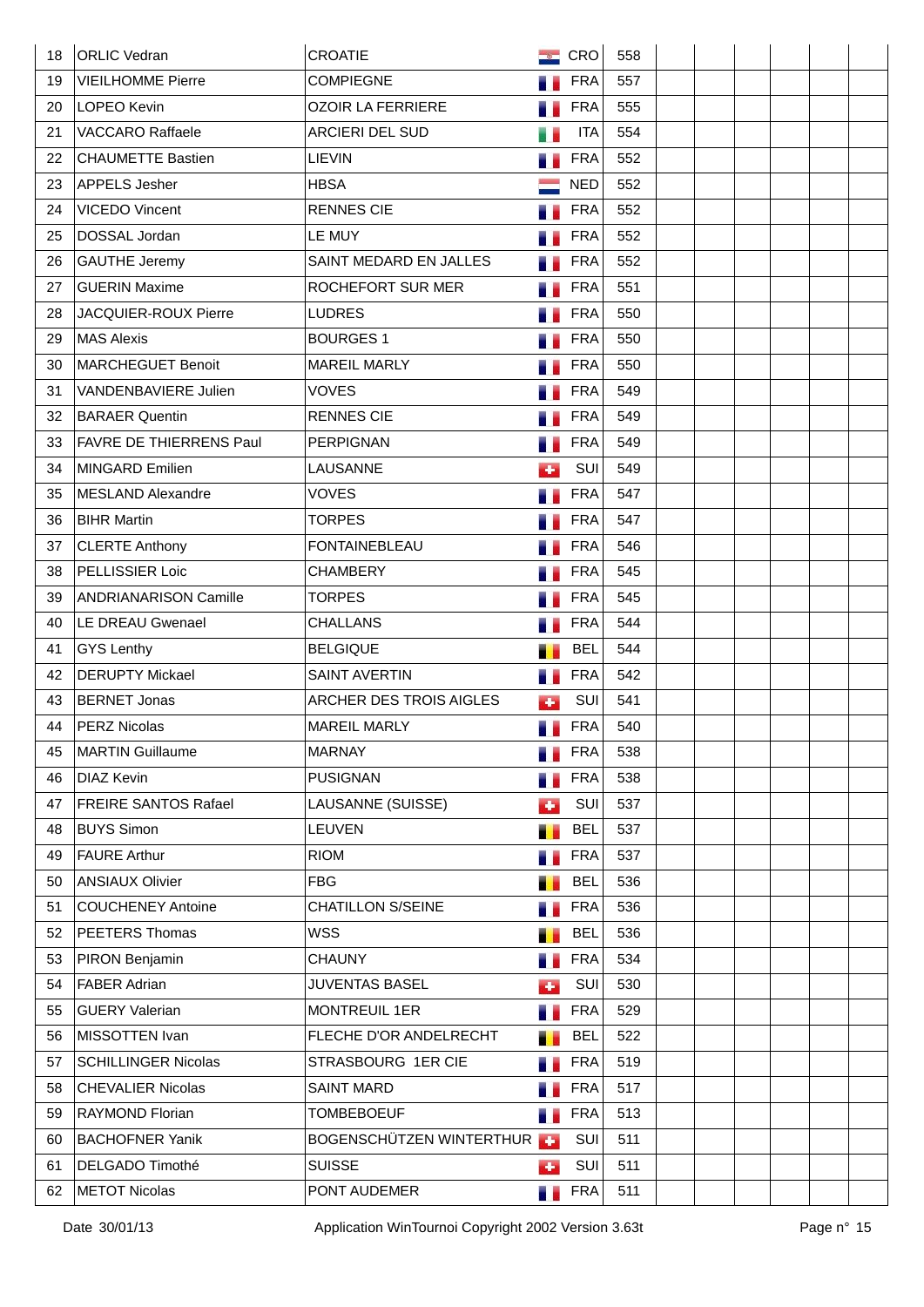| 63 | LORRAIN Alexandre       | <b>PUGET SUR ARGENS</b>       |             | <b>FRA</b> | 510 |  |  |  |
|----|-------------------------|-------------------------------|-------------|------------|-----|--|--|--|
| 64 | <b>SEDILLEAU Axel</b>   | ILEGUEVIN                     |             | <b>FRA</b> | 510 |  |  |  |
| 65 | <b>IMALFAIT Nicolas</b> | 1ERE CIE ASF/ARCHERS DU D     | - 5         | <b>FRA</b> | 507 |  |  |  |
| 66 | DAMERVALLE Maxandre     | <b>CHEVIGNY SAINT SAUVEUR</b> | <b>M</b> 20 | <b>FRA</b> | 506 |  |  |  |
| 67 | <b>BESSE Alexandre</b>  | LEGUEVIN                      |             | <b>FRA</b> | 495 |  |  |  |
| 68 | BAPTISTA Luis           | <b>SUISSE</b>                 |             | SUI        | 426 |  |  |  |

## **Classique Cadet / Recurve Men Cadet**

| <b>Rk</b>      | Nom / Name                 | <b>Club / Countries</b>   |                           |            | Score $1/16$ | 1/8            |                | 1/4 | 1/2            | <b>Fina</b>    |
|----------------|----------------------------|---------------------------|---------------------------|------------|--------------|----------------|----------------|-----|----------------|----------------|
| 1              | <b>KOENIG Thomas</b>       | BELFORT SAVOUREUSE        | П.                        | <b>FRA</b> | 586          | 6              | 6              |     | 6              | 6              |
| $\overline{c}$ | MORTEMOUSQUE Geoffroy      | <b>MERIGNAC</b>           | . .                       | <b>FRA</b> | 571          | 6              | 6              |     | $\overline{7}$ |                |
| 3              | <b>POPOV Vitalii</b>       | <b>RUSSIE</b>             |                           | <b>RUS</b> | 569          | 6              | 6              |     | 4              | $\overline{7}$ |
| 4              | <b>STRAJHAR Gasper</b>     | <b>AC KAMNIK</b>          |                           | <b>SLO</b> | 582          | 6              | 6              |     | 3              | 3              |
| 5              | <b>MAKHNENKO Artem</b>     | <b>RUSSIE</b>             |                           | <b>RUS</b> | 566          | 6              | 4              | 142 |                |                |
| 6              | <b>CHIRAULT Thomas</b>     | <b>MOREUIL</b>            |                           | <b>FRA</b> | 560          | 6              | $\overline{2}$ | 114 |                |                |
| 7              | <b>FABER Florian</b>       | <b>JUVENTAS BASEL</b>     | ÷                         | SUI        | 563          | 6              | $\overline{2}$ | 108 |                |                |
| 8              | <b>MEURANT Simon</b>       | MOUANS SARTOUX            |                           | <b>FRA</b> | 566          | 6              |                | 81  |                |                |
| 9              | <b>DIVOL Thomas</b>        | LATTES SAINT JEAN DE VEDA |                           | <b>FRA</b> | 551          |                |                |     |                |                |
| 9              | SOLBACH Julien             | <b>MAREIL MARLY</b>       | ä.                        | <b>FRA</b> | 561          | 2              |                |     |                |                |
| 9              | <b>MARY Damien</b>         | L'ISLE SUR LA SORGUE      |                           | <b>FRA</b> | 553          | $\overline{4}$ |                |     |                |                |
| 9              | <b>RIPAUX Valentin</b>     | CONFLANS SAINTE-HONORINE  |                           | <b>FRA</b> | 551          | 4              |                |     |                |                |
| 9              | <b>SAURDAL Bjornar</b>     | <b>KLEPP BS</b>           | 詣                         | <b>NOR</b> | 553          |                |                |     |                |                |
| 9              | <b>FICHET Romain</b>       | ANNEMASSE                 | a.                        | <b>FRA</b> | 553          |                |                |     |                |                |
| 9              | JORDI Cubiró Farré         | <b>ARC PARDINYES</b>      | $\mathbb{R}^+$            | <b>ESP</b> | 558          |                |                |     |                |                |
| 9              | MARC Jure                  | <b>SLOVÉNIE</b>           |                           | <b>SLO</b> | 563          | 5              |                |     |                |                |
| 17             | <b>RIVAROLI Cristiano</b>  | ARCO CLUB OSPEDALETTI     |                           | <b>ITA</b> | 549          |                |                |     |                |                |
| 18             | <b>KANELLOS Alexandros</b> | <b>BREDERODE</b>          |                           | <b>NED</b> | 548          |                |                |     |                |                |
| 19             | <b>SPEKTOR Yuli</b>        | RISHON ARCHERY CLUB       | $\sqrt{2}$                | <b>ISR</b> | 547          |                |                |     |                |                |
| 20             | <b>BIZJAK Rok</b>          | <b>SLOVÉNIE</b>           |                           | <b>SLO</b> | 546          |                |                |     |                |                |
| 21             | <b>DAMIANS Thibault</b>    | <b>NIMES</b>              |                           | <b>FRA</b> | 545          |                |                |     |                |                |
| 22             | <b>BLANC Maxime</b>        | <b>ST LUPICIN</b>         |                           | <b>FRA</b> | 543          |                |                |     |                |                |
| 23             | PAVLAKOVIC Lovro           | <b>ZGSK</b>               | <b>Section</b>            | CRO        | 543          |                |                |     |                |                |
| 24             | RAVNIKAR Ziga              | <b>AC KAMNIK</b>          |                           | <b>SLO</b> | 542          |                |                |     |                |                |
| 25             | <b>GIRARD Clement</b>      | <b>CHARPEY</b>            |                           | <b>FRA</b> | 542          |                |                |     |                |                |
| 26             | VULF Kevin                 | <b>ISRAËL</b>             | $\overline{\phi}$         | <b>ISR</b> | 540          |                |                |     |                |                |
| 27             | PEÑA CERVELLO Arnau        | <b>CLUB ARC MONTJUIC</b>  | $\overline{R}$ .          | <b>ESP</b> | 539          |                |                |     |                |                |
| 28             | HERLICQ Sam                | <b>MOUANS SARTOUX</b>     | a a                       | <b>FRA</b> | 539          |                |                |     |                |                |
| 29             | <b>GJURIN Luka</b>         | <b>SLOVÉNIE</b>           |                           | <b>SLO</b> | 539          |                |                |     |                |                |
| 30             | <b>SHANNY Itay</b>         | 21 CENTURY ARCHERY        | $\langle \hat{Q} \rangle$ | <b>ISR</b> | 538          |                |                |     |                |                |
| 31             | <b>COMBE Etienne</b>       | <b>SAINT MYON</b>         | a e                       | <b>FRA</b> | 538          |                |                |     |                |                |
| 32             | <b>CERDAN Antonin</b>      | <b>LUNEL</b>              | в.                        | <b>FRA</b> | 535          |                |                |     |                |                |
| 33             | MICHONNEAU Axel            | BEAUMONT LE ROGER RISLE   | a e                       | <b>FRA</b> | 534          |                |                |     |                |                |
| 34             | <b>ARMBRUSTER Sylvain</b>  | <b>DRAVEIL</b>            | ш                         | <b>FRA</b> | 533          |                |                |     |                |                |
| 35             | POZAR Peter                | <b>SLOVÉNIE</b>           |                           | <b>SLO</b> | 531          |                |                |     |                |                |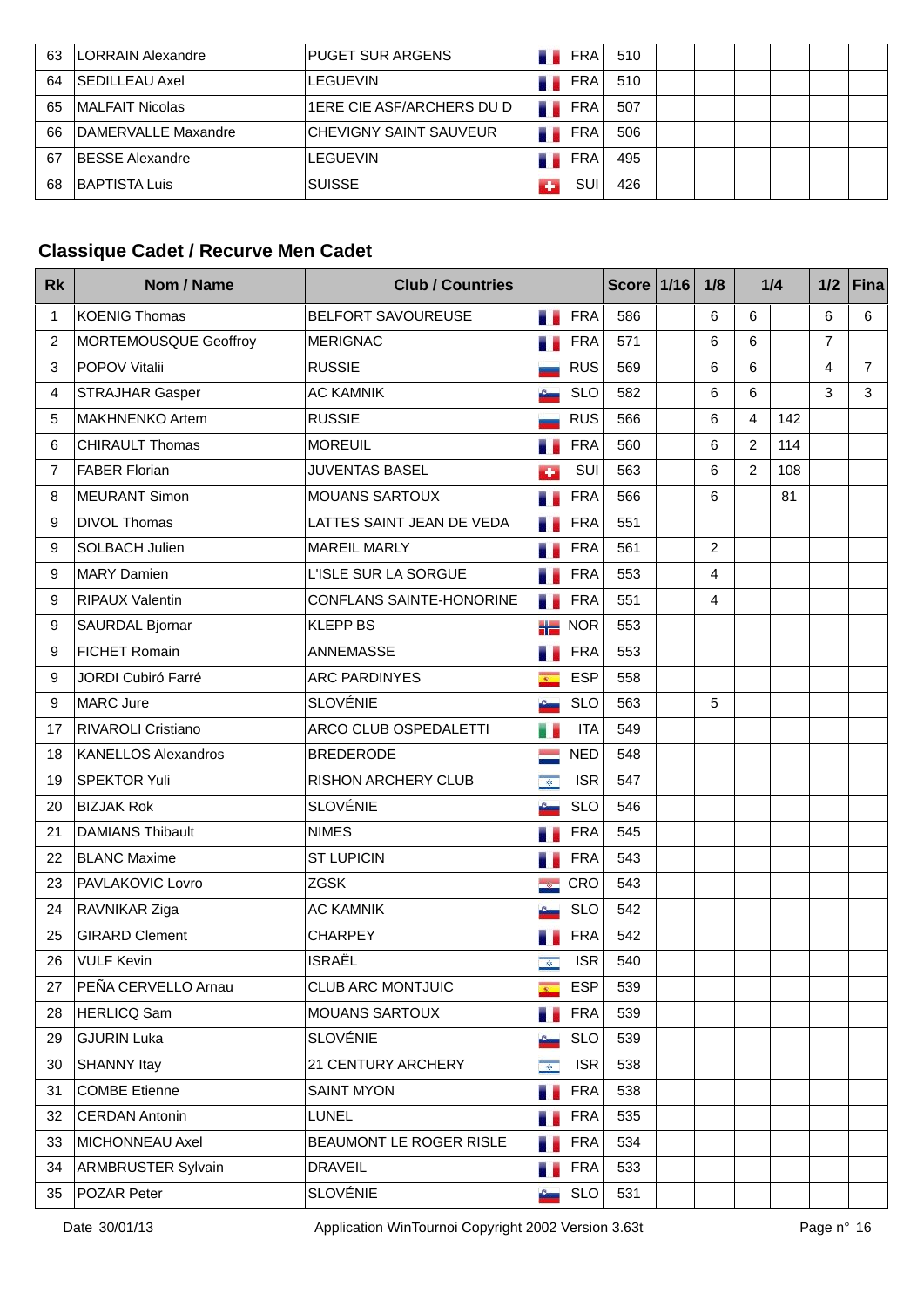| 36 | <b>VIGNE Marc</b>            | <b>CHIRAC</b>                 |                | <b>FRA</b> | 531 |  |  |  |
|----|------------------------------|-------------------------------|----------------|------------|-----|--|--|--|
| 37 | <b>BECKER Mathias</b>        | <b>FORBACH</b>                |                | <b>FRA</b> | 530 |  |  |  |
| 38 | <b>NAY Guillaume</b>         | <b>RIOM</b>                   |                | <b>FRA</b> | 530 |  |  |  |
| 39 | <b>ZEDET Baptiste</b>        | <b>MONT ST AIGNAN</b>         |                | <b>FRA</b> | 529 |  |  |  |
| 40 | VAN DER SPEK David           | <b>SINT SEBASTIAEN</b>        |                | <b>NED</b> | 528 |  |  |  |
| 41 | TAPPAREL Joachim             | ARCHER DES TROIS AIGLES       | Ø.             | SUI        | 528 |  |  |  |
| 42 | <b>RAMPON Vincent</b>        | MONTIGNY LE BRETONNEUX        | a e            | <b>FRA</b> | 525 |  |  |  |
| 43 | <b>BRUN-VOIRY Gabriel</b>    | <b>CARPENTRAS</b>             |                | <b>FRA</b> | 524 |  |  |  |
| 44 | <b>PACIC Quentin</b>         | <b>SEICHAMPS</b>              |                | <b>FRA</b> | 522 |  |  |  |
| 45 | <b>KRAUS Stephane</b>        | STRASBOURG 1ER CIE            |                | <b>FRA</b> | 522 |  |  |  |
| 46 | <b>TAORMINA Samuel</b>       | <b>NICE</b>                   |                | <b>FRA</b> | 521 |  |  |  |
| 47 | <b>PERONNON Guillaume</b>    | ARGENTINE                     |                | <b>FRA</b> | 517 |  |  |  |
| 48 | PELLISSIER Jerome            | <b>CHAMBERY</b>               |                | <b>FRA</b> | 516 |  |  |  |
| 49 | <b>LEOPOLD Quentin</b>       | <b>NARBONNE</b>               |                | <b>FRA</b> | 516 |  |  |  |
| 50 | <b>MARET Florian</b>         | <b>CHEVIGNY SAINT SAUVEUR</b> |                | <b>FRA</b> | 514 |  |  |  |
| 51 | <b>BAUDIN Jefferson</b>      | <b>NICE</b>                   |                | <b>FRA</b> | 510 |  |  |  |
| 52 | <b>TURIN Gaëtan</b>          | <b>SUISSE</b>                 | ÷              | SUI        | 509 |  |  |  |
| 53 | <b>GONZALEZ TORRES David</b> | <b>MORATALAZ</b>              | $\overline{R}$ | <b>ESP</b> | 507 |  |  |  |
| 54 | <b>NATIVELLE Lucien</b>      | <b>SAINT MYON</b>             |                | <b>FRA</b> | 503 |  |  |  |
| 55 | KIVILO Karl                  | <b>ESTONIE</b>                |                | <b>EST</b> | 498 |  |  |  |
| 56 | <b>CHANAS Maxime</b>         | <b>LEGUEVIN</b>               |                | <b>FRA</b> | 484 |  |  |  |
| 57 | <b>GAUBIL Sylvain</b>        | <b>LEGUEVIN</b>               |                | <b>FRA</b> | 483 |  |  |  |
| 58 | LE TIEC Medhy                | LUNEL                         |                | <b>FRA</b> | 479 |  |  |  |
| 59 | <b>HEURTEBIZE Pierre</b>     | <b>ANGERS</b>                 |                | <b>FRA</b> | 478 |  |  |  |
| 60 | CATOIS Johan                 | <b>ALES</b>                   | 51             | <b>FRA</b> | 478 |  |  |  |
| 61 | PAPILLOUD Nathan             | <b>SUISSE</b>                 | ٠              | SUI        | 477 |  |  |  |
| 62 | <b>GOSSE Rayan</b>           | <b>MORSANG SUR ORGE</b>       |                | <b>FRA</b> | 468 |  |  |  |
| 63 | <b>MONNET Florian</b>        | <b>MORANGIS</b>               |                | <b>FRA</b> | 467 |  |  |  |
| 64 | <b>JOLY Aurelien</b>         | CHEVIGNY SAINT SAUVEUR        | a.             | <b>FRA</b> | 467 |  |  |  |
| 65 | <b>THEMELIS Panagiotis</b>   | <b>GAS HOLARGOU</b>           | 生              | GRE        | 456 |  |  |  |
| 66 | <b>GILLET Thibault</b>       | LEGUEVIN                      |                | <b>FRA</b> | 451 |  |  |  |
| 67 | <b>GRIMALDI Michele</b>      | ARCIERI DEL SUD               | e e            | <b>ITA</b> | 448 |  |  |  |
| 68 | ROUCHOUSE Melvyn             | PREVESSIN-MOENS               |                | <b>FRA</b> | 437 |  |  |  |
| 69 | KLINGSHEIM Joakim            | <b>KLEPP BS</b>               | 詣              | <b>NOR</b> | 433 |  |  |  |
| 70 | MAFFRE Gaetan                | <b>NARBONNE</b>               |                | <b>FRA</b> | 419 |  |  |  |
| 71 | <b>MOULIN Louis</b>          | <b>MIRAMAS CRAU</b>           |                | <b>FRA</b> | 407 |  |  |  |
| 72 | <b>PLANTADE Arnaud</b>       | PENNE-STSYLVESTRE             |                | <b>FRA</b> | 390 |  |  |  |
| 73 | <b>COURDIL Arnaud</b>        | <b>NARBONNE</b>               | a.             | <b>FRA</b> | 389 |  |  |  |
| 74 | MAUDUIT Raphael              | COMPAGNIE ARCHERS GLAND       | к.             | SUI        | 348 |  |  |  |
| 75 | PINET Trystan                | <b>MIRAMAS CRAU</b>           | a.             | <b>FRA</b> | 337 |  |  |  |
| 76 | ROSA Jack-Guillaume          | PENNE-STSYLVESTRE             |                | <b>FRA</b> | 304 |  |  |  |
| 77 | <b>HUBMAN Anze</b>           | <b>SLOVÉNIE</b>               |                | <b>SLO</b> | 239 |  |  |  |
| 78 | <b>BENIA Aymen</b>           | ALGÉRIE                       | n,             | ALG        | 222 |  |  |  |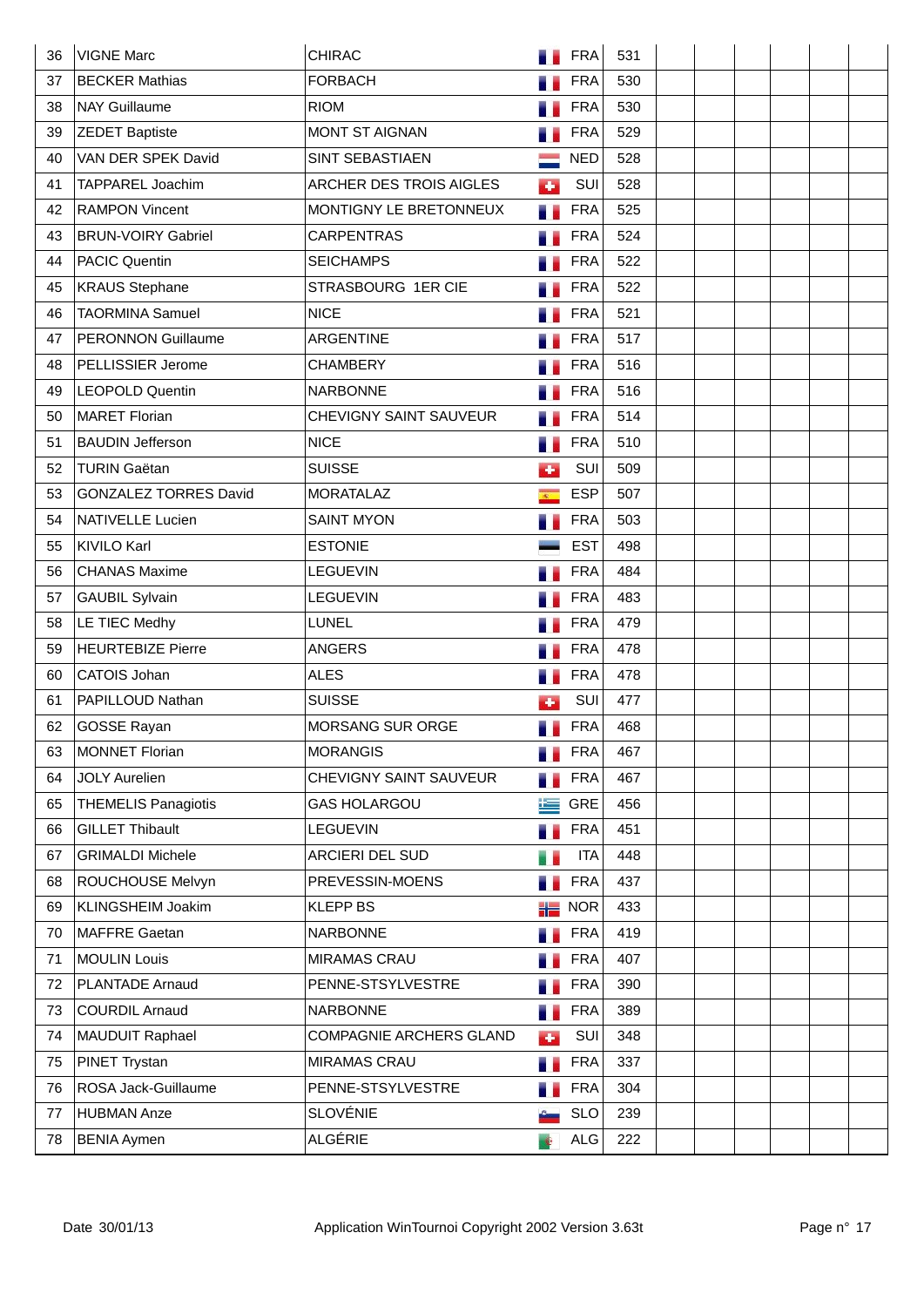## **Compound Homme / Compound Men**

| <b>Rk</b> | Nom / Name                   | <b>Club / Countries</b>    |              |            | Score $1/16$ |                         | 1/8            |   | 1/4 | 1/2            | <b>Fina</b>    |
|-----------|------------------------------|----------------------------|--------------|------------|--------------|-------------------------|----------------|---|-----|----------------|----------------|
| 1         | <b>WILDE Reo</b>             | ETATS-UNIS D'AMÉRIQUE      | 드            | <b>USA</b> | 596          | $\overline{7}$          | $\overline{7}$ | 6 |     | 6              | $\overline{7}$ |
| 2         | <b>DELOCHE Pierre Julien</b> | SALAISE SUR SANNE          | a e          | <b>FRA</b> | 596          | $\overline{7}$          | 6              | 6 |     | $\overline{7}$ | $\mathbf 1$    |
| 3         | <b>BROADWATER Jesse</b>      | ETATS-UNIS D'AMÉRIQUE      | Lim          | <b>USA</b> | 595          | $\overline{7}$          | 6              | 6 |     | 3              | 6              |
| 4         | <b>AAMAAS Njaal</b>          | <b>NORVÈGE</b>             | äle          | <b>NOR</b> | 597          | 6                       | 6              | 6 |     | 4              | 2              |
| 5         | PAGNI Sergio                 | <b>HOYT PRO STAFF</b>      | e e          | <b>ITA</b> | 596          | $\overline{7}$          | 6              | 5 | 149 |                |                |
| 6         | <b>GELLENTHIEN Braden</b>    | <b>MATHEWS</b>             |              | <b>USA</b> | 592          | 6                       | 6              | 5 | 146 |                |                |
| 7         | <b>DAMSBO Martin</b>         | <b>BRANDE</b>              | 을 들리         | <b>DEN</b> | 597          | 6                       | 6              | 4 | 148 |                |                |
| 8         | <b>COUSINS Dave</b>          | ETATS-UNIS D'AMÉRIQUE      | <u> Sila</u> | <b>USA</b> | 594          | 6                       | 6              | 4 | 147 |                |                |
| 9         | PEINEAU Sebastien            | RUEIL MALMAISON STAR       | a a          | <b>FRA</b> | 591          | 6                       | 4              |   |     |                |                |
| 9         | <b>SCHLOESSER Mike</b>       | PAYS-BAS                   |              | <b>NED</b> | 594          | 6                       | 5              |   |     |                |                |
| 9         | <b>CAUWE Michael</b>         | <b>GSR</b>                 | п.           | <b>BEL</b> | 591          | 6                       | 4              |   |     |                |                |
| 9         | <b>ELZINGA Peter</b>         | <b>NETHERLANDS</b>         |              | <b>NED</b> | 593          | 6                       | $\overline{4}$ |   |     |                |                |
| 9         | RAVENSCROFT Adam             | <b>BOWFLIGHTS</b>          | N V<br>ZI N  | <b>GBR</b> | 588          | 6                       | 3              |   |     |                |                |
| 9         | <b>BLEYENDAAL Ruben</b>      | HBS DE WAERT               |              | <b>NED</b> | 587          | 6                       | 4              |   |     |                |                |
| 9         | <b>BRASSEUR Sebastien</b>    | <b>WINGLES</b>             |              | <b>FRA</b> | 592          | 6                       |                |   |     |                |                |
| 9         | <b>WILDE Logan</b>           | ETATS-UNIS D'AMÉRIQUE      |              | <b>USA</b> | 586          | $\overline{7}$          |                |   |     |                |                |
| 17        | <b>FERNIQUE Cedric</b>       | <b>DRAVEIL</b>             |              | <b>FRA</b> | 586          | $\mathbf{1}$            |                |   |     |                |                |
| 17        | <b>GASSE Nicolas</b>         | <b>CHARTRES</b>            |              | <b>FRA</b> | 587          | $\mathbf{1}$            |                |   |     |                |                |
| 17        | DOUSSOT Christophe           | <b>ISSY LES MOULINEAUX</b> |              | <b>FRA</b> | 589          | $\overline{4}$          |                |   |     |                |                |
| 17        | <b>GOOSSENS Chris</b>        | <b>NVL</b>                 | Т.           | <b>BEL</b> | 592          | 4                       |                |   |     |                |                |
| 17        | <b>GRIMWOOD Liam</b>         | <b>BLACKTHORN</b>          | NØ<br>ZK     | <b>GBR</b> | 591          | $\overline{4}$          |                |   |     |                |                |
| 17        | <b>DOLDERMAN Sander</b>      | PAYS-BAS                   |              | <b>NED</b> | 590          |                         |                |   |     |                |                |
| 17        | <b>BURRUS Raphael</b>        | <b>HAGUENAU</b>            |              | <b>FRA</b> | 587          | $\overline{c}$          |                |   |     |                |                |
| 17        | <b>OLIVIER Adrien</b>        | <b>COMPIEGNE</b>           |              | <b>FRA</b> | 586          | $\mathbf{3}$            |                |   |     |                |                |
| 17        | <b>DESVERNOIS Eric</b>       | SALON DE PROVENCE          |              | <b>FRA</b> | 586          | $\overline{c}$          |                |   |     |                |                |
| 17        | SOLOMONOV Dmitry             | <b>INDIVIDUAL</b>          |              | <b>RUS</b> | 587          | 3                       |                |   |     |                |                |
| 17        | <b>SIGAUSKAS Vladas</b>      | KAUNO SAUDYMO IS LANKO AS  |              | LTU        | 588          | $\overline{c}$          |                |   |     |                |                |
| 17        | <b>GENET Dominique</b>       | <b>SMARVES</b>             | a.           | <b>FRA</b> | 594          | $\overline{\mathbf{4}}$ |                |   |     |                |                |
| 17        | <b>FUMEAUX Grégoire</b>      | ARCHER DES TROIAIGLES      | $\bullet$    | SUI        | 589          | 5                       |                |   |     |                |                |
| 17        | <b>ANDERSON Steve</b>        | ETATS-UNIS D'AMÉRIQUE      | <u>sta </u>  | <b>USA</b> | 588          | 5                       |                |   |     |                |                |
| 17        | <b>TRILLUS Dietmar</b>       | CANADA                     | <b>I</b>     | CAN        | 596          | 3                       |                |   |     |                |                |
| 17        | SBRODOV Mikhail              | <b>RUSSIE</b>              |              | <b>RUS</b> | 586          | $\overline{2}$          |                |   |     |                |                |
| 33        | <b>DRAGONI Luigi</b>         | ARCIERI DEL ROCCOLO        | e e          | <b>ITA</b> | 586          |                         |                |   |     |                |                |
| 34        | <b>BARET Benjamin</b>        | LE LAVANDOU                |              | <b>FRA</b> | 586          |                         |                |   |     |                |                |
| 35        | <b>VARECHON Dimitri</b>      | <b>TORPES</b>              |              | <b>FRA</b> | 586          |                         |                |   |     |                |                |
| 36        | <b>GRIP Peter</b>            | <b>KODE</b>                | ۵E           | SWE        | 586          |                         |                |   |     |                |                |
| 37        | <b>SIEFFERT Pierre</b>       | <b>DIJON</b>               | a a          | <b>FRA</b> | 585          |                         |                |   |     |                |                |
| 38        | <b>COPIN Frederic</b>        | <b>CHAUNY</b>              | a.           | <b>FRA</b> | 585          |                         |                |   |     |                |                |
| 39        | DI MICHELE Luigi             | ASD ARCIERI CLARASCUM      |              | <b>ITA</b> | 585          |                         |                |   |     |                |                |
| 39        | DE GRANDIS Jocelyn           | <b>TORPES</b>              | a.           | <b>FRA</b> | 585          |                         |                |   |     |                |                |
| 40        | <b>BINGHAM James</b>         | <b>BOWMEN OF BIRSTALL</b>  | NK<br>ZR     | <b>GBR</b> | 585          |                         |                |   |     |                |                |
| 42        | PAGNONI Federico             | ARCIERI FRANCIACORTA       | s s          | <b>ITA</b> | 585          |                         |                |   |     |                |                |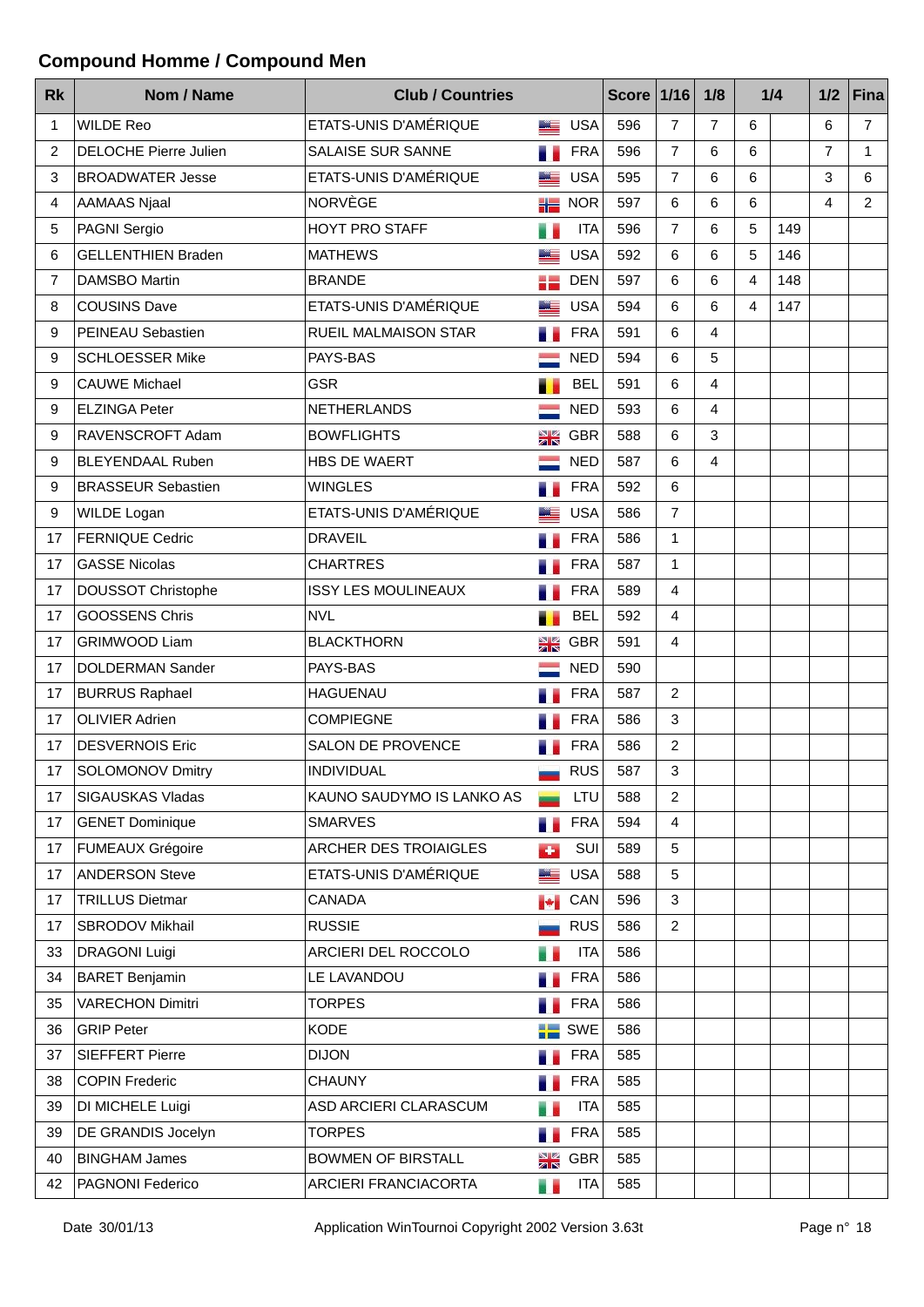| 43 | <b>GEENES Colin</b>          | <b>MERIDEN</b>              | NK         | GBR        | 584 |  |  |  |
|----|------------------------------|-----------------------------|------------|------------|-----|--|--|--|
| 44 | <b>ANTONIO Carminio</b>      | <b>ITALIE</b>               | e e        | <b>ITA</b> | 584 |  |  |  |
| 45 | HAYDEN Jay                   | ETATS-UNIS D'AMÉRIQUE       | Æ          | <b>USA</b> | 584 |  |  |  |
| 46 | <b>DAUPHIN Franck</b>        | VARANGEVILLE                |            | <b>FRA</b> | 584 |  |  |  |
| 47 | <b>ASBACH Jens</b>           | <b>ALLEMAGNE</b>            |            | <b>GER</b> | 584 |  |  |  |
| 48 | <b>WHITTINGHAM Alistair</b>  | <b>EUAC</b>                 | NK         | <b>GBR</b> | 584 |  |  |  |
| 49 | <b>CHRISTIANBERRY Darrin</b> | ETATS-UNIS D'AMÉRIQUE       | كتد        | <b>USA</b> | 584 |  |  |  |
| 50 | POMPEO Antonio               | <b>ITALIE</b>               | Ħ,         | <b>ITA</b> | 584 |  |  |  |
| 51 | <b>BRINGER Ludovic</b>       | <b>BOE</b>                  |            | <b>FRA</b> | 583 |  |  |  |
| 52 | BOCCALI Herian               | <b>ITALIE</b>               | u e        | <b>ITA</b> | 583 |  |  |  |
| 53 | <b>THOMAS Geraint</b>        | LLANTRISANT FIELD ARCHERS   | NK         | <b>GBR</b> | 583 |  |  |  |
| 54 | <b>BEAUD Jeanmarc</b>        | <b>PERIGNY</b>              | ۰.         | <b>FRA</b> | 583 |  |  |  |
| 55 | <b>LAZZATI</b> Gabriele      | <b>ARCIERI FRANCIACORTA</b> |            | <b>ITA</b> | 583 |  |  |  |
| 56 | <b>DELPLACE Jerome</b>       | LA GARDE                    |            | <b>FRA</b> | 583 |  |  |  |
| 57 | <b>LEOTTA Andrea</b>         | <b>ITALIE</b>               | e e        | <b>ITA</b> | 583 |  |  |  |
| 58 | <b>DESTON Chris</b>          | <b>NENAMESECK</b>           |            | <b>USA</b> | 583 |  |  |  |
| 59 | <b>LUPKEMANN Henning</b>     | <b>ALLEMAGNE</b>            |            | <b>GER</b> | 583 |  |  |  |
| 60 | <b>REYES BRANDON</b>         | <b>NONE</b>                 | <u>Ma</u>  | <b>USA</b> | 583 |  |  |  |
| 61 | <b>BUTTS James</b>           | <b>NFAA</b>                 | صح         | <b>USA</b> | 583 |  |  |  |
| 62 | <b>BOISSAU Stephane</b>      | <b>SAINT AVERTIN</b>        | m.         | <b>FRA</b> | 583 |  |  |  |
| 63 | <b>RUBBEN Guillaume</b>      | <b>WINGLES</b>              |            | <b>FRA</b> | 583 |  |  |  |
| 64 | <b>WHITE Chris</b>           | RUGBY BOWMEN UK             | NØ<br>ZK   | <b>GBR</b> | 583 |  |  |  |
| 65 | <b>LUNDIN Morgan</b>         | SUÈDE                       | ۵E         | <b>SWE</b> | 583 |  |  |  |
| 66 | <b>LEGER Christophe</b>      | <b>DRAVEIL</b>              |            | <b>FRA</b> | 582 |  |  |  |
| 67 | JOHANNESEN Torben Lindberg   | <b>BROBY</b>                | 있는<br>이 도움 | <b>DEN</b> | 582 |  |  |  |
| 68 | <b>DOMANSKI Renaud</b>       | <b>BELGIQUE</b>             |            | <b>BEL</b> | 582 |  |  |  |
| 69 | <b>DELIVEYNE Ffrederic</b>   | <b>WTK</b>                  |            | <b>BEL</b> | 582 |  |  |  |
| 70 | <b>GIORCELLI Silvio</b>      | <b>ITALIE</b>               | e e        | <b>ITA</b> | 582 |  |  |  |
| 71 | <b>ROBERT Andre</b>          | PUGET SUR ARGENS            | .,         | <b>FRA</b> | 581 |  |  |  |
| 72 | <b>VERDEYEN Luc</b>          | <b>BELGIQUE</b>             | П          | <b>BEL</b> | 581 |  |  |  |
| 73 | <b>BARBIER Thierry</b>       | <b>L'UNION</b>              |            | <b>FRA</b> | 581 |  |  |  |
| 74 | <b>PEYRONDET Francois</b>    | <b>BOE</b>                  |            | <b>FRA</b> | 581 |  |  |  |
| 75 | <b>DURIVAUD Manuel</b>       | <b>POITIERS</b>             |            | <b>FRA</b> | 581 |  |  |  |
| 76 | <b>DARDANT Herve</b>         | <b>MEAUX</b>                |            | <b>FRA</b> | 580 |  |  |  |
| 77 | <b>CHUGUNOV Anton</b>        | <b>INDIVIDUAL</b>           |            | <b>RUS</b> | 580 |  |  |  |
| 78 | <b>GRIGGS Erik</b>           | ETATS-UNIS D'AMÉRIQUE       | WE         | <b>USA</b> | 580 |  |  |  |
| 79 | <b>TJENTLAND Oddmund</b>     | <b>KLEPP BS</b>             | 詣          | <b>NOR</b> | 580 |  |  |  |
| 80 | <b>VILARD Frederic</b>       | LA GARDE                    | a e        | <b>FRA</b> | 580 |  |  |  |
| 81 | VERHOEVEN Sébastien          | <b>GSR BRUXELLES</b>        | п          | <b>BEL</b> | 580 |  |  |  |
| 82 | <b>CASULA Noel</b>           | <b>BASTIA ASPTT</b>         | a.         | <b>FRA</b> | 580 |  |  |  |
| 83 | KYRITSOGLOU Sam              | <b>HUY</b>                  | ш          | <b>BEL</b> | 580 |  |  |  |
| 84 | <b>GERARD Paul</b>           | FONTENAY S/BOIS 1ER CIE     | a e        | <b>FRA</b> | 579 |  |  |  |
| 85 | <b>DELOBELLE Fabien</b>      | RUEIL MALMAISON STAR        | a b        | <b>FRA</b> | 579 |  |  |  |
| 86 | <b>SEGUIN Maxime</b>         | <b>MEURSAULT</b>            |            | <b>FRA</b> | 579 |  |  |  |
| 87 | <b>FAUCHEUR Florian</b>      | <b>SAINT AVERTIN</b>        | a.         | <b>FRA</b> | 579 |  |  |  |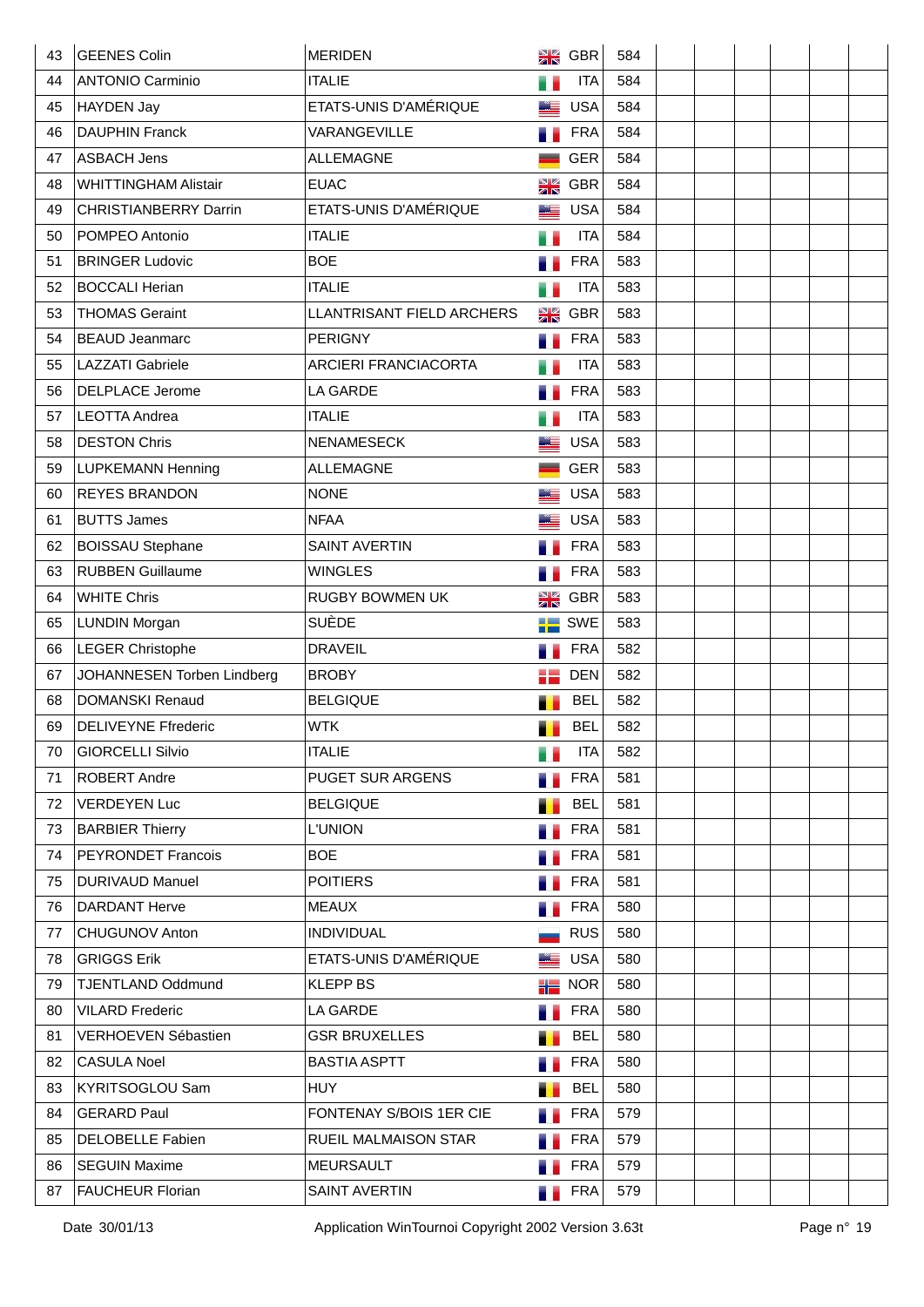| 88  | <b>BARET Thierry</b>              | LE LAVANDOU                   |                         | <b>FRA</b> | 579 |  |  |  |
|-----|-----------------------------------|-------------------------------|-------------------------|------------|-----|--|--|--|
| 89  | <b>RYALS George</b>               | ETATS-UNIS D'AMÉRIQUE         |                         | <b>USA</b> | 579 |  |  |  |
| 90  | <b>HOFER Patrizio</b>             | <b>SUISSE</b>                 | Ø.                      | SUI        | 579 |  |  |  |
| 91  | <b>DURLET Jean-Philippe</b>       | LIE                           |                         | <b>BEL</b> | 579 |  |  |  |
| 92  | <b>BRUNSTEIN Claude</b>           | <b>NIMES</b>                  |                         | <b>FRA</b> | 579 |  |  |  |
| 93  | <b>FAPPIANO Philippe</b>          | <b>ALES</b>                   |                         | <b>FRA</b> | 579 |  |  |  |
| 94  | PELLETIER Pascal                  | <b>ANTIBES</b>                |                         | <b>FRA</b> | 579 |  |  |  |
| 95  | <b>DUPLAN Cedric</b>              | COURVILLE S/EURE AC           |                         | <b>FRA</b> | 579 |  |  |  |
| 96  | ALVAREZ FERNAND Antonio           | <b>ESPAGNE</b>                | $\mathcal{R}^{\times}$  | <b>ESP</b> | 579 |  |  |  |
| 97  | <b>GUERLOT Eric</b>               | VALAURIE                      |                         | <b>FRA</b> | 579 |  |  |  |
| 98  | THIEFFINE Julien                  | FONTENAY S/BOIS 1ER CIE       |                         | <b>FRA</b> | 578 |  |  |  |
| 99  | <b>HAUDOIN Franck</b>             | <b>DAUMERAY</b>               |                         | <b>FRA</b> | 577 |  |  |  |
| 100 | <b>PALMER Mats</b>                | LINDOME ARCHERY CLUB          | ÷                       | <b>SWE</b> | 577 |  |  |  |
| 101 | <b>ROGER Sebastien</b>            | <b>MONT ST AIGNAN</b>         |                         | <b>FRA</b> | 577 |  |  |  |
| 102 | FERREIRA Joao                     | N.B.C                         |                         | <b>POR</b> | 577 |  |  |  |
| 103 | <b>RESSAR Evert</b>               | JÄRVAMAA AC                   |                         | <b>EST</b> | 577 |  |  |  |
| 104 | ANGEBAULT Stephane                | <b>BEAUPREAU</b>              |                         | <b>FRA</b> | 577 |  |  |  |
| 105 | <b>CHELONI Lorenzo</b>            | <b>ITALIE</b>                 |                         | <b>ITA</b> | 577 |  |  |  |
| 106 | <b>DEDERICHS Antoine</b>          | VARANGEVILLE                  |                         | <b>FRA</b> | 576 |  |  |  |
| 107 | <b>CORMIER Romain</b>             | MONTLOUIS-SUR-LOIRE           |                         | <b>FRA</b> | 576 |  |  |  |
| 108 | <b>FILLEUL Loic</b>               | NEUILLY SUR MARNE             |                         | <b>FRA</b> | 576 |  |  |  |
| 109 | <b>SPRING Martin</b>              | <b>SUISSE</b>                 | аÞ.                     | SUI        | 576 |  |  |  |
| 110 | YAZICI Goker ahmet                | <b>ISTANBUL OKCULUK KLUBU</b> | $G^*$                   | <b>TUR</b> | 575 |  |  |  |
| 111 | <b>CARETTE David</b>              | ARGENTEUIL                    |                         | <b>FRA</b> | 575 |  |  |  |
| 112 | PAPIN William                     | <b>DAUMERAY</b>               |                         | <b>FRA</b> | 575 |  |  |  |
| 113 | MESTDAGH Sven                     | <b>WILLEM TELL KORTRIJK</b>   |                         | <b>BEL</b> | 575 |  |  |  |
| 114 | <b>WEYANT Sebastien</b>           | <b>SARCELLES</b>              |                         | <b>FRA</b> | 575 |  |  |  |
| 115 | <b>RIKUNENKO Andy</b>             | <b>RCOA</b>                   | NØ                      | <b>GBR</b> | 575 |  |  |  |
| 116 | <b>VANDEPOELE Mathieu</b>         | <b>CMA</b>                    | п                       | <b>BEL</b> | 575 |  |  |  |
| 117 | LIE Eivind                        | NORVÈGE                       | 計畫                      | <b>NOR</b> | 575 |  |  |  |
| 118 | VANDEKERKHOF Peter                | <b>CONCORDIA PEER</b>         | .,                      | <b>BEL</b> | 575 |  |  |  |
| 119 | <b>DOUIS Gerard</b>               | <b>SURESNES</b>               | a.                      | <b>FRA</b> | 575 |  |  |  |
| 120 | <b>SEIMANDI Giuseppe</b>          | ARCIERI DELLE ALPI            | H.                      | <b>ITA</b> | 574 |  |  |  |
| 121 | GALERA Juan                       | SAGITTAIRE GENEVE             | d.                      | SUI        | 574 |  |  |  |
| 122 | <b>GUIGNET Patrick</b>            | <b>GAGNY</b>                  |                         | <b>FRA</b> | 574 |  |  |  |
| 123 | <b>URMENETA ABENIA Carlos</b>     | <b>ALFAJARIN</b>              | $\overline{R}$          | <b>ESP</b> | 574 |  |  |  |
| 124 | <b>BERTIN Gregory</b>             | <b>FONTAINEBLEAU</b>          | a.                      | <b>FRA</b> | 574 |  |  |  |
| 125 | LUPI Lorenzo                      | ARCIERI BALLA COI LUPI        |                         | <b>ITA</b> | 574 |  |  |  |
| 126 | <b>INACIO Tony</b>                | FONTENAY S/BOIS 1ER CIE       |                         | <b>FRA</b> | 573 |  |  |  |
| 127 | <b>GRACIA DIAZ Antonio Manuel</b> | <b>ESPAGNE</b>                | $\overline{R_{\rm{m}}}$ | <b>ESP</b> | 573 |  |  |  |
| 128 | <b>STAS Hareld</b>                | ROZEN VAN ORANJE              |                         | <b>NED</b> | 573 |  |  |  |
| 129 | <b>BORGERS Michael</b>            | PAYS-BAS                      |                         | <b>NED</b> | 573 |  |  |  |
| 130 | <b>BRAGA Antonio</b>              | <b>SUISSE</b>                 | ÷                       | SUI        | 573 |  |  |  |
| 131 | <b>CIRILLO Gregorio</b>           | ASD MENSANA                   | e.                      | <b>ITA</b> | 573 |  |  |  |
| 132 | CATALAN GIL Jose Ignacio          | CLUB LA ALMUNIA               | $\overline{R}$          | <b>ESP</b> | 573 |  |  |  |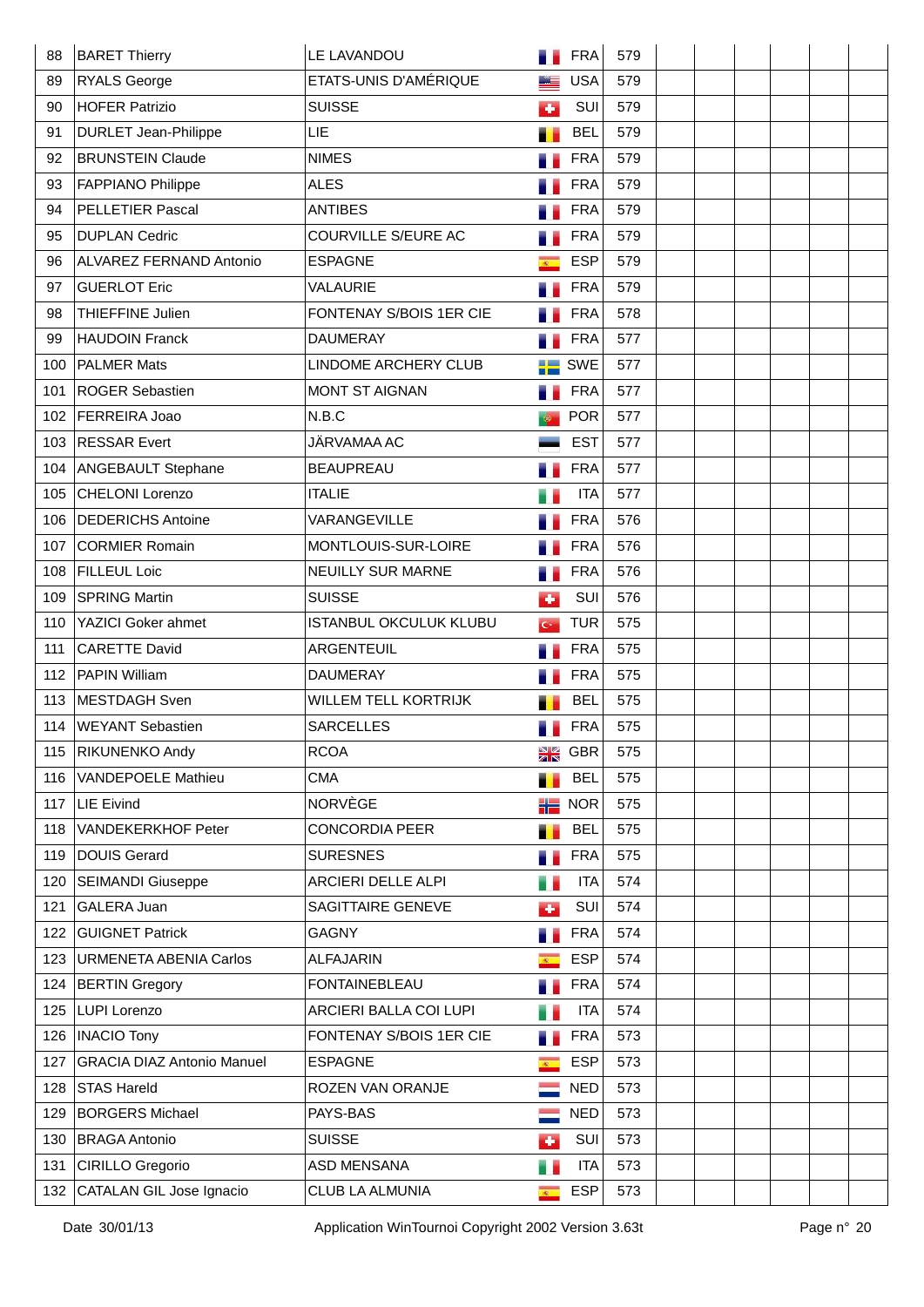| 133 | MENARD Fabrice                 | <b>WINGLES</b>              |               | <b>FRA</b> | 572 |  |  |  |
|-----|--------------------------------|-----------------------------|---------------|------------|-----|--|--|--|
| 134 | <b>LEFEBVRE Nicolas</b>        | VILLENEUVE D'ASCQ           |               | <b>FRA</b> | 572 |  |  |  |
| 135 | OH Jeung woo                   | <b>CORÉE</b>                | $\bullet$     | <b>KOR</b> | 572 |  |  |  |
| 136 | DI GIOVANNI Marco              | ARCIERI DELLE ALPI          | e.            | <b>ITA</b> | 572 |  |  |  |
| 137 | <b>BONI Stefano</b>            | <b>ITALY</b>                | e e           | <b>ITA</b> | 572 |  |  |  |
| 138 | <b>BLAMIRE Paul</b>            | WELLINGBOROUGH              | NØ            | GBR        | 572 |  |  |  |
| 139 | HAYNES Eric                    | <b>ISSY LES MOULINEAUX</b>  | 51            | <b>FRA</b> | 572 |  |  |  |
| 140 | <b>DUHEZ Philippe</b>          | <b>AULNOYE AYMERIES</b>     |               | <b>FRA</b> | 572 |  |  |  |
| 141 | <b>ANDREYITCH Thomas</b>       | CARCASSONNE                 |               | <b>FRA</b> | 572 |  |  |  |
| 142 | <b>BRISSON Pierre</b>          | <b>CHARTRES</b>             |               | <b>FRA</b> | 571 |  |  |  |
| 143 | LUCOT Laurent                  | VARANGEVILLE                |               | <b>FRA</b> | 571 |  |  |  |
| 144 | <b>ORIGGI Roberto</b>          | <b>ITALIE</b>               |               | <b>ITA</b> | 571 |  |  |  |
| 145 | <b>GALY Eric</b>               | <b>FABREZAN</b>             |               | <b>FRA</b> | 571 |  |  |  |
| 146 | <b>DE KONING Patrick</b>       | <b>GSW</b>                  |               | <b>BEL</b> | 571 |  |  |  |
| 147 | <b>BELLOTTI Ddaniele</b>       | ARCIERI FIVIZZANO           | H.            | <b>ITA</b> | 571 |  |  |  |
| 148 | HUON Guy                       | AUBERGENVILLE               |               | <b>FRA</b> | 571 |  |  |  |
| 149 | <b>TORSET-BONFILLOU Erwann</b> | VALAURIE                    |               | <b>FRA</b> | 571 |  |  |  |
| 150 | <b>DUPUIS Anthony</b>          | <b>TINTENIAC</b>            |               | <b>FRA</b> | 571 |  |  |  |
| 151 | <b>GIRARD Benoit</b>           | PUY SAINTE REPARADE ARR     |               | <b>FRA</b> | 571 |  |  |  |
| 152 | MAZEAU Eric-Jean               | <b>DREUX</b>                | ۳.            | <b>FRA</b> | 570 |  |  |  |
| 153 | PERROUX Jean Louis             | <b>ANTIBES</b>              |               | <b>FRA</b> | 570 |  |  |  |
| 154 | NOTT Jon                       | GANDE-BRETAGNE              | NØ<br>ZK      | <b>GBR</b> | 570 |  |  |  |
| 155 | <b>CALAUTTI Francesco</b>      | <b>ASD ARCIERI MILANO 3</b> | и.            | <b>ITA</b> | 570 |  |  |  |
| 156 | <b>HORNER Philippe</b>         | <b>CHALLES LES EAUX</b>     |               | <b>FRA</b> | 570 |  |  |  |
| 157 | MULET Jean Rene                | <b>MEURSAULT</b>            |               | <b>FRA</b> | 570 |  |  |  |
| 158 | <b>BELLOMETTI Devid</b>        | <b>ARCIERI FRANCIACORTA</b> |               | <b>ITA</b> | 570 |  |  |  |
| 159 | <b>VANDEN HOECK Maurice</b>    | <b>GPE EVERE</b>            |               | <b>BEL</b> | 570 |  |  |  |
| 160 | MLINARIC Tomislav              | <b>CROATIE</b>              | $\rightarrow$ | CRO        | 570 |  |  |  |
| 161 | <b>DRAGONI Stefano</b>         | ARCIERI DEL ROCCOLO         | H.            | <b>ITA</b> | 570 |  |  |  |
| 162 | <b>CABAREZ Philippe</b>        | <b>BOE</b>                  |               | <b>FRA</b> | 569 |  |  |  |
| 163 | <b>MEYNEN DEGRYSE Alain</b>    | <b>COP</b>                  |               | <b>BEL</b> | 569 |  |  |  |
| 164 | <b>EVRARD Marc</b>             | <b>DAUMERAY</b>             |               | <b>FRA</b> | 569 |  |  |  |
| 165 | MEYER Jean Paul                | <b>WISSOUS</b>              |               | <b>FRA</b> | 569 |  |  |  |
| 166 | MICOU Christophe               | <b>ROYAN</b>                |               | <b>FRA</b> | 569 |  |  |  |
| 167 | <b>GASPARIC Stjepan</b>        | CROATIE                     |               | <b>CRO</b> | 569 |  |  |  |
| 168 | MARINI Cedric                  | CHALLES LES EAUX            |               | <b>FRA</b> | 568 |  |  |  |
| 169 | <b>PRIEELS Philippe</b>        | <b>GSR BRUXELLES</b>        | Т.            | <b>BEL</b> | 568 |  |  |  |
| 170 | KORNBEK Henning                | <b>DANEMARK</b>             | 을 눈           | <b>DEN</b> | 568 |  |  |  |
| 171 | <b>TUTENEL Tom</b>             | ELITE ARCHERS BEKKEVOORT    | т             | <b>BEL</b> | 568 |  |  |  |
| 172 | <b>AVONDS Luc</b>              | ELITE ARCHERS BEKKEVOORT    | .,            | <b>BEL</b> | 568 |  |  |  |
| 173 | <b>BOJCUN Miroslav</b>         | <b>CROATIE</b>              | $\rightarrow$ | CRO        | 568 |  |  |  |
| 174 | <b>ANDREY Christophe</b>       | <b>SUISSE</b>               | k.            | SUI        | 568 |  |  |  |
| 175 | <b>TONNAER Bas</b>             | ONS GENOEGEN                |               | <b>NED</b> | 568 |  |  |  |
| 176 | <b>BURRI Kevin</b>             | <b>SUISSE</b>               | d.            | SUI        | 568 |  |  |  |
| 177 | MARKUS Raymon                  | HBS DE WAERT                |               | <b>NED</b> | 567 |  |  |  |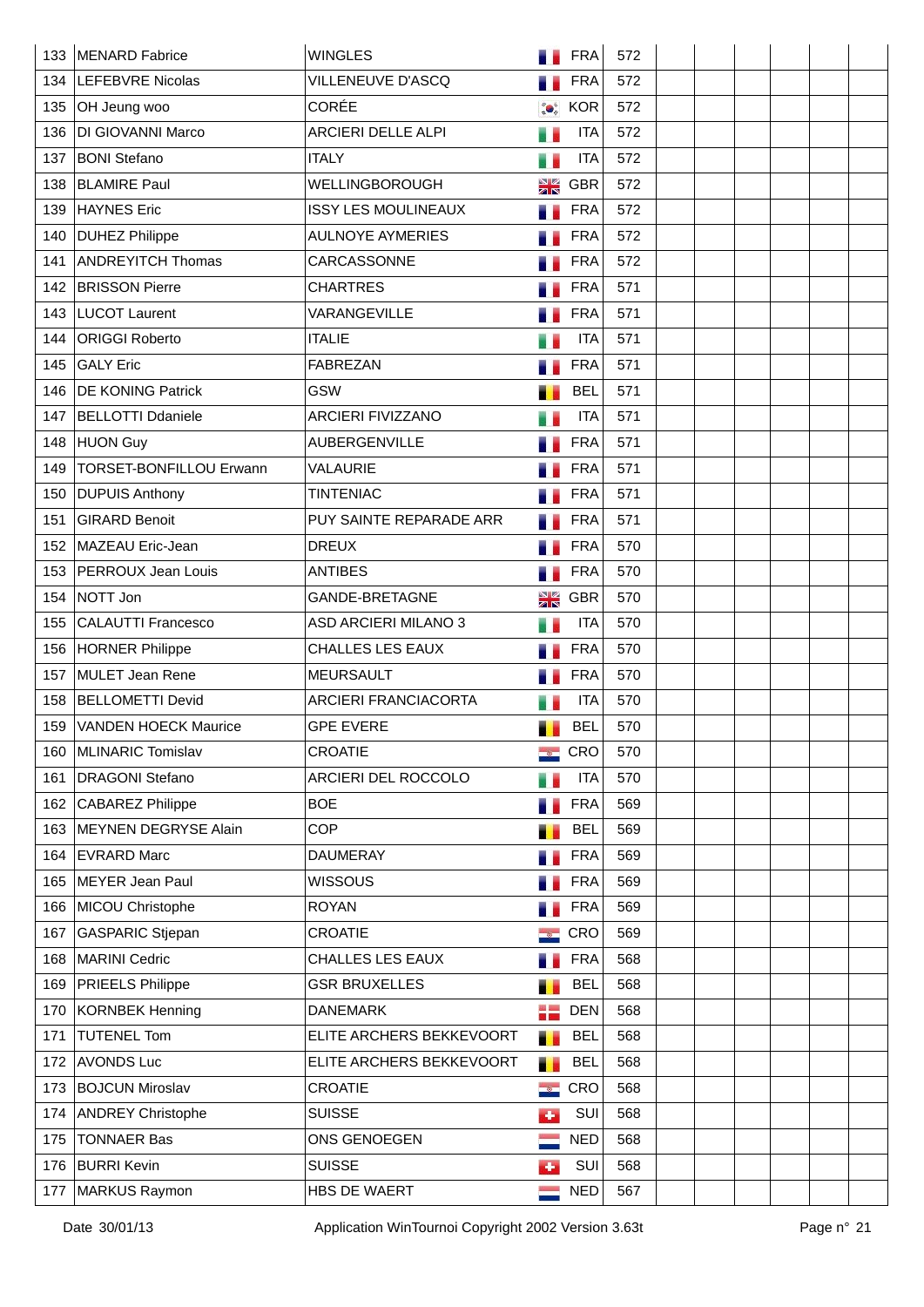| 178 | JAMBON Bruno                 | <b>ST PRIEST</b>            |                | <b>FRA</b>        | 567 |  |  |  |
|-----|------------------------------|-----------------------------|----------------|-------------------|-----|--|--|--|
| 179 | <b>BIGOT Jonathan</b>        | <b>VOUNEUIL SUR VIENNE</b>  |                | <b>FRA</b>        | 567 |  |  |  |
| 180 | BEER-JOHANSEN Hugo           | ØRNES IL BUESKYTTERGRUPPA   |                | $\frac{1}{2}$ NOR | 567 |  |  |  |
| 181 | <b>LAMBERT David</b>         | FONTENAY LE FLEURY          |                | <b>FRA</b>        | 567 |  |  |  |
| 182 | VAN ELVEN Cedric             | <b>CHAUNY</b>               |                | <b>FRA</b>        | 567 |  |  |  |
| 183 | <b>THIERRY Jeremy</b>        | <b>BASSIN D'ARCACHON</b>    |                | <b>FRA</b>        | 566 |  |  |  |
| 184 | QUIQUERE Antoine             | <b>GENNEVILLIERS</b>        |                | <b>FRA</b>        | 566 |  |  |  |
| 185 | LE VAN Christian             | CASTELSARRASIN              |                | <b>FRA</b>        | 565 |  |  |  |
| 186 | <b>LEEN Davy</b>             | <b>CONCORDIA PEER</b>       |                | <b>BEL</b>        | 565 |  |  |  |
| 187 | <b>PEREIRA Eric</b>          | <b>SAINT AVERTIN</b>        |                | <b>FRA</b>        | 565 |  |  |  |
| 188 | <b>RIBERO Thierry</b>        | <b>ANTIBES</b>              |                | <b>FRA</b>        | 565 |  |  |  |
| 189 | <b>TERRASSE Vincent</b>      | <b>PRIVAS</b>               |                | <b>FRA</b>        | 565 |  |  |  |
| 190 | <b>DUPLAN Ludovic</b>        | COURVILLE S/EURE AC         |                | <b>FRA</b>        | 564 |  |  |  |
| 191 | <b>BAULIN Alexandre</b>      | <b>MORANGIS</b>             |                | <b>FRA</b>        | 564 |  |  |  |
| 192 | AZZI Diego                   | <b>ARCIERI LAGHESI</b>      | w              | <b>ITA</b>        | 564 |  |  |  |
| 193 | GILBERT Johann               | <b>LA GARDE</b>             |                | <b>FRA</b>        | 564 |  |  |  |
| 194 | <b>TRACY Jonas</b>           | ETATS-UNIS D'AMÉRIQUE       | ME             | <b>USA</b>        | 564 |  |  |  |
| 195 | <b>BOUVIER Didier</b>        | <b>GUYANCOURT ARCHERS</b>   |                | <b>FRA</b>        | 564 |  |  |  |
| 196 | GIL Julien                   | <b>MERIGNAC</b>             |                | <b>FRA</b>        | 564 |  |  |  |
| 197 | PAESMANS Glenn               | ELITE ARCHERS BEKKEVOORT    | ٠.             | <b>BEL</b>        | 564 |  |  |  |
| 198 | <b>GUTIERREZ Michel</b>      | <b>SURESNES</b>             |                | <b>FRA</b>        | 564 |  |  |  |
| 199 | <b>DIDIER Denis</b>          | MONTREUIL JUIGNE            |                | <b>FRA</b>        | 564 |  |  |  |
| 200 | <b>SALIMBENI Ezio</b>        | ARCIERI DELLE ALPI          |                | <b>ITA</b>        | 563 |  |  |  |
| 201 | <b>DAVID Philippe</b>        | <b>TULLE</b>                |                | <b>FRA</b>        | 563 |  |  |  |
| 202 | <b>ROUGIER Mathieu</b>       | MONTLUCON AS                |                | <b>FRA</b>        | 563 |  |  |  |
| 203 | <b>LAMBERTZ Hans</b>         | <b>CONCORDIA PEER</b>       |                | <b>BEL</b>        | 563 |  |  |  |
| 204 | PRIETO MARTIN Santiago       | <b>ESPAGNE</b>              | $\mathbb{R}^n$ | <b>ESP</b>        | 563 |  |  |  |
| 205 | <b>ROTA Paolo Alessandro</b> | <b>ASD ARCIERI MILANO 3</b> |                | <b>ITA</b>        | 563 |  |  |  |
| 206 | <b>FASTAMMA Guy</b>          | NOTRE DAME DE GRAVENCHON    | . .            | <b>FRA</b>        | 563 |  |  |  |
| 207 | <b>DEMARAIS Fabrice</b>      | 1ERE CIE ASF/ARCHERS DU D   |                | <b>FRA</b>        | 563 |  |  |  |
| 208 | <b>BOCHET Thomas</b>         | <b>GRENOBLE 1ER</b>         | ۰.             | <b>FRA</b>        | 562 |  |  |  |
| 209 | <b>DESPHELIPON Gregory</b>   | <b>FONTAINEBLEAU</b>        | a.             | <b>FRA</b>        | 562 |  |  |  |
| 210 | <b>LIONETTI Vincenzo</b>     | <b>ARCIERI DEL SUD</b>      | e.             | <b>ITA</b>        | 561 |  |  |  |
| 211 | <b>CANCELLI Giampaolo</b>    | <b>ITALIE</b>               | u,             | <b>ITA</b>        | 561 |  |  |  |
| 212 | VON DER MARWITZ Erik         | <b>BS THALWIL</b>           | ÷              | SUI               | 561 |  |  |  |
| 213 | <b>GERVAISE Pascal</b>       | <b>COUTANCES</b>            | a.             | <b>FRA</b>        | 560 |  |  |  |
| 214 | <b>KAZANTSEV Vladimir</b>    | <b>RUSSIA</b>               |                | <b>RUS</b>        | 560 |  |  |  |
| 215 | <b>BOURASSEAU Xavier</b>     | VILLEURBANNE CIE HERACLES   | в.             | <b>FRA</b>        | 560 |  |  |  |
| 216 | <b>DUPORT Laurent</b>        | <b>BANVOU</b>               |                | <b>FRA</b>        | 559 |  |  |  |
| 217 | MAFFIOLI Alberto             | 04006 CASTIGLIONE           | e.             | <b>ITA</b>        | 559 |  |  |  |
| 218 | <b>BAPTISTA Carlos</b>       | <b>PORTUGAL</b>             |                | <b>POR</b>        | 559 |  |  |  |
| 219 | <b>ROUX Sacha</b>            | <b>ROYAN</b>                | a e            | <b>FRA</b>        | 559 |  |  |  |
| 220 | JUVIGNY Michel               | CHALLES LES EAUX            |                | <b>FRA</b>        | 559 |  |  |  |
| 221 | <b>BONNIN Bruno</b>          | FONTENAY S/BOIS 1ER CIE     |                | <b>FRA</b>        | 559 |  |  |  |
| 222 | <b>BOUSSUGE Guillaume</b>    | ARGENTEUIL                  | a.             | <b>FRA</b>        | 558 |  |  |  |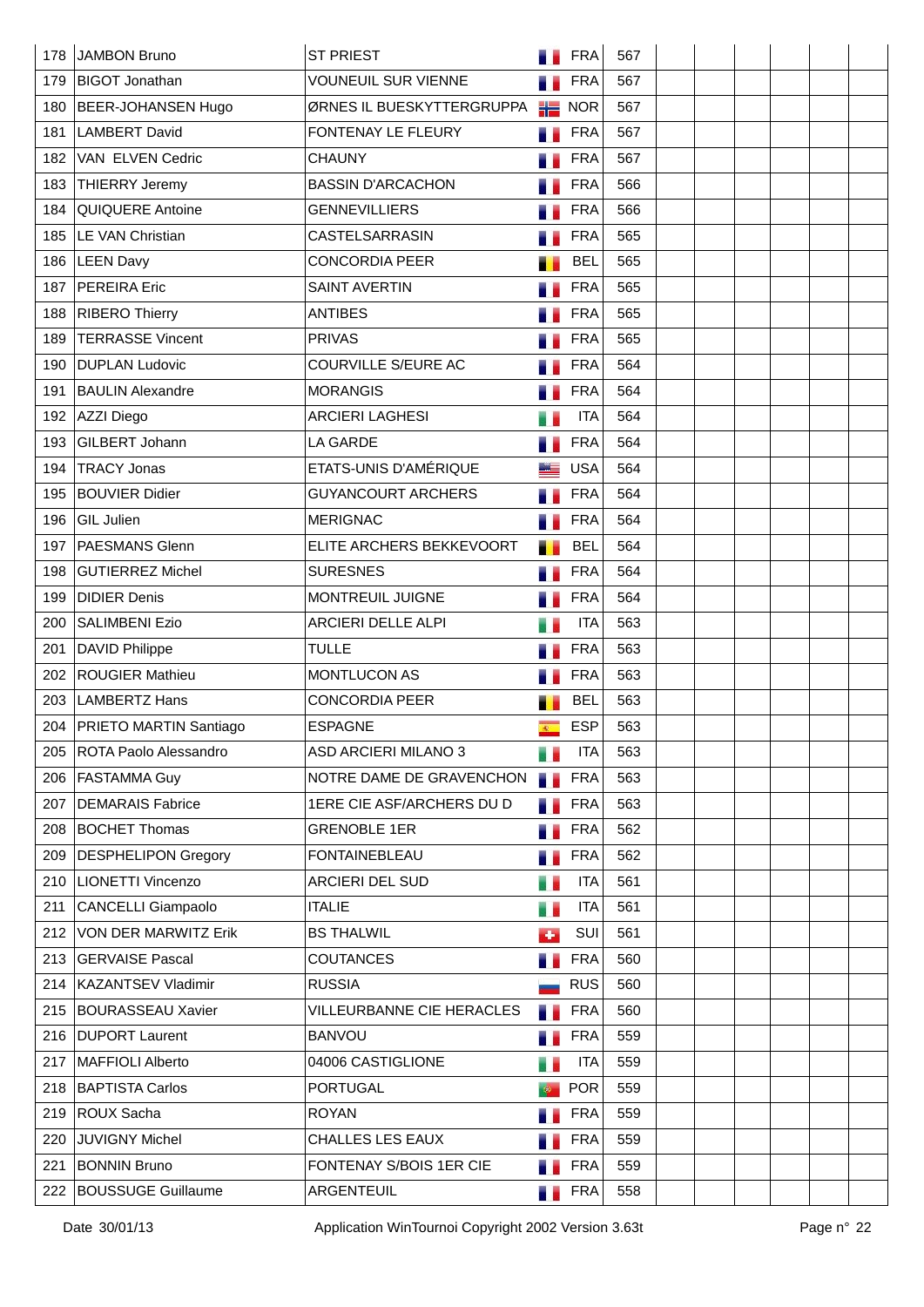| 223 | <b>CULOT Philippe</b>          | <b>CONFLANS SAINTE-HONORINE</b> | a a                         | <b>FRA</b> | 558 |  |  |  |
|-----|--------------------------------|---------------------------------|-----------------------------|------------|-----|--|--|--|
| 224 | <b>CLERCIN Arnaud</b>          | <b>BASTIA ASPTT</b>             |                             | <b>FRA</b> | 558 |  |  |  |
|     | 225 AUDIFFREN Patrick          | <b>SMARVES</b>                  |                             | <b>FRA</b> | 558 |  |  |  |
| 226 | <b>VERSACE Davide</b>          | ASD ARCIERI MILANO 3            |                             | <b>ITA</b> | 557 |  |  |  |
| 227 | <b>RUIZ Olivier</b>            | <b>SUISSE</b>                   | d.                          | SUI        | 557 |  |  |  |
| 228 | <b>ROUX Vivian</b>             | <b>ROYAN</b>                    |                             | <b>FRA</b> | 557 |  |  |  |
| 229 | <b>GIRARD Damien</b>           | PUY SAINTE REPARADE ARR         |                             | <b>FRA</b> | 557 |  |  |  |
| 230 | <b>ONNIS Eric</b>              | SAINT CHAMOND                   |                             | <b>FRA</b> | 557 |  |  |  |
| 231 | SANTI Joao                     | CASTELSARRASIN                  |                             | <b>FRA</b> | 556 |  |  |  |
| 232 | <b>BEAUFORT Laurent</b>        | <b>FONTAINEBLEAU</b>            |                             | <b>FRA</b> | 556 |  |  |  |
| 233 | GILBERT Jacques                | <b>MONACO</b>                   |                             | <b>MON</b> | 556 |  |  |  |
| 234 | <b>DOMANSKI Michel</b>         | <b>BELGIQUE</b>                 |                             | <b>BEL</b> | 556 |  |  |  |
| 235 | <b>CAROSSO Cristiano</b>       | ARCIERI DELLE ALPI              |                             | <b>ITA</b> | 555 |  |  |  |
| 236 | <b>VIALETAY Antoine</b>        | LE BOUSCAT                      |                             | <b>FRA</b> | 555 |  |  |  |
| 237 | <b>BENETTI Mirko</b>           | ARCIERI LA MERIDIANA            |                             | <b>ITA</b> | 555 |  |  |  |
| 238 | <b>BUTHIAUX Eric</b>           | <b>ANTIBES</b>                  |                             | <b>FRA</b> | 555 |  |  |  |
| 239 | <b>ROGERS MAC RUAI Eamonn</b>  | <b>IRLANDE</b>                  |                             | <b>IRL</b> | 555 |  |  |  |
| 240 | MATCZAK Christophe             | <b>MARLY</b>                    |                             | <b>FRA</b> | 554 |  |  |  |
| 241 | <b>LAURIA Raffaele</b>         | <b>ARCIERI TRE TORRI</b>        |                             | <b>ITA</b> | 554 |  |  |  |
| 242 | <b>TONIOLI Eugenio</b>         | <b>ARCIERI LAGHESI</b>          | a.                          | <b>ITA</b> | 554 |  |  |  |
| 243 | <b>DE CIA Arturo</b>           | LAKARRI-VALLE DE EGÜÉS          | $\overline{\mathbb{R}}$     | <b>ESP</b> | 554 |  |  |  |
| 244 | HOFER Stefan                   | ARCHERYCLUB 92                  | o                           | SUI        | 553 |  |  |  |
| 245 | <b>ALEN Ruzic</b>              | <b>CEKIN</b>                    | $\mathcal{L}_{\mathcal{S}}$ | <b>CRO</b> | 553 |  |  |  |
|     | 246 GUERITOT Geoffroy          | <b>RUEIL MALMAISON STAR</b>     |                             | <b>FRA</b> | 553 |  |  |  |
| 247 | <b>QUEHEN Thierry</b>          | <b>FONTAINEBLEAU</b>            |                             | <b>FRA</b> | 553 |  |  |  |
| 248 | PINAR Jean Michel              | <b>BRIGNOLES</b>                |                             | <b>FRA</b> | 552 |  |  |  |
| 249 | <b>DOUMINGE David</b>          | <b>CASTRES</b>                  |                             | <b>FRA</b> | 552 |  |  |  |
| 250 | LALLEMANT Julien               | <b>GUYANCOURT ARCHERS</b>       |                             | <b>FRA</b> | 551 |  |  |  |
| 251 | <b>GALLAIS - DUTRIEZ Alban</b> | FONTENAY S/BOIS 1ER CIE         |                             | <b>FRA</b> | 551 |  |  |  |
| 252 | HANOTIAUX Stephane             | <b>COMPIEGNE</b>                |                             | <b>FRA</b> | 551 |  |  |  |
| 253 | CAPO Jean-Marc                 | <b>LAVAUR</b>                   |                             | <b>FRA</b> | 551 |  |  |  |
| 254 | <b>HUGUET Julien</b>           | <b>CHARTRES</b>                 |                             | <b>FRA</b> | 551 |  |  |  |
| 255 | <b>CHAPPELLIER Antoine</b>     | <b>DIEUZE</b>                   |                             | <b>FRA</b> | 551 |  |  |  |
| 256 | <b>DURIF Louis</b>             | <b>MORANGIS</b>                 |                             | <b>FRA</b> | 550 |  |  |  |
| 257 | <b>NEGRI Paolo</b>             | ASD ARCIERI CESANO BOSCON       | e e                         | <b>ITA</b> | 550 |  |  |  |
| 258 | HORAN Chris                    | <b>UK</b>                       | N Z<br>Z R                  | <b>GBR</b> | 550 |  |  |  |
| 259 | PONTHIER Remi                  | <b>COMPIEGNE</b>                | u e                         | <b>FRA</b> | 549 |  |  |  |
| 260 | LUCARELLI Stefano              | ARCIERI DELLE ALPI              | н.                          | <b>ITA</b> | 549 |  |  |  |
| 261 | <b>CRAWFORD Peter</b>          | ETATS-UNIS D'AMÉRIQUE           | ▁▓▆                         | <b>USA</b> | 548 |  |  |  |
| 262 | <b>KNALL Philipp</b>           | <b>JAPON</b>                    | ۰                           | <b>JPN</b> | 548 |  |  |  |
| 263 | <b>SNEEK Chito</b>             | SINT SEBASTIAEN                 |                             | <b>NED</b> | 547 |  |  |  |
| 264 | <b>ANTOINE Yohan</b>           | <b>SAINT MARTIN</b>             | a.                          | <b>FRA</b> | 547 |  |  |  |
| 265 | <b>GRILLI Gabriele</b>         | <b>ARCIERI MONICA</b>           |                             | <b>ITA</b> | 547 |  |  |  |
| 266 | DUPUIS Jean Paul               | <b>DAUMERAY</b>                 |                             | <b>FRA</b> | 547 |  |  |  |
| 267 | <b>PICAUD Francis</b>          | <b>MONACO</b>                   |                             | <b>MON</b> | 547 |  |  |  |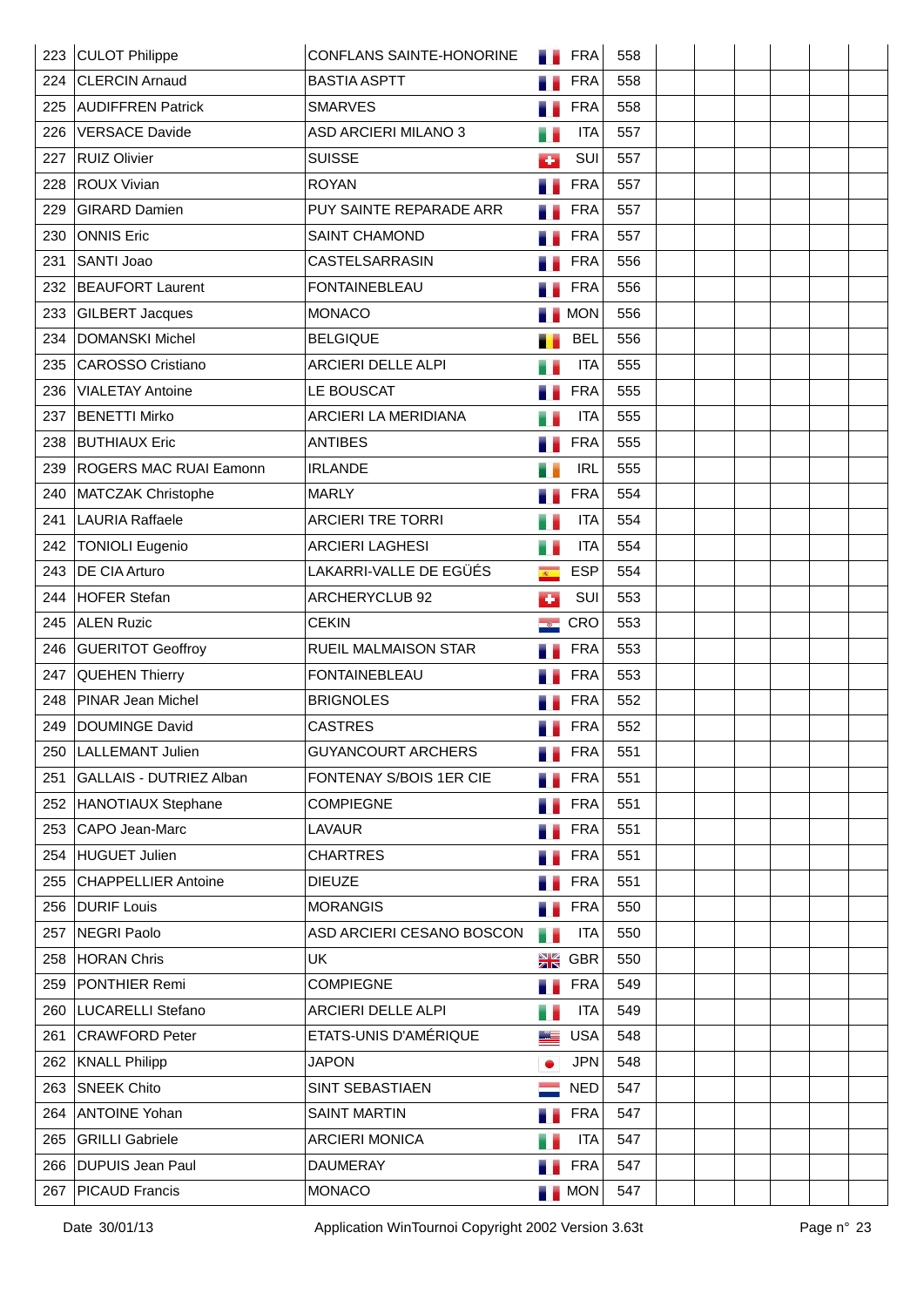| 268 | <b>BROUTE Jean Yves</b>       | <b>BETTON</b>          |                | <b>FRA</b> | 547 |  |  |  |
|-----|-------------------------------|------------------------|----------------|------------|-----|--|--|--|
| 269 | DANILET Doru                  | <b>AKTIV BUCURESTI</b> |                | ROU        | 546 |  |  |  |
| 270 | GUERRAZ Serge                 | <b>ANCONE</b>          | a s            | <b>FRA</b> | 546 |  |  |  |
| 271 | <b>RESHETNIKOV Roman</b>      | <b>DENDRA</b>          |                | <b>RUS</b> | 546 |  |  |  |
| 272 | <b>ZEDET Arnaud</b>           | <b>MONT ST AIGNAN</b>  |                | <b>FRA</b> | 546 |  |  |  |
| 273 | MINIOT Jean Luc               | <b>BRESSOLS</b>        |                | <b>FRA</b> | 546 |  |  |  |
| 274 | MARTIN Joffrey                | <b>MORANGIS</b>        |                | <b>FRA</b> | 545 |  |  |  |
| 275 | <b>BECHADE David</b>          | <b>MONACO</b>          |                | <b>MON</b> | 545 |  |  |  |
| 276 | <b>BANFI Marco</b>            | ASD MENS SANA          |                | <b>ITA</b> | 545 |  |  |  |
| 277 | <b>GAY Philippe</b>           | SALAISE SUR SANNE      |                | <b>FRA</b> | 544 |  |  |  |
| 278 | <b>STRELEC Mario</b>          | <b>CROATIE</b>         |                | CRO        | 543 |  |  |  |
| 279 | <b>PERNET Denis</b>           | <b>MOUTIERS</b>        |                | <b>FRA</b> | 543 |  |  |  |
| 280 | <b>SEBILLAUD Vincent</b>      | CHATEAU DU LOIR        |                | <b>FRA</b> | 542 |  |  |  |
| 281 | <b>CHRETIEN Alexandre</b>     | <b>MORANGIS</b>        |                | <b>FRA</b> | 542 |  |  |  |
| 282 | PETERS Lane                   | ETATS-UNIS D'AMÉRIQUE  |                | <b>USA</b> | 541 |  |  |  |
| 283 | <b>DUBOIS Reginald</b>        | <b>CHARTRES</b>        | . .            | <b>FRA</b> | 540 |  |  |  |
| 284 | <b>RIVAULT-PINEAU Laurent</b> | <b>POITIERS</b>        |                | <b>FRA</b> | 540 |  |  |  |
| 285 | <b>COSSUTTA Joel Gino</b>     | GANDELU                |                | <b>FRA</b> | 539 |  |  |  |
| 286 | STRASSER Jan                  | <b>SUISSE</b>          | ٠              | SUI        | 539 |  |  |  |
| 287 | <b>SIMON Marc</b>             | <b>FONTAINEBLEAU</b>   | n e            | <b>FRA</b> | 538 |  |  |  |
| 288 | <b>GAUNEAU Alain</b>          | SAINT-RAPHAEL          |                | <b>FRA</b> | 538 |  |  |  |
| 289 | <b>KEMP Xavier</b>            | <b>MONACO</b>          |                | <b>MON</b> | 537 |  |  |  |
| 290 | <b>LANNE Fabrice</b>          | <b>MONTREUIL 1ER</b>   |                | <b>FRA</b> | 537 |  |  |  |
| 291 | <b>GUIGUET Denis</b>          | <b>CASTRES</b>         |                | <b>FRA</b> | 536 |  |  |  |
| 292 | <b>AUDOINE Damien</b>         | <b>GUERET</b>          |                | <b>FRA</b> | 536 |  |  |  |
| 293 | HAAS Stephane                 | <b>TALANGE</b>         |                | <b>FRA</b> | 536 |  |  |  |
| 294 | <b>THEILER Danny</b>          | <b>SUISSE</b>          | Œ              | SUI        | 534 |  |  |  |
| 295 | <b>DEACON Mick</b>            | CLUB INDALARCO ALMERIA | $R^+$          | <b>ESP</b> | 533 |  |  |  |
|     | 296   TOSO Frederico          | <b>ITALIE</b>          | u e            | <b>ITA</b> | 532 |  |  |  |
| 297 | MIELE Massimiliano            | <b>ITALIE</b>          | H.             | <b>ITA</b> | 532 |  |  |  |
| 298 | <b>DUGRENIER Jean-Claude</b>  | <b>LEMPDES</b>         | ш              | <b>FRA</b> | 530 |  |  |  |
| 299 | <b>EVRARD Jerome</b>          | LA GARDE               | a.             | <b>FRA</b> | 526 |  |  |  |
| 300 | SOLEYRET Frederic             | <b>VEDENE</b>          | a.             | <b>FRA</b> | 525 |  |  |  |
| 301 | POURCELLY Sebastien           | VILLEFRANCHE           | ٠              | <b>FRA</b> | 523 |  |  |  |
| 302 | DE CIA Fernando               | LAKARRI-VALLE DE EGÜÉS | $\overline{R}$ | <b>ESP</b> | 521 |  |  |  |
| 303 | <b>PYLA Jean</b>              | <b>PONTIVY</b>         | a e            | <b>FRA</b> | 521 |  |  |  |
| 304 | MAGNAGHI Mauro                | <b>ITALIE</b>          | u d            | <b>ITA</b> | 520 |  |  |  |
| 305 | <b>BLANC Louis</b>            | ARC CLUB JUSSY         | d.             | SUI        | 511 |  |  |  |
| 306 | <b>BASSIGNANA Philippe</b>    | <b>MONACO</b>          |                | <b>MON</b> | 511 |  |  |  |
| 307 | <b>FOURNIER Jacky</b>         | <b>SAINT AVERTIN</b>   | a.             | <b>FRA</b> | 510 |  |  |  |
| 308 | CHIARENZA Paolo               | SENTIERO SELVAGGIO     | .,             | <b>ITA</b> | 506 |  |  |  |
| 309 | SCIPIONI Andre                | <b>MENTON</b>          | a.             | <b>FRA</b> | 442 |  |  |  |
| 310 | <b>ROULLEY Patrick</b>        | <b>SAINT MARD</b>      | ٠              | <b>FRA</b> | 438 |  |  |  |
| 311 | <b>BUSBY Duncan</b>           | <b>BLACKTHORN</b>      | NØ<br>ZIN      | <b>GBR</b> | 287 |  |  |  |
| 312 | DE KONING Yemin               | GSW                    | ٠.             | <b>BEL</b> | 183 |  |  |  |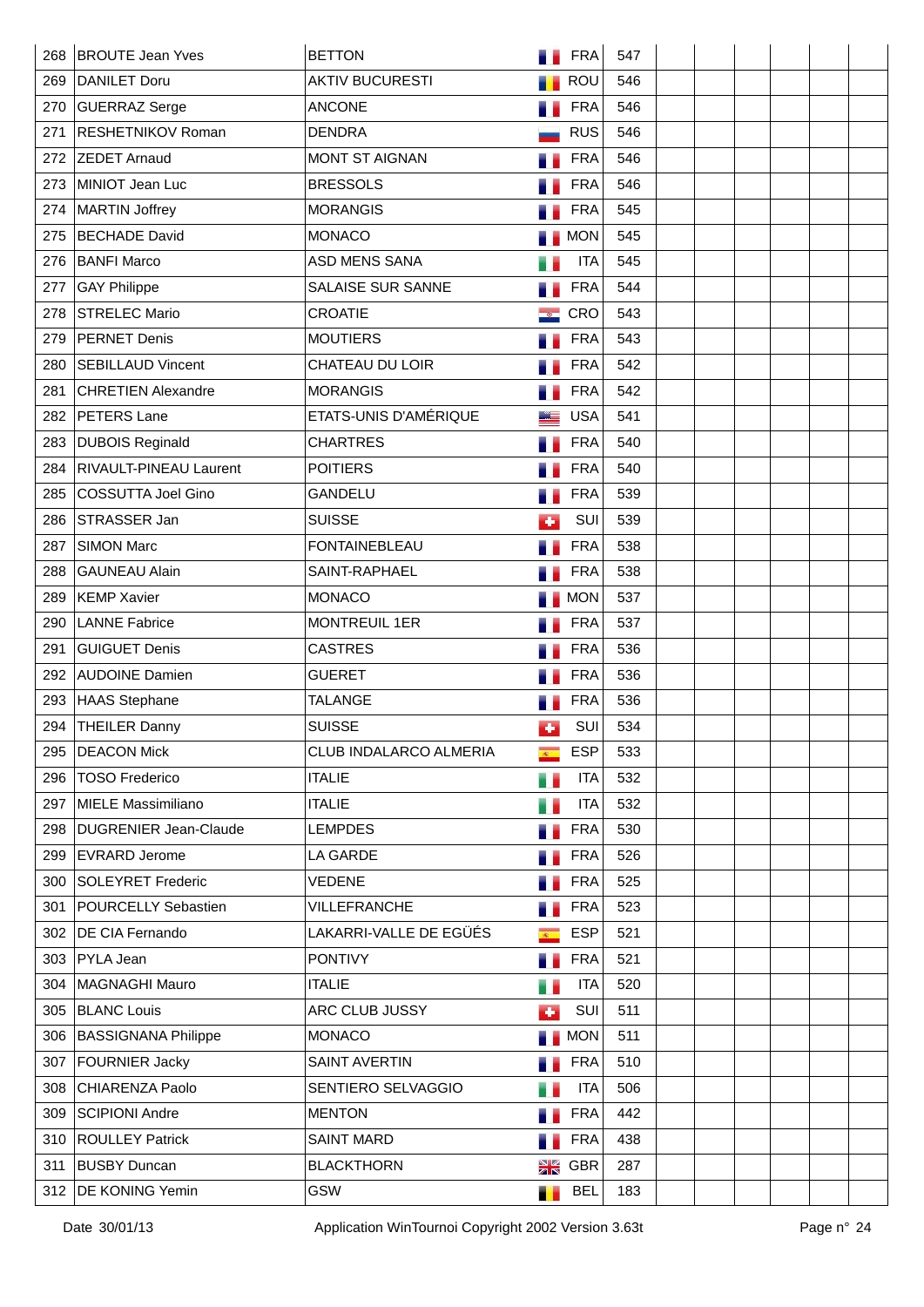## **Compound Junior Homme / Compound Men Junior**

| <b>Rk</b>      | Nom / Name               | <b>Club / Countries</b>     |                             |            |     |  |                |                |     | <b>Score 1/16</b> | 1/8            |  | 1/4 | $1/2$ | Fina |
|----------------|--------------------------|-----------------------------|-----------------------------|------------|-----|--|----------------|----------------|-----|-------------------|----------------|--|-----|-------|------|
| 1              | <b>HANSEN Stephan</b>    | <b>DANEMARK</b>             |                             | <b>DEN</b> | 591 |  | 6              | 6              |     | 6                 | 6              |  |     |       |      |
| $\overline{c}$ | <b>BARADEL Simone</b>    | <b>ITALIE</b>               | 7                           | <b>ITA</b> | 588 |  | 6              | 6              |     | 6                 |                |  |     |       |      |
| 3              | <b>JULIEN Simon</b>      | <b>BANVOU</b>               | ×.                          | <b>FRA</b> | 576 |  | 6              | $\overline{7}$ |     | 2                 | $\overline{7}$ |  |     |       |      |
| 4              | <b>DOMANSKI Ludovic</b>  | <b>BELGIQUE</b>             |                             | <b>BEL</b> | 580 |  | 6              | 6              |     | 4                 | $\mathbf{1}$   |  |     |       |      |
| 5              | <b>ROTA Emanuele</b>     | <b>ASD ARCIERI MILANO 3</b> | Ħ,                          | <b>ITA</b> | 573 |  | 6              | 5              | 141 |                   |                |  |     |       |      |
| 6              | <b>SUT Jesse</b>         | <b>ITALIE</b>               |                             | <b>ITA</b> | 580 |  | $\overline{7}$ | $\overline{4}$ | 141 |                   |                |  |     |       |      |
| 7              | VAN DE VEN Pim           | DE ROZENJAGERS EERDE        |                             | <b>NED</b> | 583 |  | $\overline{7}$ | 3              | 144 |                   |                |  |     |       |      |
| 8              | <b>BUDEN Domagoj</b>     | <b>SK AGRAM</b>             | - 1877                      | CRO        | 580 |  | 6              | $\overline{2}$ | 116 |                   |                |  |     |       |      |
| 9              | <b>NENCIONI Michele</b>  | <b>ITALIE</b>               |                             | <b>ITA</b> | 579 |  | $\overline{4}$ |                |     |                   |                |  |     |       |      |
| 9              | <b>FLEURINCK Mick</b>    | <b>BELGIQUE</b>             | п                           | <b>BEL</b> | 571 |  | $\overline{c}$ |                |     |                   |                |  |     |       |      |
| 9              | <b>NATALI Alessandro</b> | 04006                       |                             | <b>ITA</b> | 587 |  | $\overline{4}$ |                |     |                   |                |  |     |       |      |
| 9              | <b>GERARD Nathan</b>     | LFE                         |                             | <b>BEL</b> | 578 |  | $\overline{4}$ |                |     |                   |                |  |     |       |      |
| 9              | <b>CELLE Cedric</b>      | <b>WISSOUS</b>              |                             | <b>FRA</b> | 573 |  | $\overline{4}$ |                |     |                   |                |  |     |       |      |
| 9              | PETRAGLIO Tiziano        | <b>SUISSE</b>               | ٠                           | SUI        | 575 |  | $\mathbf{1}$   |                |     |                   |                |  |     |       |      |
| 9              | <b>VAVRO Mario</b>       | CROATIE                     | $\mathcal{L}_{\mathcal{S}}$ | CRO        | 582 |  | $\overline{2}$ |                |     |                   |                |  |     |       |      |
| 9              | <b>BULAEV Anton</b>      | <b>RUSSIE</b>               |                             | <b>RUS</b> | 579 |  | 1              |                |     |                   |                |  |     |       |      |
| 17             | MARCOURT Loic            | LE TOUQUET                  |                             | <b>FRA</b> | 568 |  |                |                |     |                   |                |  |     |       |      |
| 18             | <b>BIJSMANS Calvin</b>   | <b>HBS ALMERE</b>           |                             | <b>NED</b> | 568 |  |                |                |     |                   |                |  |     |       |      |
| 19             | HIRT Julien              | <b>SUISSE</b>               | ٠                           | SUI        | 567 |  |                |                |     |                   |                |  |     |       |      |
| 20             | <b>VINCENT Michael</b>   | <b>GRAND COURONNE</b>       |                             | <b>FRA</b> | 567 |  |                |                |     |                   |                |  |     |       |      |
| 21             | ALMEIDA João             | <b>NOVA</b>                 | 中                           | <b>POR</b> | 566 |  |                |                |     |                   |                |  |     |       |      |
| 22             | <b>RUDAZ Kenny</b>       | ARCHER DES TROIS AIGLES     | ÷                           | SUI        | 566 |  |                |                |     |                   |                |  |     |       |      |
| 23             | <b>TANDOGAN Baris</b>    | <b>TURQUIE</b>              | $\mathbf{G}$                | <b>TUR</b> | 560 |  |                |                |     |                   |                |  |     |       |      |
| 24             | <b>GOBBI Riccardo</b>    | 08008 DUCA OBIZZO III       |                             | <b>ITA</b> | 559 |  |                |                |     |                   |                |  |     |       |      |
| 25             | <b>ORMANCEY Remi</b>     | <b>CHATILLON S/SEINE</b>    |                             | <b>FRA</b> | 557 |  |                |                |     |                   |                |  |     |       |      |
| 26             | <b>ZEDET Benjamin</b>    | <b>MONT ST AIGNAN</b>       | n e<br><b>STATISTICS</b>    | <b>FRA</b> | 555 |  |                |                |     |                   |                |  |     |       |      |
| 27             | DALZON Damien            | L'ISLE SUR LA SORGUE        | 68                          | <b>FRA</b> | 554 |  |                |                |     |                   |                |  |     |       |      |
| 28             | <b>DURIVAUD Florian</b>  | <b>POITIERS</b>             | н.                          | <b>FRA</b> | 554 |  |                |                |     |                   |                |  |     |       |      |
| 29             | LELOUP Bryan             | <b>ANGERS</b>               |                             | <b>FRA</b> | 551 |  |                |                |     |                   |                |  |     |       |      |
| 30             | <b>JEHAN Alois</b>       | COUTANCES                   |                             | <b>FRA</b> | 551 |  |                |                |     |                   |                |  |     |       |      |
| 31             | <b>KROL Matthijs</b>     | PAYS-BAS                    |                             | <b>NED</b> | 551 |  |                |                |     |                   |                |  |     |       |      |
| 32             | CALAUTTI Samuel          | ASD ARCIERI MILANO 3        | e.                          | <b>ITA</b> | 549 |  |                |                |     |                   |                |  |     |       |      |
| 33             | <b>LOMBARDI SIMONE</b>   | ASD ARCIERI MILANO 3        |                             | <b>ITA</b> | 548 |  |                |                |     |                   |                |  |     |       |      |
| 34             | <b>HERISSON Maxime</b>   | CHATEAU DU LOIR             | . .                         | <b>FRA</b> | 548 |  |                |                |     |                   |                |  |     |       |      |
| 35             | DE VRIES Kylian          | PAYS-BAS                    |                             | <b>NED</b> | 544 |  |                |                |     |                   |                |  |     |       |      |
| 36             | MAQUIN Karl              | MOUANS SARTOUX              |                             | <b>FRA</b> | 543 |  |                |                |     |                   |                |  |     |       |      |
| 37             | DALES Henri              | <b>BUC</b>                  |                             | <b>FRA</b> | 539 |  |                |                |     |                   |                |  |     |       |      |
| 38             | <b>DOUMINGE Sylvain</b>  | <b>CASTRES</b>              |                             | <b>FRA</b> | 525 |  |                |                |     |                   |                |  |     |       |      |
| 39             | <b>ANCENAY Sebastien</b> | CHALLES LES EAUX            |                             | <b>FRA</b> | 518 |  |                |                |     |                   |                |  |     |       |      |
| 40             | <b>BRUOT Noe</b>         | CHALLES LES EAUX            | . .                         | <b>FRA</b> | 508 |  |                |                |     |                   |                |  |     |       |      |
| 41             | CONTRASTIN Thomas        | COC CHATEAU DU LOIR         | a.                          | FRA        | 484 |  |                |                |     |                   |                |  |     |       |      |